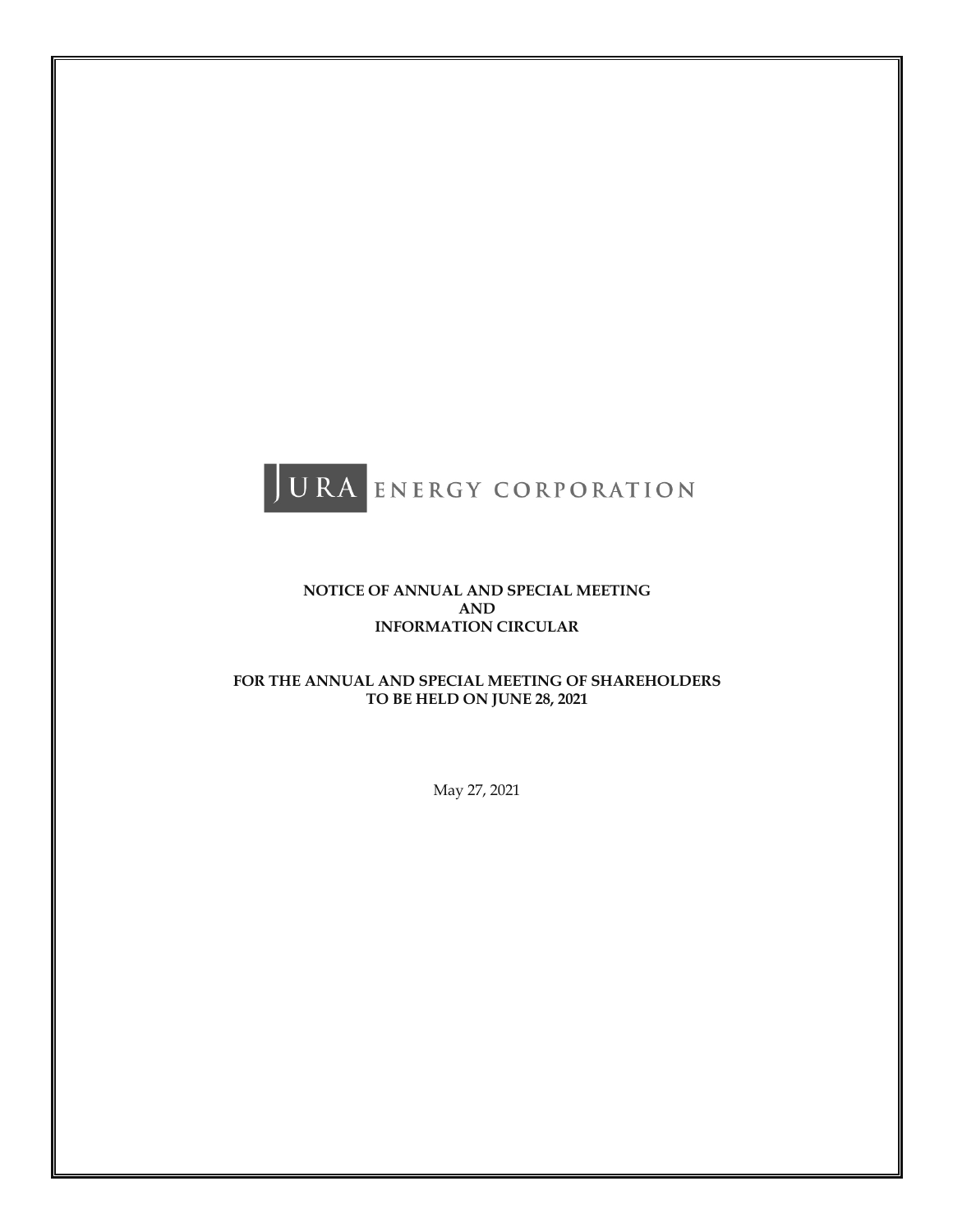# **TABLE OF CONTENTS**

| Item                                                                       | <u>Page</u> |
|----------------------------------------------------------------------------|-------------|
| NOTICE OF ANNUAL AND SPECIAL MEETING OF SHAREHOLDERS                       |             |
|                                                                            |             |
|                                                                            |             |
|                                                                            |             |
|                                                                            |             |
|                                                                            |             |
|                                                                            |             |
|                                                                            |             |
|                                                                            |             |
|                                                                            |             |
|                                                                            |             |
|                                                                            |             |
|                                                                            |             |
|                                                                            |             |
|                                                                            |             |
|                                                                            |             |
|                                                                            |             |
|                                                                            |             |
|                                                                            |             |
|                                                                            |             |
|                                                                            |             |
|                                                                            |             |
| TERMINATION AND CHANGE OF CONTROL BENEFITS FOR NAMED EXECUTIVE OFFICERS 18 |             |
|                                                                            |             |
|                                                                            |             |
|                                                                            |             |
|                                                                            |             |
| SECURITIES AUTHORIZED FOR ISSUANCE UNDER EQUITY COMPENSATION PLANS20       |             |
|                                                                            |             |
|                                                                            |             |
|                                                                            |             |
|                                                                            |             |
|                                                                            |             |
|                                                                            |             |
|                                                                            |             |
|                                                                            |             |
|                                                                            |             |
|                                                                            |             |
|                                                                            |             |
|                                                                            |             |
|                                                                            |             |
|                                                                            |             |
|                                                                            |             |
|                                                                            |             |
|                                                                            |             |
|                                                                            |             |
|                                                                            |             |
|                                                                            |             |
|                                                                            |             |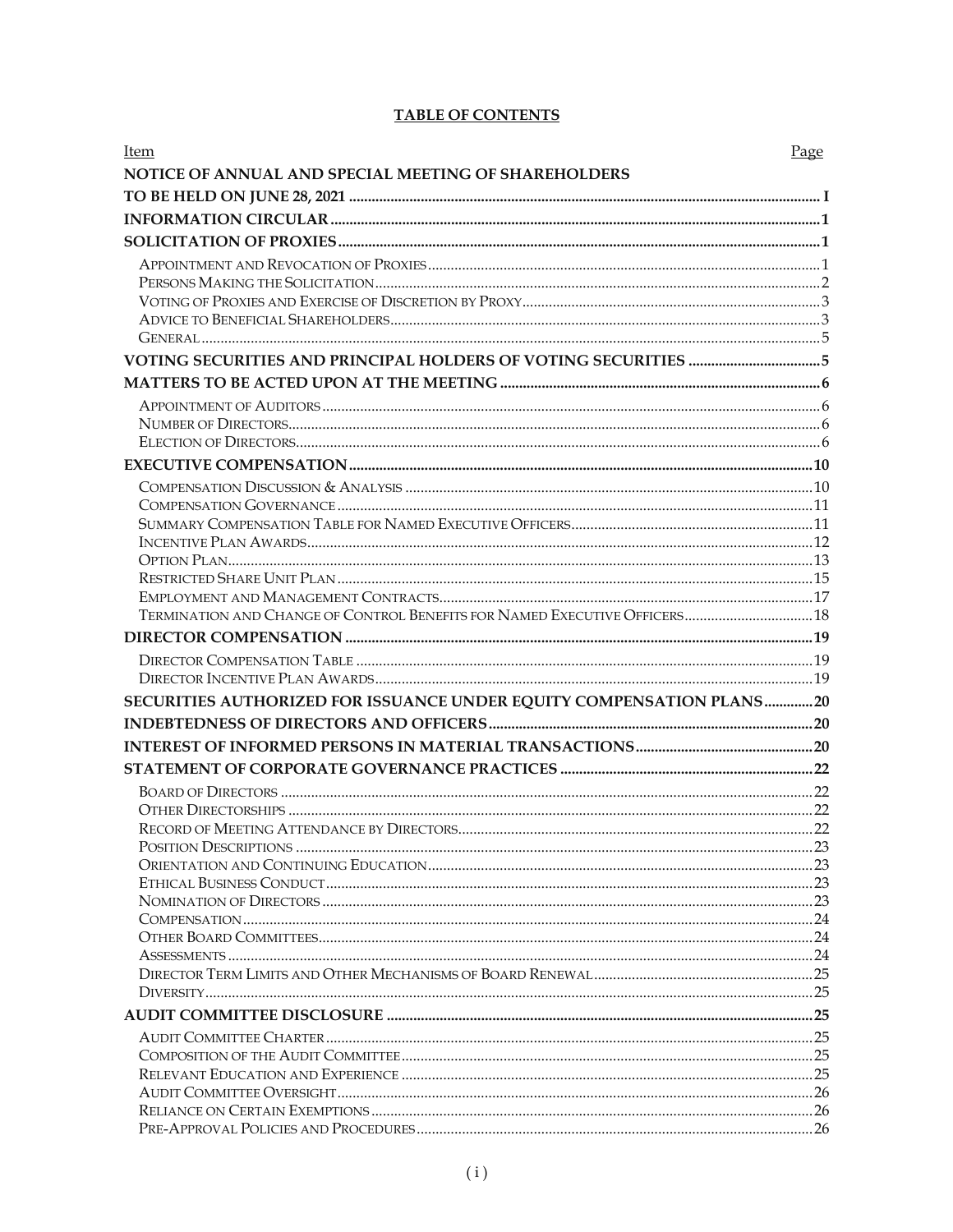| <b>INTEREST OF CERTAIN PERSONS AND COMPANIES IN MATTERS TO BE ACTED UPON26</b> |  |
|--------------------------------------------------------------------------------|--|
|                                                                                |  |
|                                                                                |  |
|                                                                                |  |
|                                                                                |  |
|                                                                                |  |
|                                                                                |  |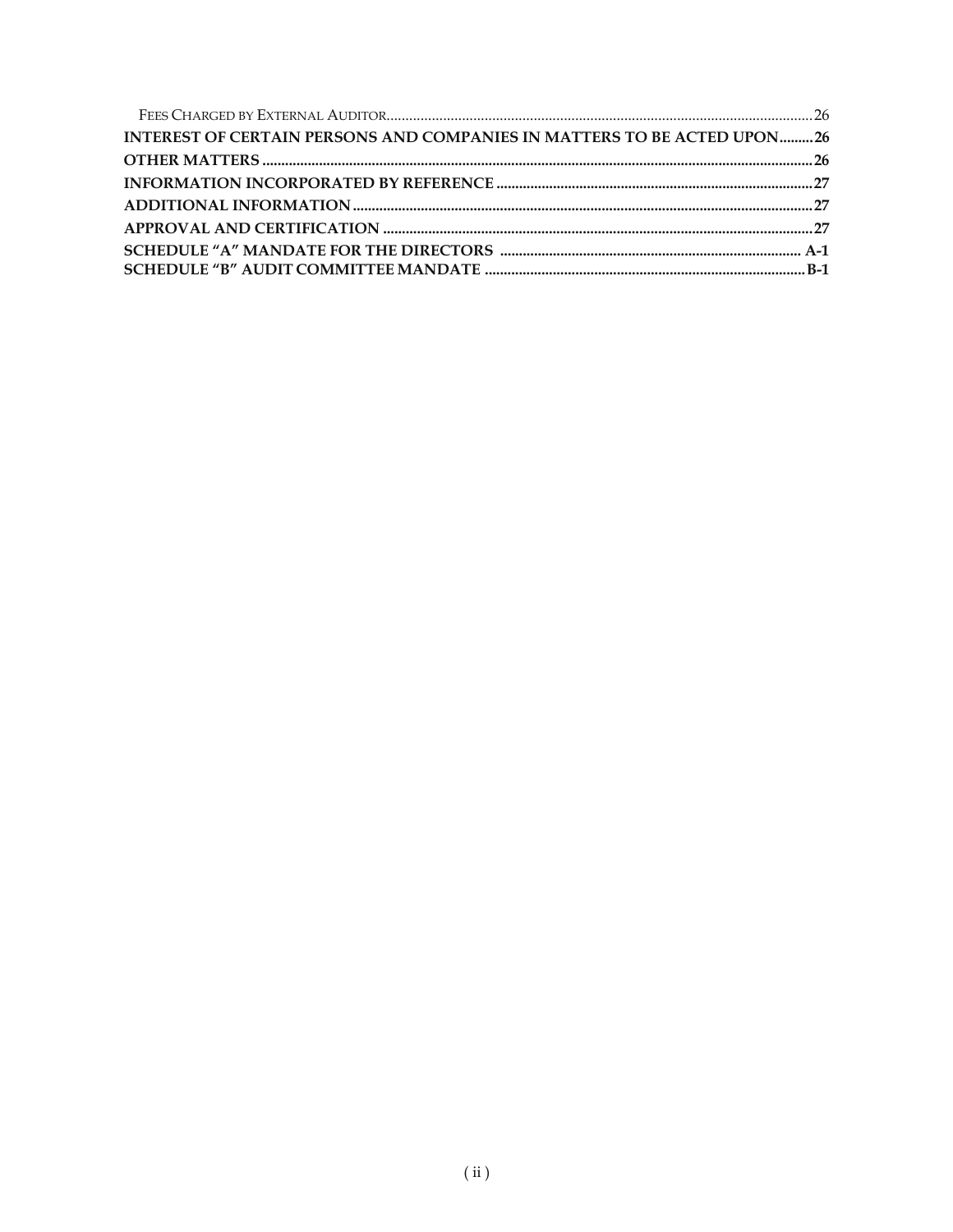# **NOTICE OF ANNUAL AND SPECIAL MEETING OF SHAREHOLDERS TO BE HELD ON JUNE 28, 2021**

TAKE NOTICE that the Annual and Special Meeting (the "**Meeting**") of the holders (the "**Shareholders**") of common shares in the capital of Jura Energy Corporation (the "**Corporation**" or "**Jura**") will be held on Monday, June 28, 2021 at 9:00 a.m. (Mountain Daylight Time) as a virtual only meeting via live audio webcast online.

The Meeting will be conducted for the following purposes:

- 1. to receive and consider the consolidated financial statements of the Corporation for the year ended December 31, 2020 and the auditors' report thereon;
- 2. to appoint PricewaterhouseCoopers LLP as auditors and to authorize the directors to fix the remuneration to be paid to them;
- 3. to fix the number of directors to be elected at six;
- 4. to elect directors; and
- 5. to transact any other business which may properly come before the Meeting.

The accompanying Information Circular provides additional information relating to the matters to be dealt with at the Meeting and is deemed to form part of this Notice.

In order to deal with the public health impacts of COVID-19, Jura will hold the Meeting in a virtual-only format, which will be conducted via live audio webcast. Registered Shareholders and duly appointed proxyholders can attend the meeting online at **https://web.lumiagm.com/299046011** using a unique username or control number, where they can participate, vote, or submit questions during the meeting's live webcast, regardless of their geographical location. Pursuant to the *Canada Business Corporations Act* and in accordance with National Instrument 54-101 –*Communication with Beneficial Owners of Securities of a Reporting Issuer*, a record date for determining Shareholders entitled to receive notice and vote at the Meeting has been set at May 17, 2021. Only those Shareholders of record at the close of business on May 17, 2021 are entitled to receive notice of and to vote at the Meeting. Non-registered (or beneficial) Shareholders who have not duly appointed themselves as proxyholder will be able to attend the meeting as guests, but guests will not be able to vote at the meeting.

**Proxies are being solicited by the management of the Corporation and the cost of the solicitation will be borne by the Corporation. Shareholders of the Corporation who wish to be represented at the Meeting by proxy must complete, date and sign the enclosed form of proxy and return it to the Corporation's transfer agent, Computershare Trust Company ("Computershare"), Attn: Proxy Department, 100 University Avenue, 8th Floor, Toronto, Ontario, M5J 2Y1, or via the internet at www.investorvote.com. In order to be valid, proxies must be received by Computershare no later than June 26, 2021, 9:00 a.m. MT, or if the meeting is adjourned or postponed, not less than 48 hours, excluding Saturdays, Sundays and statutory holidays, before the commencement of such adjourned or postponed meeting.** 

DATED at Calgary, Alberta, this 27<sup>th</sup> day of May 2021.

#### **BY ORDER OF THE BOARD OF DIRECTORS**

(signed) *"Nadeem Farooq"*  Nadeem Farooq Chief Executive Officer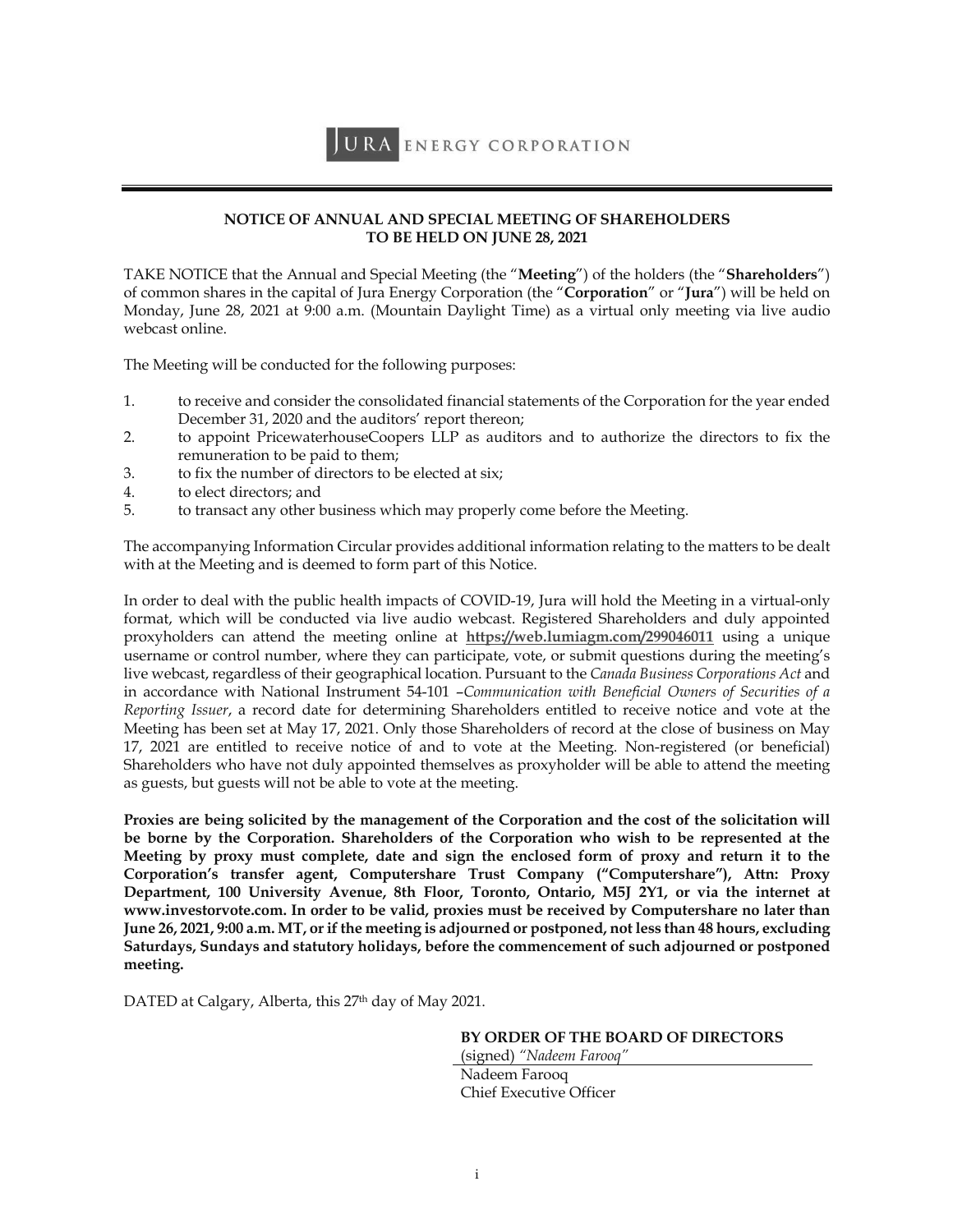JURA ENERGY CORPORATION

### **INFORMATION CIRCULAR for the Annual and Special Meeting of Shareholders to be held on June 28, 2021**

# **SOLICITATION OF PROXIES**

**This Information Circular is provided in connection with the solicitation of proxies by and on behalf of the management of Jura Energy Corporation** (the "**Corporation**" or "**Jura**") for use at the Annual and Special Meeting (the "**Meeting**") of the holders ("**Shareholders**") of common shares ("**Common Shares**") of the Corporation to be held on June 28, 2021 at 9:00 a.m. (Mountain Daylight Time) virtually via live audio webcast online at **https://web.lumiagm.com/299046011** and at any adjournment(s) thereof, for the purposes set forth in the Notice of Annual and Special Meeting (the "**Notice**") that is attached hereto.

The information contained herein is given as of May 27, 2021 unless otherwise noted.

No person has been authorized by the Corporation to give any information or make any representations in connection with the transactions described herein other than those contained in this Information Circular and, if given or made, any such information or representation must not be relied upon as having been authorized by the Corporation.

Shareholders of the Corporation who wish to be represented at the Meeting by proxy must complete and deliver the enclosed form of proxy (the "**Proxy**") to the Corporation's transfer agent, to Computershare Trust Company ("**Computershare**"). A Proxy can be submitted to Computershare either in person, or by mail or courier, to 100 University Avenue, 8th Floor, Toronto, Ontario, M5J 2Y1, or via the internet at **www.investorvote.com**. In order to be valid, the Proxy (together with any requirements as set out under the heading "Appointment and Revocation of Proxies" that is provided below) must be deposited with Computershare by no later than June 26, 2021, 9:00 a.m. MT, or if the Meeting is adjourned or postponed, not less than 48 hours, excluding Saturdays, Sundays and statutory holidays, before the commencement of such adjourned or postponed Meeting. If a shareholder who has submitted a Proxy attends the Meeting via the webcast and has accepted the terms and conditions when entering the Meeting online, any votes cast by such shareholder on a ballot will be counted and the submitted Proxy will be disregarded.

The board of directors of the Corporation (the "**Board of Directors**" or the "**Board**") has fixed the record date for those entitled to receive notice of and vote at the Meeting as at the close of business on May 17, 2021 (the "**Record Date**"). Only Shareholders of record as at the Record Date are entitled to receive notice of and vote the Common Shares held as at the Record Date at the Meeting. A transferee who acquires his, her or its Common Shares after the Record Date that wants to vote those Common Shares at the Meeting must obtain from the vendor an executed form of Proxy relating to the transferred Common Shares and an undertaking from the vendor that he, she or it will not revoke the executed Proxy or attend the Meeting to vote the transferred Common Shares. Additionally, you must be duly registered online through Computershare as a non-Management Nominee proxyholder as set out in "Appointment and Revocation of Proxies" below.

All amounts presented in this Information Circular are presented in Canadian dollars, unless otherwise stated.

# **Appointment and Revocation of Proxies**

**The person named as proxyholder in the enclosed Proxy is a director and officer of the Corporation (the "Management Nominee"). Each Shareholder has the right to appoint a proxyholder other than the Management Nominee, who needs not to be a Shareholder, to attend and to act for the Shareholder and**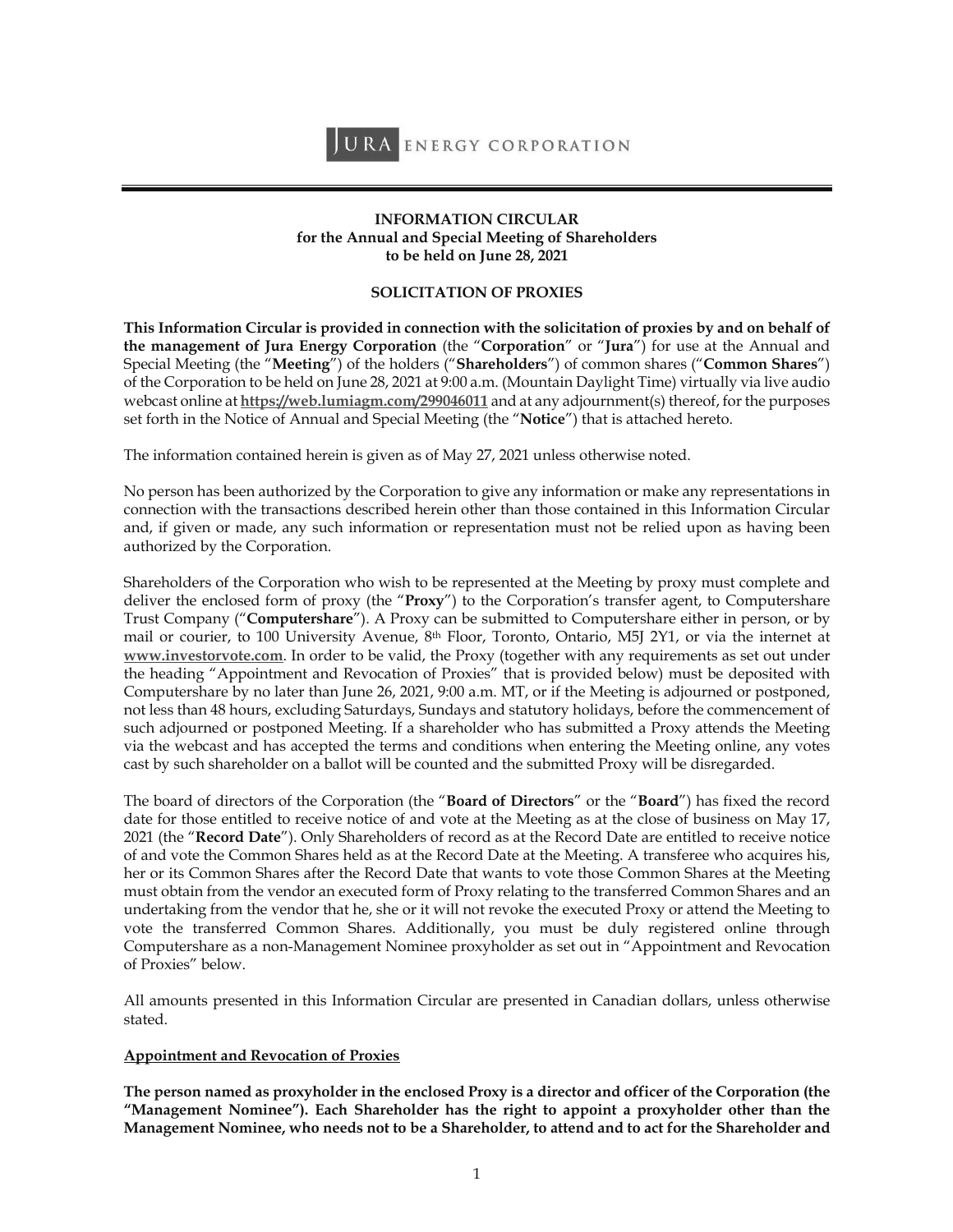**on the Shareholder's behalf at the Meeting. To exercise such right, the name of the Management Nominee in the Proxy should be crossed out and the name of the Shareholder's appointee should be legibly printed in the blank space provided, AND such proxyholders must be registered online as set out below.** 

**Shareholders who wish to appoint a non-Management Nominee proxyholder to represent them at the online Meeting must submit their Proxy or voting instruction form (if applicable) prior to registering their proxyholder. Registering the proxyholder is an additional step once a Shareholder has submitted their Proxy/voting instruction form. Failure to register a duly appointed proxyholder will result in the proxyholder not receiving a username provided by Computershare (a "Username") to participate in the Meeting. To register a proxyholder, Shareholders MUST visit https://www.computershare.com/Jura by June 26, 2021, 9:00 a.m. MT and provide Computershare with their proxyholder's contact information, so that Computershare may provide the proxyholder with a Username via email.** 

### **Without a Username, proxyholders will not be able to vote at the Meeting.**

A Proxy, to be valid, must be in writing and must be executed by the Shareholder or the Shareholder's attorney authorized in writing or, if the Shareholder is a corporation, its name must be completed in the signature section of the Proxy, and the Proxy must be signed by a duly authorized officer or attorney of the corporation, with the corporate seal of the corporation affixed thereto.

For Beneficial Shareholders in the United States, to attend and vote at the virtual Meeting, you must first obtain a valid legal Proxy from your broker, bank or other agent and then register in advance to attend the Meeting. Follow the instructions from your broker or bank included with these Proxy materials, or contact your broker or bank to request a legal proxy form. After first obtaining a valid legal proxy from your broker, bank or other agent, to then register to attend the Annual and Special Meeting, you must submit a copy of your legal proxy to Computershare. Requests for registration should be directed to: Computershare, 100 University Avenue 8th Floor, Toronto, Ontario. M5J 2Y1 OR email at **uslegalproxy@computershare.com**. Requests for registration must be labeled as "Legal Proxy" and be received no later than June 26, 2021 by 09:00 a.m. MT. You will receive a confirmation of your registration by email after we receive your registration materials. You may attend the June 28, 2021 Meeting and vote your shares at **https://web.lumiagm.com/299046011** during the Meeting. Please note that you are required to register your appointment at **www.computershare.com/appointee**.

A Shareholder who has given a Proxy may revoke it at any time before it is exercised. A Proxy may be revoked by depositing an instrument in writing executed by the Shareholder, or by the Shareholder's duly authorized attorney in writing, or, if the Shareholder is a corporation, under its corporate seal executed by a duly authorized officer or attorney thereof, with Computershare at the aforementioned address at any time up to and including the last business day preceding the date of the Meeting, or any adjournment(s) thereof, or with the chairperson of the Meeting on the day of the Meeting or any adjournment(s) thereof, and upon either of such deposits the Proxy shall be revoked. In addition, a Proxy may be revoked in any other manner permitted by law. **If you have followed the process for attending and voting at the Meeting online, as set out under "Attending and Participating in the Meeting" below, voting at the Meeting online will revoke your previous Proxy.** 

# **Persons Making the Solicitation**

**This solicitation is made by and on behalf of the management of the Corporation**. The costs incurred in the preparation and mailing of the Proxy, the Notice and this Information Circular will be borne by the Corporation. In addition to the solicitation by mail, proxies may be solicited by personal interviews, telephone, or other means of communication and by directors, officers, and employees of the Corporation, who will not be specifically remunerated for such services.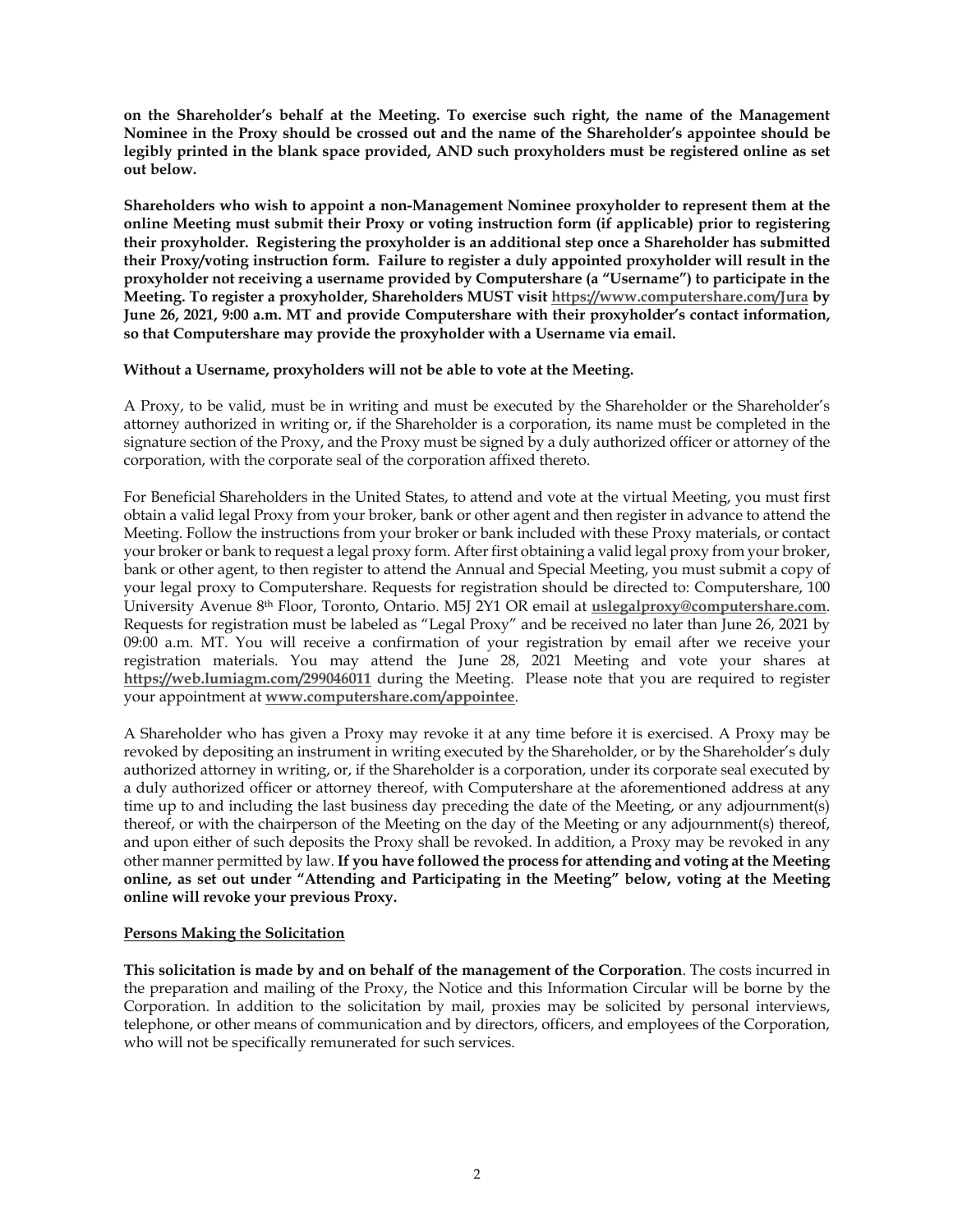### **Voting of Proxies and Exercise of Discretion by Proxy**

The Management Nominee has been selected by the directors of the Corporation and has indicated his willingness to represent as proxyholder, the Shareholders who appoint him. Each Shareholder may instruct his, her or it's proxyholder how to vote his, her or its Common Shares by completing the blanks on the Proxy. Common Shares of the Corporation represented by a properly executed Proxy in favor of the Management Nominee will be voted or withheld from voting in accordance with the instructions given by the Shareholder on the Proxy on any ballot that may be called for and, if the Shareholder specifies a choice with respect to any matter to be acted upon, the Common Shares will be voted accordingly. **In the absence of such instructions, such Common Shares will be voted in favor of all matters set out in the Notice.**

**The enclosed Proxy confers discretionary authority upon the proxyholders named in the Proxy with respect to amendments or variations to matters identified in the Notice and with respect to other matters that may properly come before the Meeting.** At the time of printing of this Information Circular, management of the Corporation knows no such amendments, variations or other matters to come before the Meeting other than the matters referred to in the Notice and this Information Circular. If any matters that are not now known to the directors and senior officers of the Corporation should properly come before the Meeting, the proxyholders named in the accompanying Proxy will vote on such matters in accordance with their best judgment.

# **Advice to Beneficial Shareholders**

**The information set forth in this section is of significant importance to many Shareholders as a substantial number of Shareholders do not hold their Common Shares in their own name.** Shareholders who do not hold Common Shares in their own name (referred to herein as "**Beneficial Shareholders**") should note that only proxies deposited by Shareholders whose names appear on the records of the Corporation as the registered holders of Common Shares can be recognized and acted upon at the Meeting. If Common Shares are listed in an account statement provided to a Shareholder by a broker, then, in almost all cases, those shares will not be registered in the Shareholder's name on the records of the Corporation. Such shares will more likely be registered under the name of the Shareholder's broker or an agent of that broker. In Canada, the vast majority of such shares are registered in the name of a clearing agency (such as CDS Clearing and Depository Services Inc., which acts as nominee for many Canadian brokerage firms). Common Shares held by brokers or their agents or nominees can only be voted (for or against resolutions) in accordance with instructions received from Beneficial Shareholders. Without specific instructions, a broker and its agents and nominees are prohibited from voting Common Shares for their clients. **Therefore, Beneficial Shareholders should ensure that instructions respecting the voting of their Common Shares are communicated to the appropriate person or that the Common Shares are duly registered in their name.**

Applicable Canadian regulatory policy requires intermediaries/brokers to seek voting instructions from Beneficial Shareholders in advance of shareholder meetings. Every intermediary/broker has its own mailing procedures and provides its own return instructions to clients, which should be carefully followed by Beneficial Shareholders in order to ensure that their Common Shares are voted at the Meeting. Often, the form of proxy supplied to a Beneficial Shareholder by its broker (or the agent of the broker) is identical to the form of proxy provided to registered shareholders. However, its purpose is limited to instructing the registered shareholder (the broker or agent of the broker) how to vote on behalf of the Beneficial Shareholder. In Canada, the majority of brokers now delegate responsibility for obtaining instructions from clients to Broadridge Financial Solutions, Inc. ("**Broadridge**"). In most cases, Broadridge mails a scannable voting instruction form in lieu of the form of proxy provided by the Corporation and asks Beneficial Shareholders to return the voting instruction form to Broadridge. Alternatively, Beneficial Shareholders can either call a toll-free telephone number to vote their Common Shares, or access Broadridge's dedicated voting website at www.proxyvote.com to deliver their voting instructions. Broadridge then tabulates the results of all instructions received and provides appropriate instructions respecting the voting of Common Shares to be represented at the Meeting. A Beneficial Shareholder receiving a voting instruction form from Broadridge cannot use that form to vote Common Shares directly at the Meeting or any adjournment(s) thereof, as the voting instruction form must be returned to Broadridge, or alternatively instructions must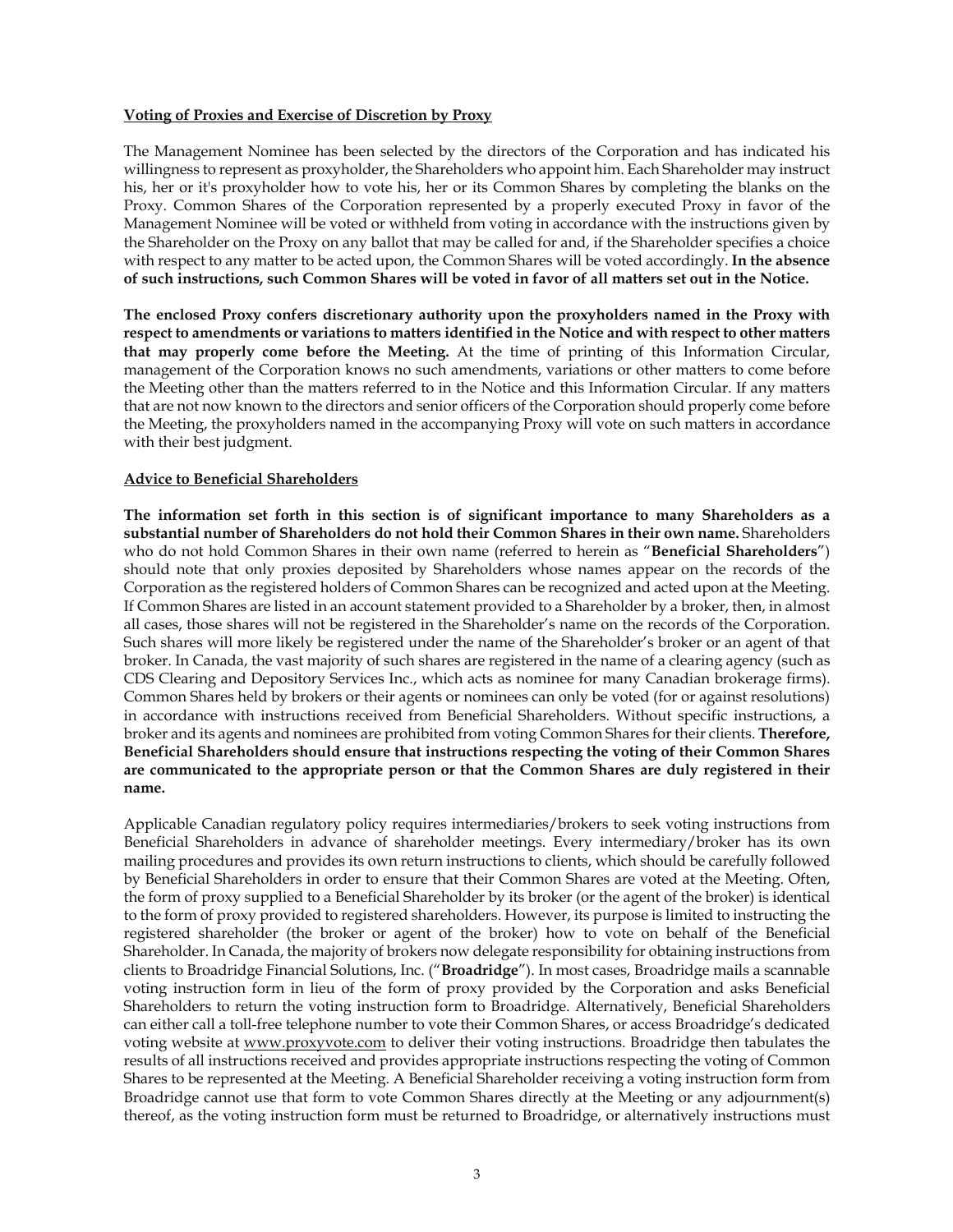be received by Broadridge, well in advance of the Meeting or any adjournment(s) thereof, as the case may be, in order to have the Common Shares voted.

Although a Beneficial Shareholder may not be recognized directly at the Meeting for the purposes of voting Common Shares registered in the name of his, her or its broker (or an agent of the broker), a Beneficial Shareholder may attend the Meeting as proxyholder for the registered shareholder and vote the Common Shares in that capacity. A Beneficial Shareholder who wishes to attend the Meeting and indirectly vote his, her or its Common Shares as proxyholder for the registered shareholder, should enter his, her or its own name in the blank space on the form of proxy provided and return the same to his, her or its broker (or broker's agent) in accordance with the instructions provided by such broker (or agent), and ensure that you are registered as a proxyholder with Computershare in accordance with the instructions set out under "Appointment and Revocation of Proxies" set out above, all well in advance of the Meeting.

# **Attending and Participating in the Meeting**

Jura is holding the Meeting in a virtual-only format, which will be conducted via live audio webcast. Shareholders will not be able to attend the Meeting in person. Attending the Meeting online enables registered Shareholders and duly appointed proxyholders, including Beneficial Shareholders who have duly appointed themselves as proxyholders, to participate in the Meeting and ask questions, all in real time. Registered Shareholders and duly appointed proxyholders can vote at the appropriate times during the Meeting.

Shareholders and duly appointed proxyholders can attend the meeting online by going to **https://web.lumiagm.com/299046011** and can participate in the meeting by clicking "**I have a login**" and entering a Username and Password before the start of the meeting.

- o Registered Shareholders The 15-digit control number located on the form of Proxy or in the email notification you received is the Username and the Password is "**jura2021**"
- o Duly appointed proxyholders Computershare will provide duly appointed and registered non-Management Nominee proxyholders with a Username after the voting deadline has passed. The Password to the meeting is "**jura2021**".

It is recommended that you log in at least one hour before the Meeting starts.

Voting at the meeting will only be available to registered Shareholders and duly-appointed proxyholders. Guests, including Beneficial Shareholders who have not duly appointed themselves as proxyholders, may attend the Meeting by going to **https://web.lumiagm.com/299046011** and clicking "**I am a guest**" and completing the online form. Guests can attend the Meeting but are not able to vote. Beneficial Shareholders who do not have a 15-digit control number or Username will only be able to attend as a guest which allows them listen to the meeting however will not be able to vote or submit questions.

A registered shareholder of Common Shares or a Beneficial Shareholder who has appointed themselves or a third party proxyholder to represent them at the meeting, will appear on a list of shareholders prepared by Computershare, the transfer agent and registrar for the meeting. To have their Common Shares voted at the meeting, each registered Shareholder or proxyholder will be required to enter their control number or Username provided by Computershare at **https://web.lumiagm.com/299046011** prior to the start of the meeting. In order to vote, Beneficial Shareholders who appoint themselves as a proxyholder **MUST** register with Computershare at **https://www.computershare.com/Jura after** submitting their voting instruction form in order to receive a Username (please see the information under the headings "Appointment and Revocation of Proxies" above for details).

If you are using a 15-digit control number to login to the online meeting and you accept the terms and conditions, you will be revoking any and all previously submitted proxies. However, in such a case, you will be provided the opportunity to vote by ballot on the matters put forth at the meeting. If you DO NOT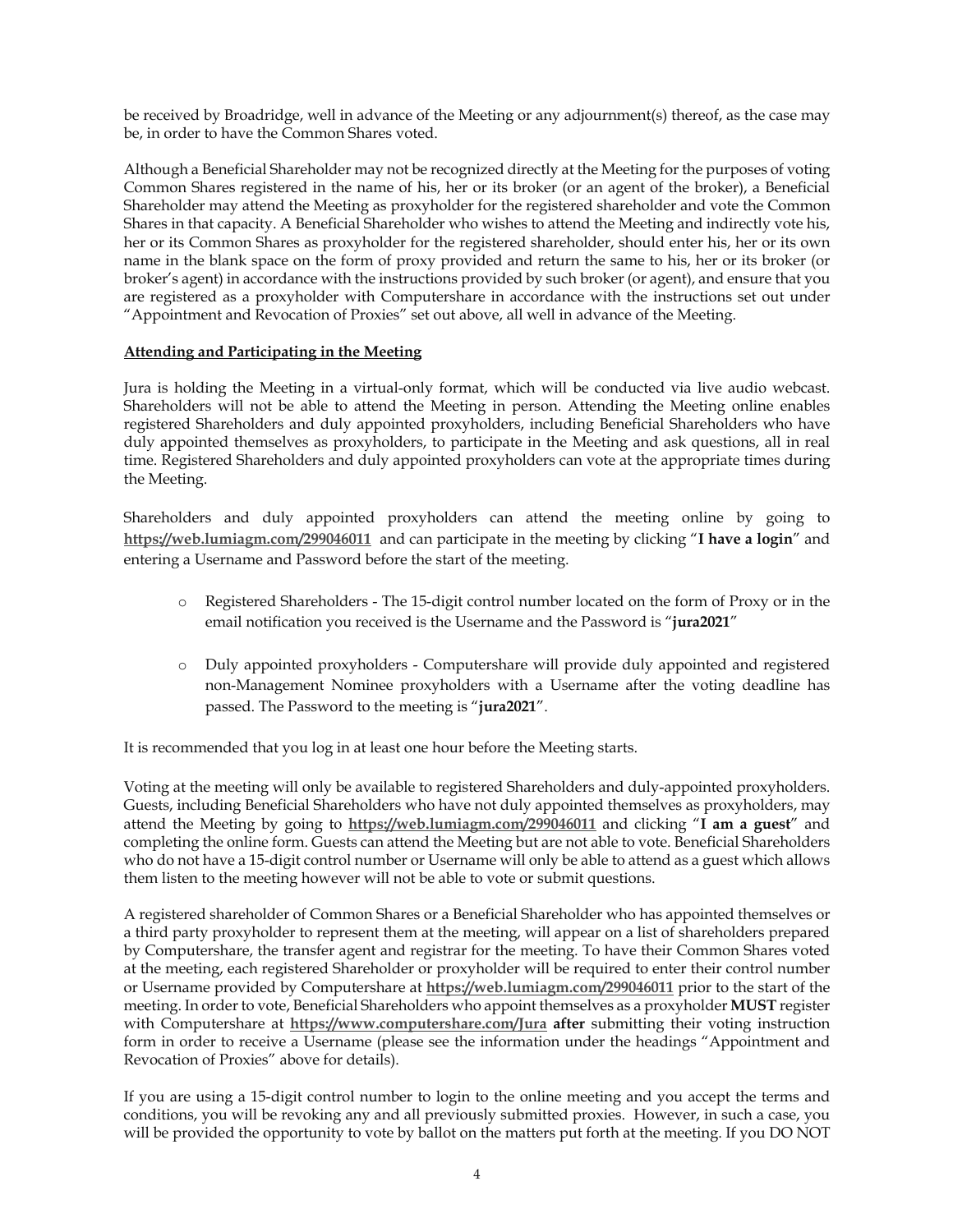wish to revoke all previously submitted proxies, do not accept the terms and conditions, in which case you can only enter the meeting as a guest.

If you attend the Meeting online, it is important that you are connected to the internet at all times during the Meeting in order to vote when balloting commences. It is your responsibility to ensure connectivity for the duration of the Meeting. You should allow ample time to check into the Meeting online and complete the related procedure.

## **In order to participate online, registered Shareholders must have a valid 15-digit control number, and proxyholders must have received an email from Computershare containing a Username.**

# **General**

The Corporation is not using "notice-and-access" to send its proxy-related materials to Shareholders, and paper copies of such materials will be sent to all Shareholders. The Corporation will not send proxy-related materials directly to non-objecting Beneficial Shareholders and such materials will be delivered to nonobjecting Beneficial Shareholders through their intermediaries. The Corporation will pay for intermediaries to deliver to objecting Beneficial Shareholders the proxy-related materials and Form 54-101F7 – *Request for Voting Instructions Made by Intermediary of National Instrument 54-101*.

# **VOTING SECURITIES AND PRINCIPAL HOLDERS OF VOTING SECURITIES**

The Corporation's authorized capital consists of an unlimited number of Common Shares and an unlimited number of preferred shares (issuable in series), of which 69,076,328 Common Shares and no preferred shares are issued and outstanding as of May 27, 2021. A holder of Common Shares is entitled to one vote on all matters to be considered and acted upon at the Meeting for each Common Share held. The Board of Directors may from time to time fix, before issuance, the designation, rights, privileges, restrictions and conditions attaching to each series of preferred shares.

There are no cumulative or similar voting rights attached to the Common Shares or preferred shares of the Corporation.

Any registered Shareholder of the Corporation at the close of business on the Record Date who either personally attends the Meeting or who completes and delivers a Proxy will be entitled to vote or have his, her or its Common Shares voted at the Meeting. However, a person appointed as proxyholder under the Proxy will be entitled to vote the Common Shares represented by that Proxy only if the Proxy is effectively delivered (and in the case of a non-Management Nominee proxyholder, registered with Computershare) in the manner set forth under the headings "Solicitation of Proxies" and "Appointment and Revocation of Proxies" set out above.

As of the date hereof, to the knowledge of the directors and executive officers of the Corporation, the only person or company which beneficially owns, or controls or directs, directly or indirectly, Common Shares carrying ten percent (10%) or more of the voting rights attached to the issued and outstanding Common Shares is set out in the table below.

| <b>Name</b>                         | <b>Number of Common Shares</b> | <b>Percentage of Common Shares</b> |  |  |
|-------------------------------------|--------------------------------|------------------------------------|--|--|
| [S Energy Limited (" <b>JSEL"</b> ) | 50,659,076                     | 73.3%                              |  |  |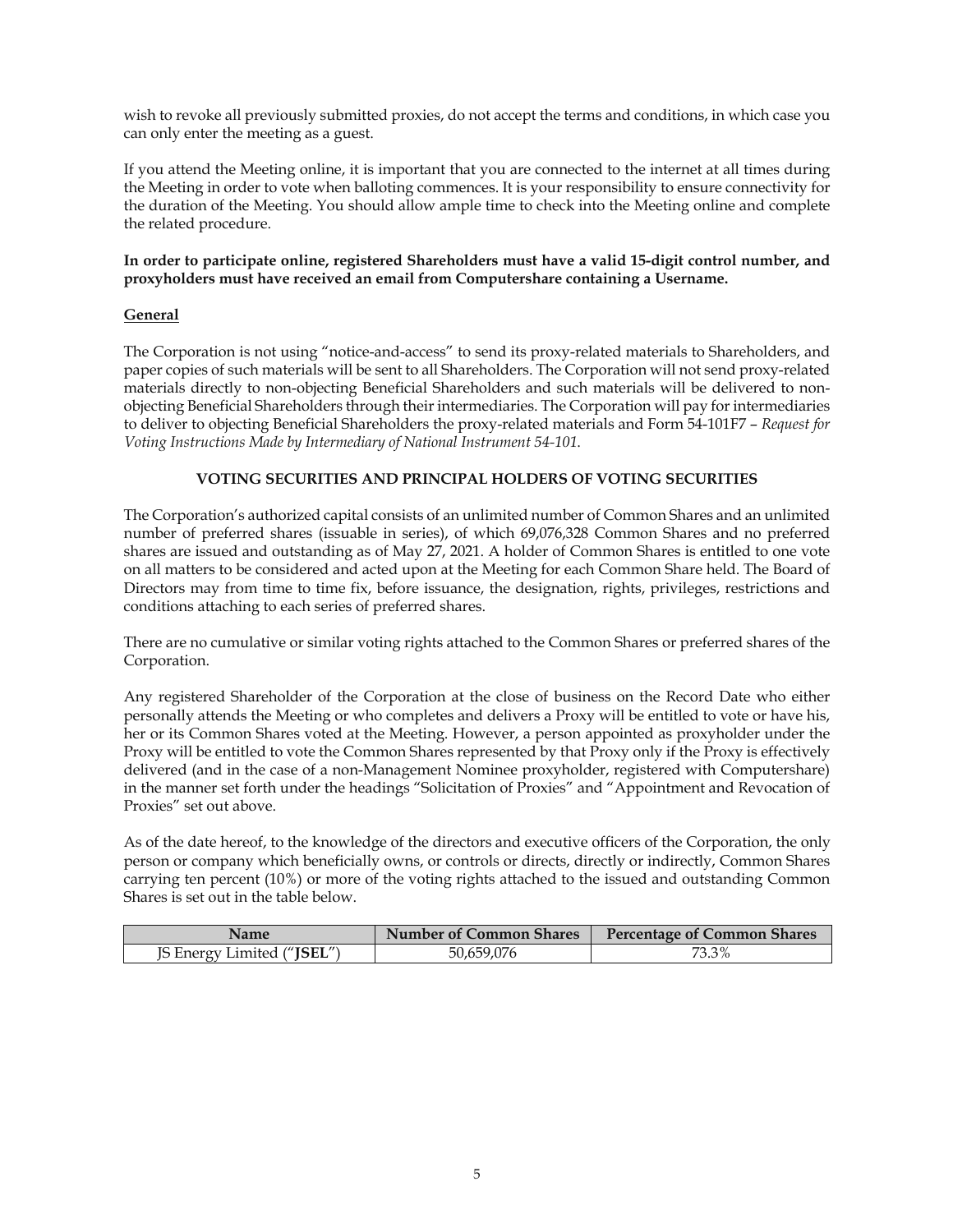### **MATTERS TO BE ACTED UPON AT THE MEETING**

### **Appointment of Auditors**

At the Meeting, the Shareholders will be asked to vote for the appointment of PricewaterhouseCoopers LLP, Chartered Accountants, of Calgary, Alberta as auditors of the Corporation to serve until the close of the next annual meeting of Shareholders, and to authorize the directors of the Corporation to fix the remuneration to be paid to the auditors. PricewaterhouseCoopers LLP were first appointed as auditors of the Corporation by the Board of Directors on January 26, 2007. See "Audit Committee Disclosure" for details of fees paid to the auditors for the fiscal years ended December 31, 2019 and December 31, 2020.

The resolution appointing auditors must be passed by a simple majority of the votes cast with respect to the resolution by Shareholders personally attending the virtual Meeting or by duly appointed proxy. **Unless otherwise directed, it is the intention of the Management Nominee to vote proxies in the accompanying form IN FAVOUR of the appointment of PricewaterhouseCoopers LLP, Chartered Accountants, of #3100, 111 - 5th Avenue SW, Calgary, Alberta, T2P 5L3, as auditors of the Corporation to hold office until the next annual meeting of Shareholders, or until their successor is appointed, and to authorize the directors to fix the remuneration to be paid to the auditors.** 

### **Number of Directors**

The Corporation is required by its articles to have a minimum of three and a maximum of fifteen directors. Shareholders will be asked at the Meeting to pass a resolution setting the number of directors to be elected at the Meeting at six.

The resolution setting the number of directors to be elected must be passed by a simple majority of the votes cast with respect to the resolution by Shareholders present in person or by proxy at the Meeting. **Unless otherwise directed, it is the intention of the Management Nominee to vote Proxies in the accompanying form IN FAVOUR of setting the number of directors to be elected at the Meeting at six.** There is a provision in the articles of the Corporation which permits the Board of Directors to appoint additional directors between annual meetings of Shareholders, provided that the total number of directors so appointed does not exceed one-third of the number of directors elected at the previous annual meeting. Accordingly, a maximum of two additional directors could be appointed by the Board of Directors between annual meetings of Shareholders in this manner, although at the date of this Information Circular, management of the Corporation has no knowledge of any intention by the Board of Directors to appoint any additional directors following the Meeting and prior to the next annual meeting.

#### **Election of Directors**

**Unless otherwise directed, management proposes to nominate the following six individuals as directors, and it is the intention of the Management Nominee to vote Proxies in the accompanying form IN FAVOUR of the election of the following six nominees as directors:** 

> Timothy M. Elliott Stephen C. Akerfeldt Nadeem Farooq Syed Hasan Akbar Kazmi Stephen C. Smith Frank J. Turner

All proposed nominees have consented to be named in this Information Circular and to serve as directors if elected. Each elected director will hold office until the close of the next annual meeting or until his successor is duly elected or appointed. The names and municipalities of residence of each of the persons that may be nominated for election as directors, the number of Common Shares beneficially owned, directly or indirectly, or controlled or directed by each of them, the offices held by each of them in the Corporation and the principal occupation of each of them in the preceding five years are set forth in the table below.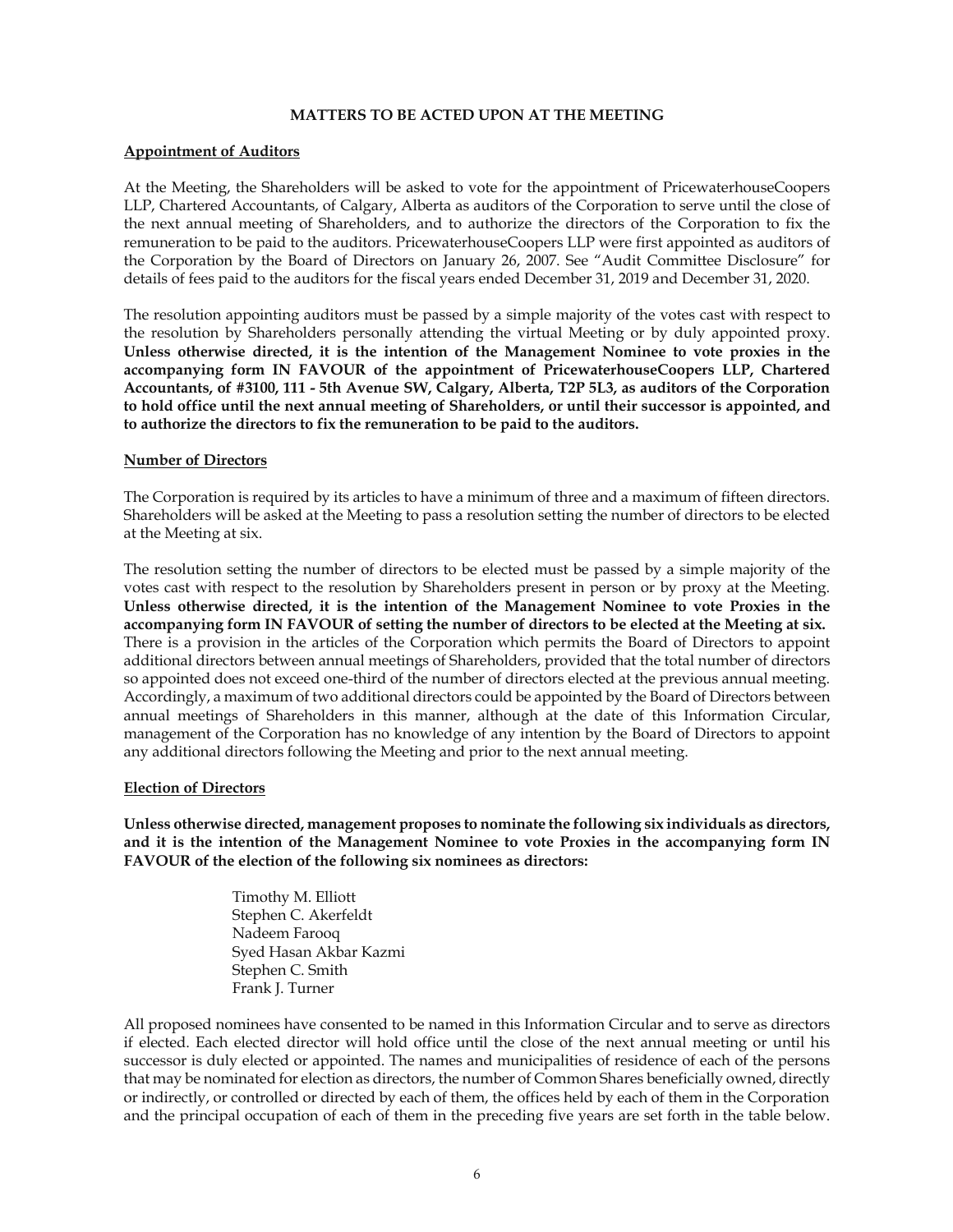The information as to residence, principal occupation and Common Shares beneficially owned, not being within the knowledge of Jura, has been furnished by the respective individuals as at May 27, 2021.

# *Biological and Other Information on Director Nominees*

| TIMOTHY M. ELLIOTT                                      | Mr. Elliott is an independent businessman. From February 2006 to August        |                            |  |  |
|---------------------------------------------------------|--------------------------------------------------------------------------------|----------------------------|--|--|
| Chairman of the Board                                   | 2016, Mr. Elliott was the President and CEO of Serinus Energy Inc. Mr. Elliott |                            |  |  |
|                                                         | is also the chairman of Loon Energy Corporation, a company listed on the       |                            |  |  |
| Dubai, United Arab Emirates                             | NEX board of the TSX Venture Exchange ("TSX-V").                               |                            |  |  |
| Director since: March 14, 2007                          |                                                                                |                            |  |  |
| Independent director                                    |                                                                                |                            |  |  |
| <b>Additional Positions:</b>                            |                                                                                | Ownership:                 |  |  |
| Member, Audit Committee                                 |                                                                                | Common Shares: 390,638     |  |  |
| Chairman, Compensation Committee                        |                                                                                | Options: Nil               |  |  |
| Chairman, Reserves Committee                            |                                                                                | RSUs: 689,411              |  |  |
| Board and Committee Meetings in 2020                    |                                                                                | Attendance:                |  |  |
| Board                                                   |                                                                                | 4/4                        |  |  |
| Audit Committee                                         |                                                                                | 4/4                        |  |  |
| <b>Reserves Committee</b>                               |                                                                                | 1/1                        |  |  |
|                                                         |                                                                                |                            |  |  |
| <b>STEPHEN C. AKERFELDT</b>                             | Mr. Akerfeldt has held the positions of Chairman of the Board of Directors     |                            |  |  |
|                                                         | of the Corporation from January 24, 2003 until March 14, 2007, as well as      |                            |  |  |
|                                                         | Interim President and CEO of the Corporation from February 18, 2003 until      |                            |  |  |
| Toronto, Ontario, Canada                                | May 10, 2005. Mr. Akerfeldt has been President and a director of Ritz Plastics |                            |  |  |
| Director since: January 24, 2003                        | Inc., a private company that produces plastic parts primarily for the          |                            |  |  |
| Independent director                                    | automotive industry by injection molding since 1999. From June 2011 to         |                            |  |  |
|                                                         | September 2016, Mr. Akerfeldt was a director of Serinus Energy Inc.            |                            |  |  |
| <b>Additional Positions:</b>                            |                                                                                | Ownership:                 |  |  |
| Chairman, Audit Committee                               |                                                                                | Common Shares: 90,363      |  |  |
| Member, Compensation Committee                          | Options: Nil                                                                   |                            |  |  |
| Chairman, Corporate Governance and Nominating Committee |                                                                                | RSU <sub>s</sub> : 430,552 |  |  |
| Member, Reserves Committee                              |                                                                                |                            |  |  |
| Board and Committee Meetings in 2020                    | Attendance:<br>111                                                             |                            |  |  |

| Board and Committee Meetings in 2020          | Attendance: |
|-----------------------------------------------|-------------|
| Board                                         |             |
| <b>Audit Committee</b>                        | 4/4         |
| Corporate Governance and Nominating Committee |             |
| Reserves Committee                            |             |

| <b>NADEEM FAROOQ</b>                          | Mr. Farooq is the Chief Executive Officer and a director of the Corporation    |                    |  |  |
|-----------------------------------------------|--------------------------------------------------------------------------------|--------------------|--|--|
| Punjab, Pakistan                              | since September 2017. Prior thereto, he was the Chief Financial Officer of the |                    |  |  |
| Director since: September 1, 2017             | Corporation from July 2012 to August 2017. Mr. Farooq has also been a          |                    |  |  |
|                                               | director and the Chief Executive Officer of Spud Energy Pty Limited, a         |                    |  |  |
|                                               | subsidiary of Jura, since September 2017.                                      |                    |  |  |
| <b>Additional Positions:</b>                  |                                                                                | Ownership:         |  |  |
| None.                                         |                                                                                | Common Shares: Nil |  |  |
|                                               |                                                                                | Options: Nil       |  |  |
|                                               | RSU <sub>s</sub> : Nil                                                         |                    |  |  |
| Board and Committee Meetings in 2020          |                                                                                | Attendance:        |  |  |
| Board                                         |                                                                                | 4/4                |  |  |
| Audit Committee                               |                                                                                | 2/4                |  |  |
| Corporate Governance and Nominating Committee |                                                                                | 1/1                |  |  |
| <b>Reserves Committee</b>                     |                                                                                |                    |  |  |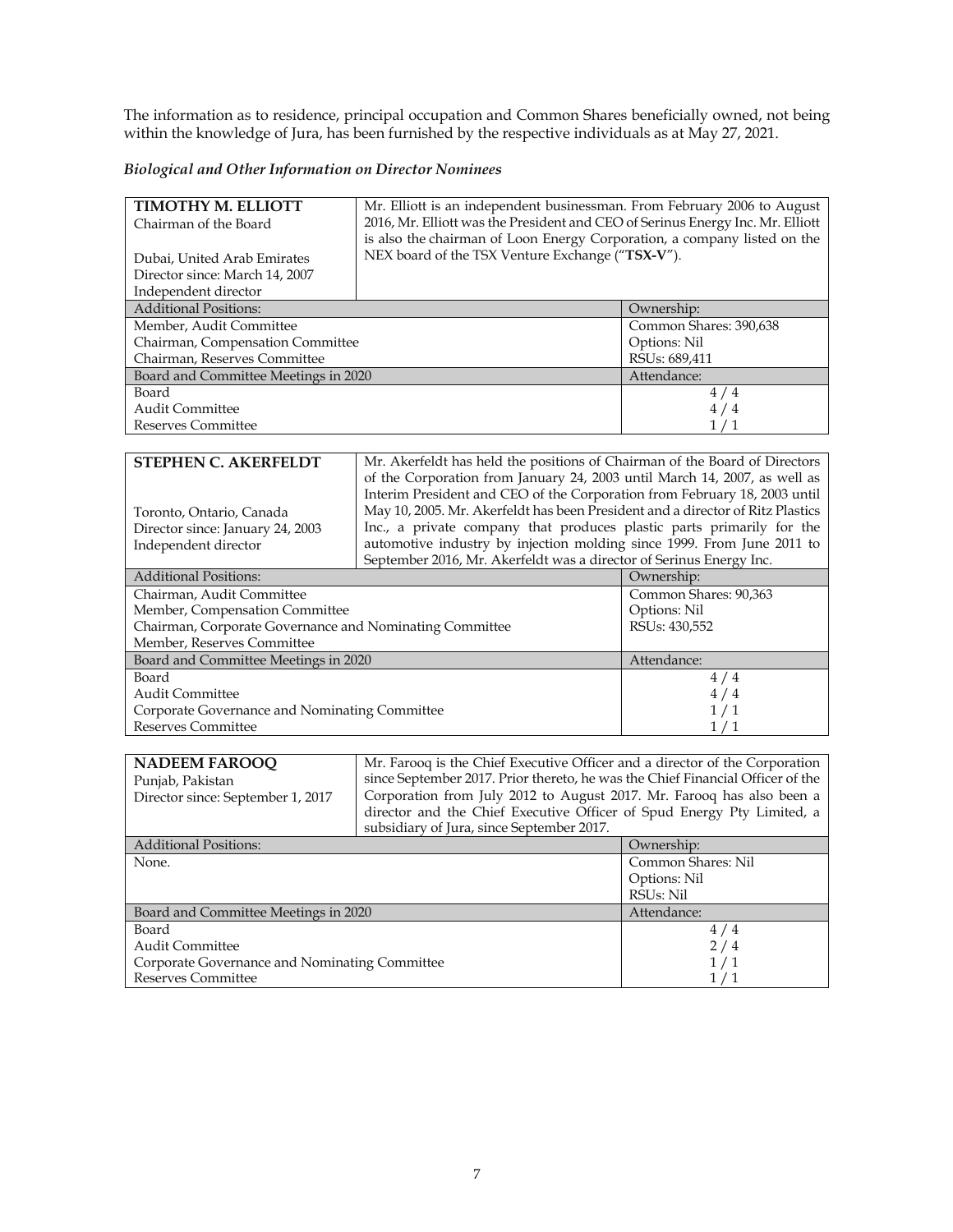| <b>SYED HASAN AKBAR</b>              |                                                                                | Mr. Kazmi is currently a director of the Corporation's subsidiary, Spud        |  |  |
|--------------------------------------|--------------------------------------------------------------------------------|--------------------------------------------------------------------------------|--|--|
| <b>KAZMI</b>                         | Energy Pty Limited. Since July 2011, Mr. Kazmi has been a director of JS       |                                                                                |  |  |
|                                      | Group, in its principal finance office in UAE. He is the head of North America |                                                                                |  |  |
|                                      | operations for JS Group and is based in Oakville. Mr. Kazmi has an             |                                                                                |  |  |
|                                      |                                                                                | investment banking, corporate finance and private equity background. He        |  |  |
| Oakville, Ontario, Canada            |                                                                                | has deep knowledge of oil & gas sector in Pakistan due to his long association |  |  |
| Director since: February 25, 2013    |                                                                                | with Spud Energy Pty Limited as a director and former Chief Executive          |  |  |
|                                      | Officer.                                                                       |                                                                                |  |  |
| <b>Additional Positions:</b>         |                                                                                | Ownership:                                                                     |  |  |
| Member, Reserves Committee           |                                                                                | Common Shares: 17,500(1)                                                       |  |  |
|                                      |                                                                                | Options: Nil                                                                   |  |  |
|                                      |                                                                                | RSU <sub>s</sub> : Nil                                                         |  |  |
| Board and Committee Meetings in 2020 |                                                                                | Attendance:                                                                    |  |  |
| Board                                |                                                                                |                                                                                |  |  |

Reserves Committee

| <b>STEPHEN C. SMITH</b>                                | Mr. Smith held the position of Chairman of the Board of Directors of the       |                       |  |  |
|--------------------------------------------------------|--------------------------------------------------------------------------------|-----------------------|--|--|
|                                                        | Corporation from July 11, 2012 until February 25, 2013. In 2004, Mr. Smith     |                       |  |  |
|                                                        | joined JS Group, one of Pakistan's leading financial services groups and a     |                       |  |  |
|                                                        | diversified investor in Pakistan and internationally. Mr. Smith is responsible |                       |  |  |
| London, United Kingdom                                 | for JS Group's international activities and oversees its private               |                       |  |  |
| Director since: July 11, 2012                          | equity business. He sits on the board of a number of privately-held            |                       |  |  |
|                                                        | companies in which JS Group has an investment.                                 |                       |  |  |
| <b>Additional Positions:</b>                           |                                                                                | Ownership:            |  |  |
| $\mathbf{M}$ 1 $\mathbf{M}$ 1, $\mathbf{M}$<br>$\cdot$ | $\sqrt{2}$                                                                     | $\sim$ 1<br>1.021.000 |  |  |

1 / 1

| Member, Audit Committee              | Common Shares: 1,831,000 |  |  |
|--------------------------------------|--------------------------|--|--|
|                                      | Options: Nil             |  |  |
|                                      | RSUs: Nil                |  |  |
| Board and Committee Meetings in 2020 | Attendance:              |  |  |
| Board                                | 4 / 4                    |  |  |
| <b>Audit Committee</b>               |                          |  |  |

| <b>FRANK J. TURNER</b><br>Calgary, Alberta, Canada<br>Director since: December 31, 2013<br>Independent director | Canadian law firm, since 1999, practicing in the areas of mergers and<br>Osler's Asia-Pacific Initiative. From mid-2009 to early 2014, Mr. Turner<br>served as National Co-Chair of Osler's Corporate Group. Mr. Turner serves<br>Markets. | Mr. Turner has been a Partner of Osler, Hoskin & Harcourt LLP, a leading<br>acquisitions and corporate finance and he presently serves as Co-Head of<br>as director of several companies including GAP (Canada) Inc. and has served<br>on long term secondments with Morgan Stanley & Co. and BMO Capital |
|-----------------------------------------------------------------------------------------------------------------|--------------------------------------------------------------------------------------------------------------------------------------------------------------------------------------------------------------------------------------------|-----------------------------------------------------------------------------------------------------------------------------------------------------------------------------------------------------------------------------------------------------------------------------------------------------------|
| <b>Additional Positions:</b>                                                                                    |                                                                                                                                                                                                                                            | Ownership:                                                                                                                                                                                                                                                                                                |
| Member, Corporate Governance and Nominating Committee                                                           |                                                                                                                                                                                                                                            | Common Shares: Nil<br>Options: Nil                                                                                                                                                                                                                                                                        |

|                                               | Options: Nil  |
|-----------------------------------------------|---------------|
|                                               | RSUs: 430,552 |
| Board and Committee Meetings in 2020          | Attendance:   |
| Board                                         |               |
| Corporate Governance and Nominating Committee |               |
|                                               |               |

**Notes:** 

(1) Mr. Kazmi is a director of JSEL. JSEL holds 50,659,076 Common Shares of Jura. By virtue of his position with JSEL, Mr. Kazmi is deemed to have direction over the JSEL shares in addition to those Common Shares that are shown above.

As of the date hereof, to the knowledge of the directors and executive officers of the Corporation, no proposed director, or the proposed director's associates or affiliates, beneficially own, or control or direct, directly or indirectly, securities carrying 10% or more of the voting rights attached to Common Shares other than Mr. Kazmi, who is a director of JSEL, which holds 50,659,076 Common Shares, representing approximately 73.3% of the issued and outstanding Common Shares.

# *Corporate Cease Trade Orders, Penalties or Sanctions with respect to Proposed Directors*

As of the date hereof, other than as set out below, no proposed director of the Corporation is or has been, within the past ten years, a director or executive officer of any company that: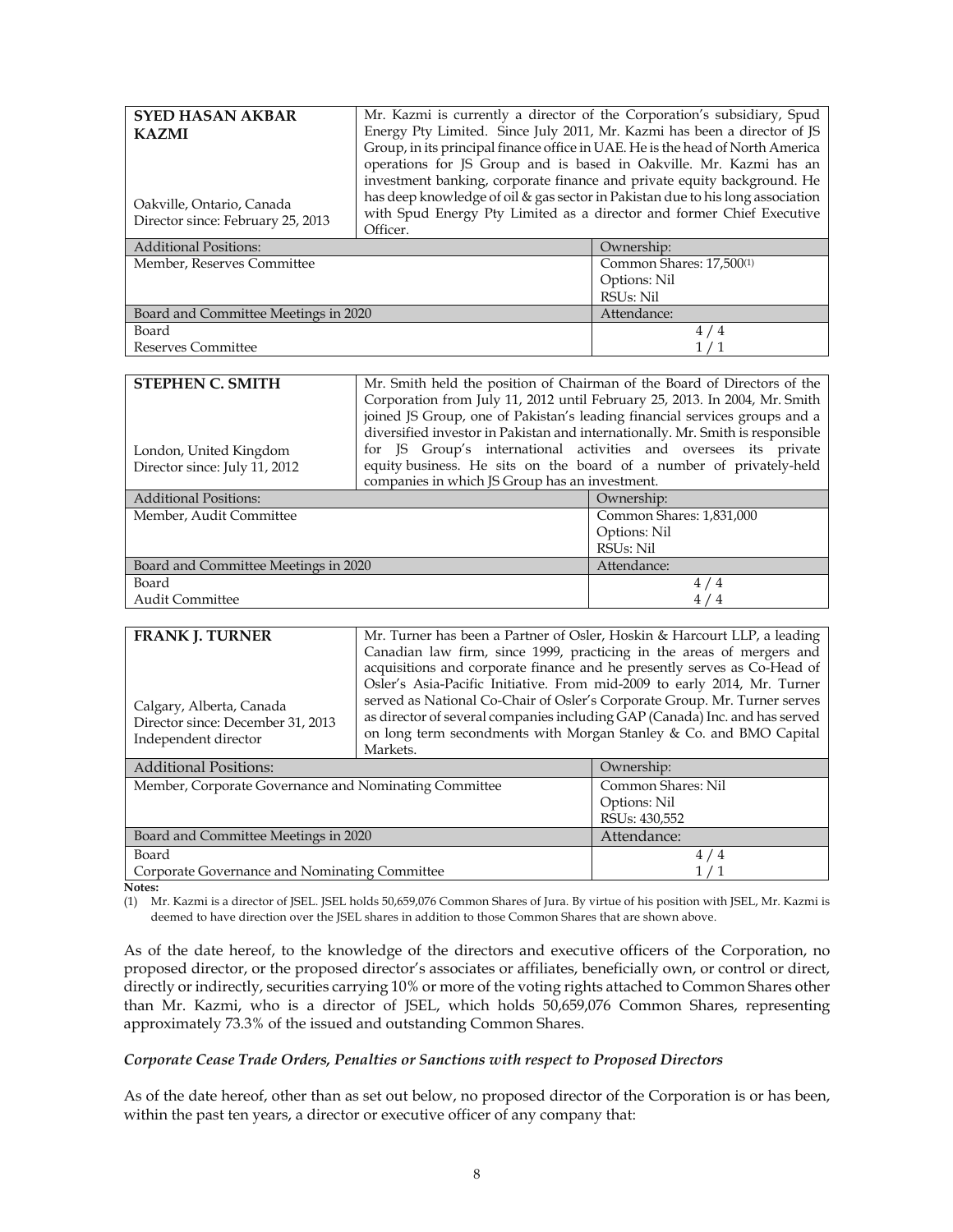- (i) while the person was acting in that capacity, was the subject of a cease trade or similar order or an order that denied the company access to any exemption under securities legislation that was in effect for a period of more than 30 consecutive days;
- (ii) after the person ceased to act in such capacity, was the subject of a cease trade or similar order or an order that denied the company access to any exemption under securities legislation that was in effect for a period of more than 30 consecutive days which resulted from an event that occurred while the person was acting as director, chief executive officer or chief financial officer of the company; or
- (iii) while the person was acting in that capacity (or within a year of that person ceasing to act in that capacity) became bankrupt, made a proposal under any legislation relating to bankruptcy or insolvency, or was subject to or instituted any proceedings, arrangement or compromise with creditors, or had a receiver, receiver manager or trustee appointed to hold its assets. (1)

No proposed director has:

- (i) within 10 years before the date of hereof, become bankrupt, made a proposal under any legislation relating to bankruptcy or insolvency, or become subject to or instituted any proceedings, arrangement or compromise with creditors, or had a receiver, receiver manager or trustee appointed to hold the assets of the proposed director;
- (ii) been subject to any penalties or sanctions imposed by a court relating to securities legislation or by a securities regulatory authority or has entered into a settlement agreement with a securities regulatory authority; or
- (iii) been subject to any other penalties or sanctions imposed by a court or regulatory body that would likely be considered important to a reasonable security holder in deciding whether to vote for a proposed director.

#### **Notes:**

(1) Mr. Turner was from 2016 until January 24, 2020 a director of Trakopolis IoT Corp. and Trakopolis Saas Corp. (collectively, "**Trakopolis**") which are currently subject to proceedings under the *Bankruptcy and Insolvency Act* ("**BIA**") in the Court of Queen's Bench of Alberta. Trakopolis filed a Notice of Intention to make a proposal under the BIA on November 7, 2019 and were deemed to have filed an assignment into bankruptcy on January 27, 2020. The first meeting of creditors in Trakopolis's bankruptcy was held on February 13, 2020. The bankruptcy proceedings remain ongoing as the Licensed Insolvency Trustee completes administration of the estate.

# *Majority Voting Policy*

Shareholders should note that the form of Proxy allows for voting for individual directors rather than for directors as a slate. The Board adopted a Majority Voting Policy effective March 20, 2013, pursuant to which, in an uncontested election of directors, if a director nominated for re-election does not receive more votes cast for such nominee's election than votes withheld from voting, excluding abstentions, that director will submit his or her resignation for consideration by the Corporate Governance and Nominating Committee. The Corporate Governance and Nominating Committee will consider all of the relevant facts and circumstances, including the director's qualifications, the director's past and expected future contributions to the Corporation, the overall composition of the Board and whether accepting the tendered resignation would cause the Corporation to fail to meet any applicable rule or regulation (including stock exchange listing requirements and applicable securities laws). On that basis, the Corporate Governance and Nominating Committee will recommend to the Board the action to be taken with respect to the offer of resignation. Within 90 days of receiving the final voting results, the Board will issue a press release announcing either the resignation of the director or the Board's decision not to accept the resignation of the director, with reasons justifying such decision.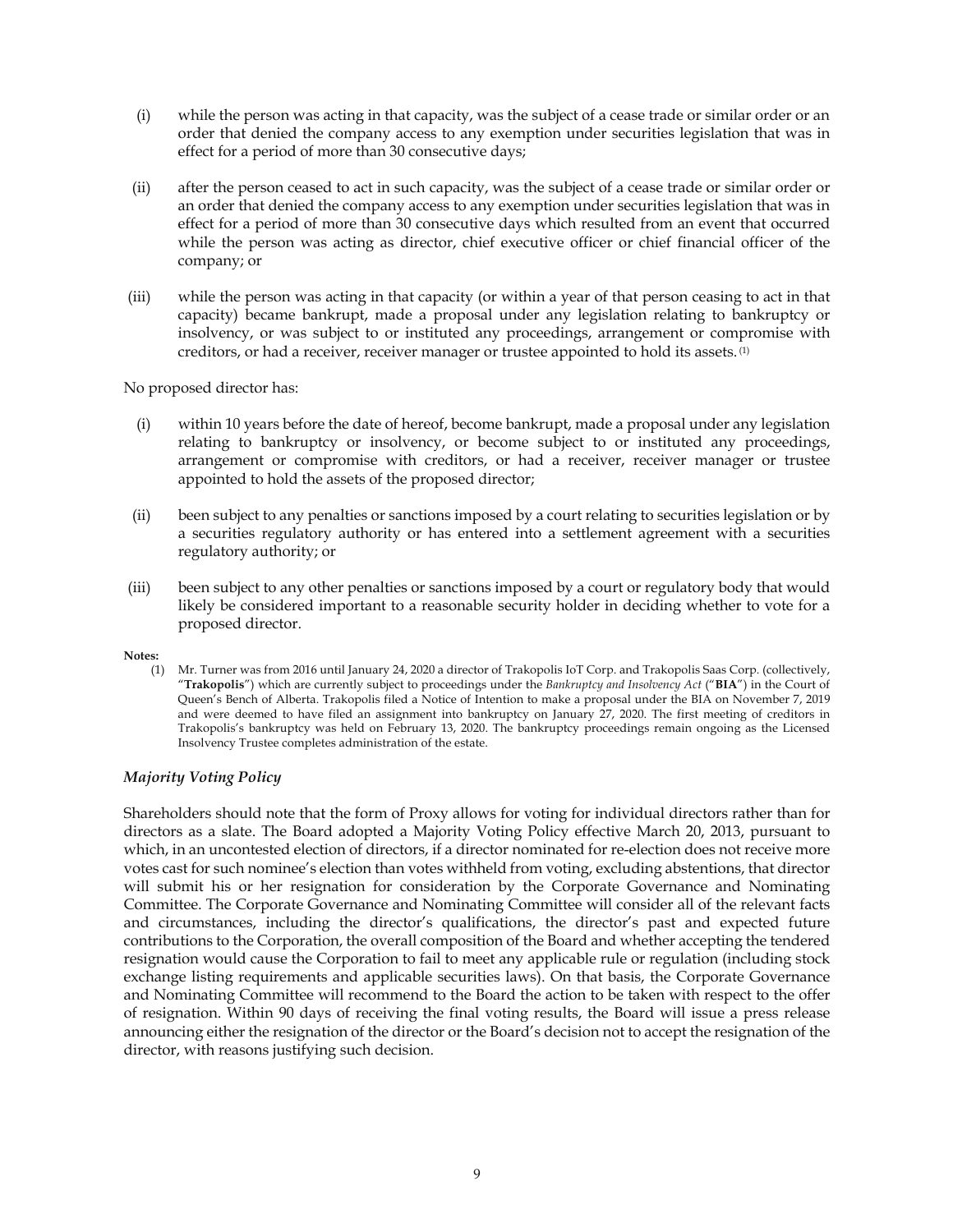# **EXECUTIVE COMPENSATION**

# **Compensation Discussion & Analysis**

The Compensation Committee of the Board is responsible for reviewing the compensation policy for the executive officers of the Corporation and making recommendations to the Board. The Corporation's executive compensation program is designed to attract highly qualified and motivated individuals and to compensate executives based on performance and at a level competitive with peer companies.

The Corporation's compensation program consists of four components: (1) base salaries, (2) Options granted pursuant to the Corporation's Option Plan (none granted in 2020); (3) discretionary bonuses; and (4) other compensation benefits. The Compensation Committee reviews the various aspects of the Corporation's compensation program from time to time to ensure the effectiveness of the program and whether it adequately reflects the Corporation's business objectives. Details regarding the components of the compensation package are as follows:

- *Annual Base Salary*  Base salaries are typically determined by assessing the executives' abilities, experience, level of responsibility and relative value to the Corporation. Consideration is also given to general marketplace demand for individuals with similar qualifications, and the level of ease or difficulty in filling key positions;
- *Options* The Corporation's long-term incentive program involves the granting of Options from time to time to the executive officers of the Corporation. No Options were granted in 2020. It is intended to encourage the maximization of Shareholder value by better aligning the interests of the executive officers with the interests of Shareholders. Previous Option grants are taken into account when considering grants of new Options. Significant terms of the Option Plan are outlined under the heading "Option Plan" below;
- *Performance Bonuses*  Bonuses for senior management are determined by the Board on the recommendation of the Compensation Committee based on the individual performance of the officer in question and in particular, the officer's achievement of performance goals, which may be evaluated by the Board using both objective and subjective criteria;
- Provident Fund Pursuant to a trust arrangement, a third-party trustee maintains a fund (the "Provident Fund") for the benefit of employees of Jura's wholly-owned subsidiary, Spud Energy Pty Limited ("Spud"), in Pakistan. Pursuant to the fund rules, employees may contribute up to 10% of their base salary to the fund, which is matched by the employer. Employees receive their share of the fund upon termination of their employment for any reason; and
- *Other Compensation Benefits* These includes vehicle rentals, medical expense reimbursements, fuel allowance and, for Named Executive Officers (as defined below), a company-maintained house.

During 2020, the Corporation's executive officers were compensated through base salaries, Provident Fund contributions, bonuses and other compensation benefits. No Options were granted to the executive officers in 2020.

In recent years, executive compensation has been determined based on the Board's discussion without any formal criteria and it is expected that compensation will continue to be determined on this basis without any formal criteria in the foreseeable future. Management's performance has been evaluated in the context of its progress towards implementing corporate strategy and achieving goals. Consideration is also given to the Corporation's areas of interest, the timing and evaluation of exploration and development activities, partnership, joint venture and property opportunities, and the overall financial health of the Corporation. The Board has also considered leadership in the executive's area of responsibility, teamwork and personal development in determining executive compensation.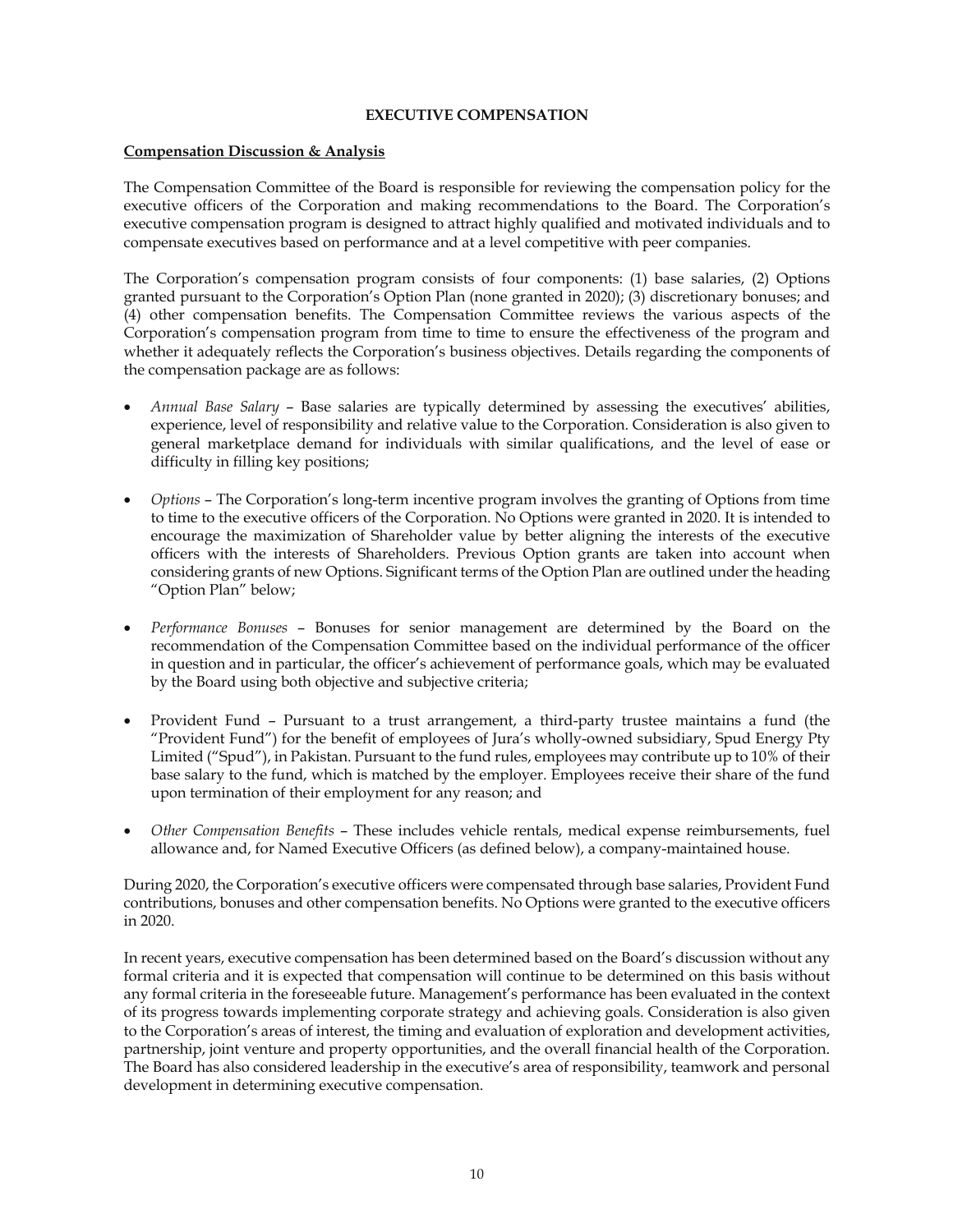The Compensation Committee considers the implications of risks associated with Jura's compensation policies and practices to determine and identify significant areas of risk, if any. Since Options and performance bonuses have, in recent years, been determined on qualitative measures at the sole discretion of the Board, the Compensation Committee does not consider that there are any significant risks that are reasonably likely to have an adverse effect on Jura.

Pursuant to the Corporation's insider trading policy, directors and officers of the Corporation are prohibited from engaging in transactions that could reduce or limit their economic risk with respect to equity securities of the Corporation granted as compensation or held, directly or indirectly, by such director or officer. Prohibited transactions include hedging strategies, equity monetization transactions, transactions using short sales, puts, calls, exchange contracts, derivatives and other types of financial instruments (including, but not limited to, prepaid variable forward contracts, equity swaps, collars and exchange funds), and limited recourse loans to the director or officer secured by equity securities of the Corporation.

# **Compensation Governance**

The Compensation Committee assists the Board in establishing and monitoring the compensation of the directors, officers and key employees of the Corporation and aligning compensation with the strategies, business plans and objectives of the Corporation with the assistance of independent professional consultants when deemed necessary in fulfilling its duties under its mandate. The responsibilities, powers and operation of the Compensation Committee are summarized under "Statement of Corporate Governance Practices – Compensation" below.

The Compensation Committee is currently comprised of two directors, namely Timothy M. Elliott, who acts as chairman of the Compensation Committee, and Stephen C. Akerfeldt. Each member of the Compensation Committee was determined to be independent by the Board in accordance with prescribed independence rules. Each member of the Compensation Committee has knowledge about compensation design and administration and has direct experience that is relevant to his responsibilities for executive compensation within the Corporation as each of the members of the Compensation Committee has served as an officer and/or director of publicly listed companies of a size comparable to or larger than Jura. The skills and experience possessed by the members of the Compensation Committee enable them to make decisions on the suitability of the Corporation's compensation policies and practices and fulfill the committee mandate.

The Compensation Committee meets once each year, if required, to review the compensation package for the officers of the Corporation, including finalizing performance bonus amounts. The Compensation Committee also meets at other times during the year as necessary, such as when annual option grants are considered and when a component of the Corporation's overall compensation package is being amended or reviewed. No meeting of the Compensation Committee was held in the year ended December 31, 2020.

Since the beginning of Jura's most recently completed financial year, no compensation consultant or advisor has been retained to assist the Board or the Compensation Committee in determining compensation for any of Jura's directors or executive officers.

# **Summary Compensation Table for Named Executive Officers**

The following table sets forth the compensation of the Chief Executive Officer ("**CEO**") and the Chief Financial Officer ("**CFO**"). These individuals are referred to collectively as the "**Named Executive Officers**" or "**NEOs**". There were no other executive officers of the Corporation during the financial year ended December 31, 2020.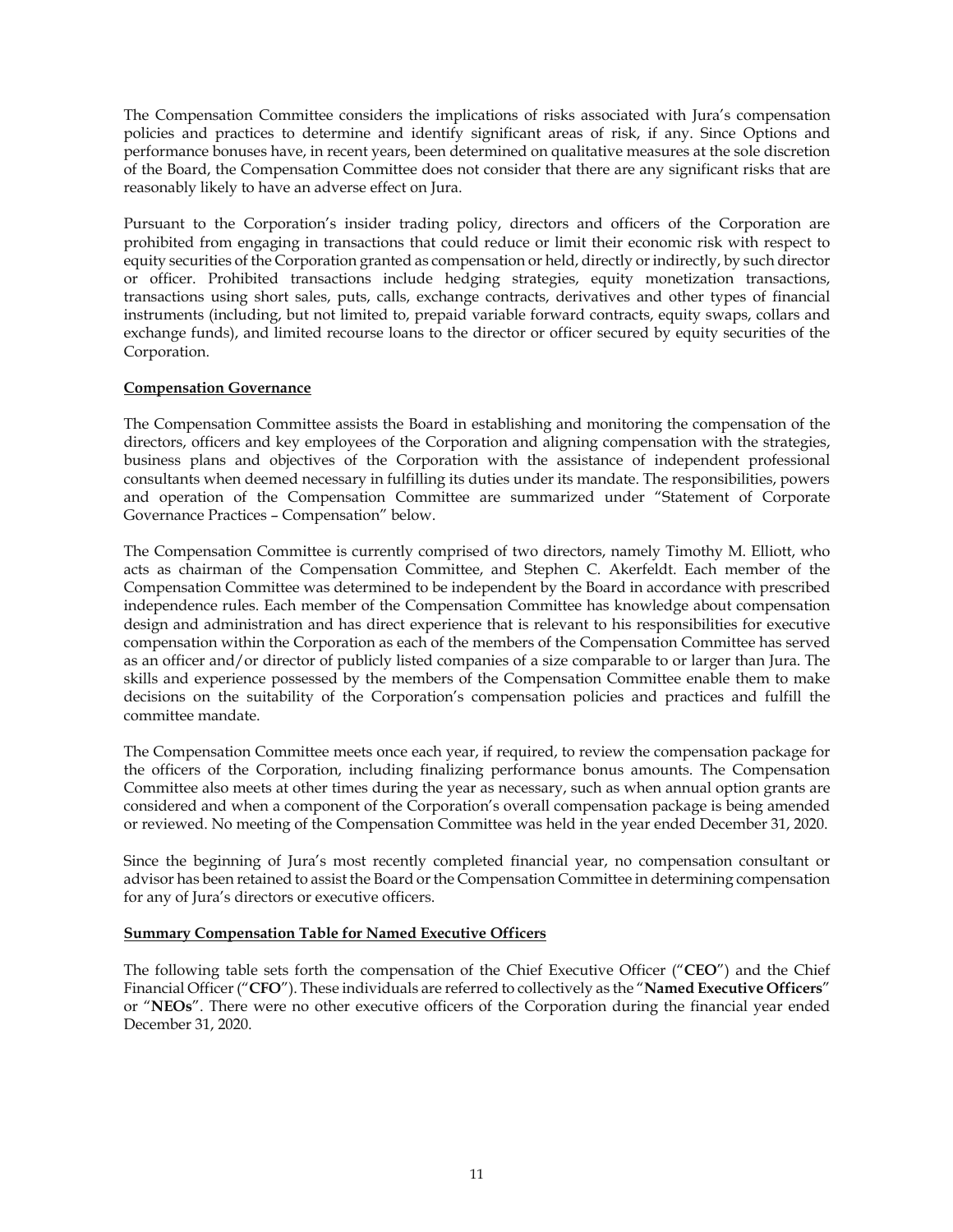|                                            |                      |                               | Share-                    | Option-                                                                          | Non-equity Incentive<br><b>Plan Compensation</b> |                                 |                                | All Other                               | Total                         |
|--------------------------------------------|----------------------|-------------------------------|---------------------------|----------------------------------------------------------------------------------|--------------------------------------------------|---------------------------------|--------------------------------|-----------------------------------------|-------------------------------|
| Name and Position                          | Year                 | Salary<br>$($ \$              | based<br>Awards<br>$($ \$ | based<br>Awards(5)<br>$($ \$                                                     | Annual<br>Incentive<br>Plans <sup>(6)</sup>      | Long-term<br>Incentive<br>Plans | Pension<br>Value(7)<br>$($ \$) | Compen-<br>sation <sup>(8)</sup><br>(S) | Compen-<br>sation<br>$($ \$   |
| Nadeem Farooq(1)(2)(4)<br>CEO and Director | 2020<br>2019<br>2018 | 261.605<br>199,018<br>194.355 | Nil<br>Nil<br>Nil         | $\overline{\phantom{a}}$<br>$\overline{\phantom{0}}$<br>$\overline{\phantom{0}}$ | 160.987<br>-<br>$\overline{\phantom{0}}$         | Nil<br>Nil<br>Nil               | Nil<br>Nil<br>Nil              | 81.728<br>80,664<br>49,270              | 504,320<br>279,682<br>243,625 |
| Arif Siddiq $(3)(4)$<br><b>CFO</b>         | 2020<br>2019<br>2018 | 122.350<br>90,752<br>82,795   | Nil<br>Nil<br>Nil         | $\overline{\phantom{0}}$<br>$\overline{\phantom{0}}$<br>$\overline{\phantom{0}}$ | 76.469<br>-<br>-                                 | Nil<br>Nil<br>Nil               | Nil<br>Nil<br>Nil              | 45,050<br>28,392<br>26,852              | 243,869<br>119,144<br>109,647 |

**Notes:** 

(1) Mr. Farooq received no compensation for his roles as director of the Corporation.

(2) Mr. Farooq was appointed as CEO and a director of the Corporation effective September 1, 2017. Prior thereto, Mr. Farooq was CFO of the Corporation.

(3) Mr. Siddiq was appointed as CFO of the Corporation effective September 1, 2017.

(4) Compensation for 2020 reported in this table for Messrs. Farooq and Siddiq was awarded to them in United States dollars ("**USD**") and converted into Canadian dollars using the average rate of conversion reported by the Bank of Canada for 2020 as follows: \$1.00 = 0.7454 USD.

(5) No option-based awards granted in last three years.

(6) Represents discretionary bonuses awarded.

(7) Jura does not sponsor or maintain any pension plans.

(8) Other compensation for Messrs. Farooq and Siddiq in 2019 and 2020 was as follows:

|                                                         | Nadeem Farooq |        | Arif Siddig |        |  |  |
|---------------------------------------------------------|---------------|--------|-------------|--------|--|--|
| <b>Particulars</b>                                      | (\$           |        |             |        |  |  |
|                                                         | 2019          | 2020   | 2019        | 2020   |  |  |
| Provident Fund contributions (up to 10% of base salary) | 2,937         | 17,967 | 1,835       | 8,403  |  |  |
| Vehicle rental                                          | 25,013        | 25,291 | 22,465      | 24,148 |  |  |
| Medical expenses reimbursement                          | 15,117        | 1,684  | 1,229       | 615    |  |  |
| Fuel allowance                                          | 5,726         | 5,091  | 2,863       | 3,835  |  |  |
| Company maintained house                                | 31,871        | 31,695 |             | 8,049  |  |  |
| Total                                                   | 80,664        | 81,728 | 28,392      | 45,050 |  |  |

#### **Incentive Plan Awards**

Historically, the Board has made option grants to officers to align the interests of management and Shareholders, to reward good performance and to attract and retain quality employees. Options are granted from time to time as the Corporation hires new executives, including NEOs, and when compensation is reviewed by the Compensation Committee, at the request of and with input from the CEO, in order to rebalance the compensation package throughout the Corporation. This review is done at least annually and when there has been a significant compensation event which could be a significant new hire, promotions or a significant exercise or cancellation of options. When reviewing Option grants, consideration is given to the total compensation package of the executives, including past grants, and performance by the executive. At the time an Option is granted, consideration is also given to the available Option pool remaining.

The Corporation has also adopted the RSU Plan providing for the grant of share-based awards. To date, no grants have been made to any NEOs pursuant to the RSU Plan.

The following table sets out all incentive plan awards that were outstanding for each NEO at the end of the most recently completed financial year.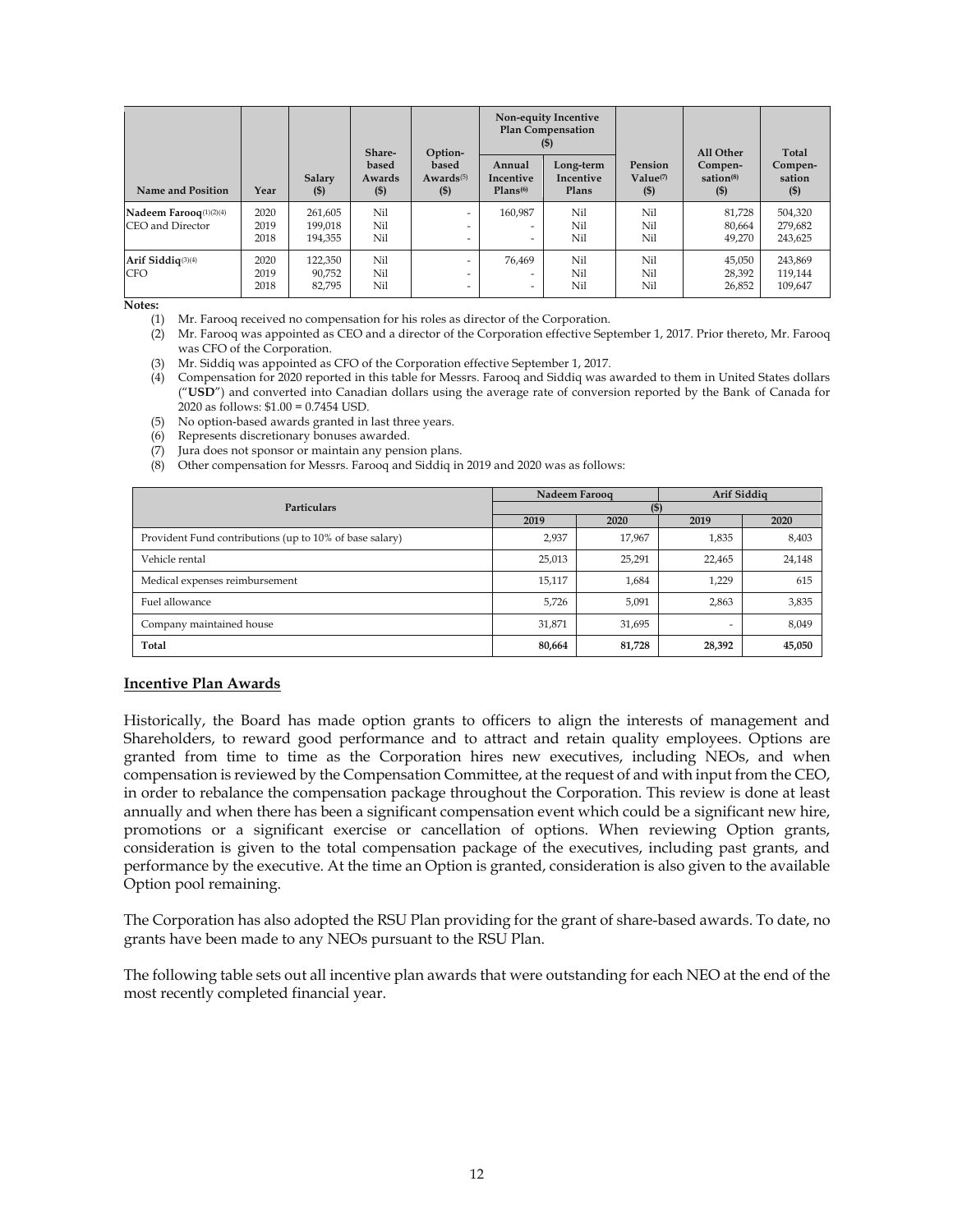# *Outstanding Share-Based Awards and Option-Based Awards*

|                             | <b>Option-based Awards</b>                                             |                                    |                              |                                                              |                                                                                 | <b>Share-based Awards</b>                                                               |                                                                                                       |
|-----------------------------|------------------------------------------------------------------------|------------------------------------|------------------------------|--------------------------------------------------------------|---------------------------------------------------------------------------------|-----------------------------------------------------------------------------------------|-------------------------------------------------------------------------------------------------------|
| Name                        | Number of<br>securities<br>underlying<br>unexercised<br>options<br>(4) | Option<br>exercise<br>price<br>(5) | Option<br>expiration<br>date | Value of<br>unexercised<br>in-the-money<br>options<br>$($ \$ | Number of<br>shares or<br>units of<br>shares that<br>have not<br>vested<br>(# ) | Market or<br>payout value of<br>share-based<br>awards that<br>have not vested<br>$($ \$ | Market or payout<br>value of vested<br>share-based<br>awards not paid<br>out or distributed<br>$($ \$ |
| Nadeem Farooq<br><b>CEO</b> | Nil                                                                    | N/A                                | N/A                          | Nil                                                          | Nil                                                                             | Nil                                                                                     | Nil                                                                                                   |
| Arif Siddiq<br><b>CFO</b>   | Nil                                                                    | N/A                                | N/A                          | Nil                                                          | Nil                                                                             | Nil                                                                                     | Nil                                                                                                   |

# *Incentive Plan Awards – Value Vested or Earned During the Year*

The following table sets forth the aggregate dollar value for each NEO for the most recently completed financial year that would have been realized if the Options that were granted had been exercised on the applicable vesting date.

| Name                        | <b>Option-based Awards</b><br>Value vested during the year<br>$($ \$) | <b>Share-based Awards</b><br>Value vested during the year<br>$($ \$) | Non-equity Incentive Plan<br>Compensation<br>Value vested during the year<br>$($ \$ |
|-----------------------------|-----------------------------------------------------------------------|----------------------------------------------------------------------|-------------------------------------------------------------------------------------|
| Nadeem Farooq<br><b>CEO</b> | Nil                                                                   | Nil                                                                  | Nil                                                                                 |
| Arif Siddig<br><b>CFO</b>   | Nil                                                                   | Nil                                                                  | Nil                                                                                 |

# **Option Plan**

As of the date of this Information circular, no Options are outstanding under the Option Plan. Provided below is a summary of the material terms of the amended and restated Option Plan:

- Eligible participants in the Option Plan include directors, senior officers, employees or consultants of the Corporation or a subsidiary of the Corporation, selected at the discretion of the Board.
- The number of Common Shares (i) issued to insiders within a 12 month period, and (ii) issuable to insiders under the Option Plan may not exceed 3,000,000 Common Shares.
- The Board may not grant Options under the Option Plan if the number of Common Shares issuable under the outstanding Options, when combined with Common Shares under other security-based compensation plans, including the RSU Plan, would exceed 10% of the Corporation's issued and outstanding Common Shares at the time of the grant.
- Common Shares representing no more than 5% of the issued and outstanding Common Shares of the Corporation may be reserved for issuance pursuant to Options granted to any one Participant and Corporations wholly owned by that person (excluding a consultant) within a 12 month period (unless the Corporation has obtained the requisite disinterested shareholder approval).
- Common Shares representing no more than 2% of the issued and outstanding Common Shares of the Corporation may be reserved for issuance pursuant to Options granted to any one consultant in any 12 month period.
- Common Shares representing no more than an aggregate of 2% of the issued and outstanding Common Shares of the Corporation may be reserved for issuance pursuant to Options granted to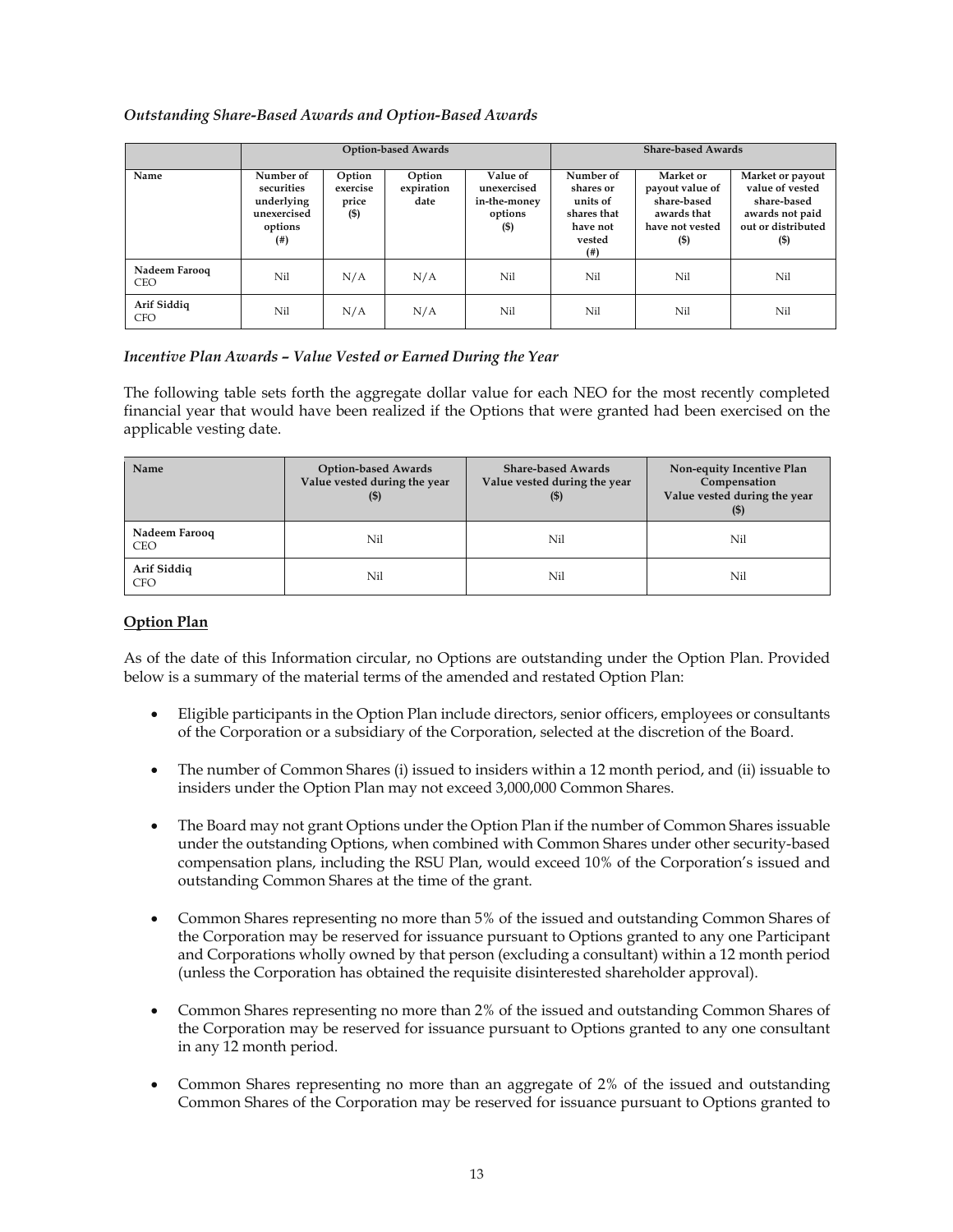persons employed to provide Investor Relations Activities (as such term is defined under TSX-V Policy 1.1) in any 12 month period, calculated at the date an Option is granted to any such person.

- The Board is responsible for determining the exercise price for Options issued under the Option Plan. However, Options granted under the Option Plan must have an exercise price of not less than the "Discounted Market Price" of the Common Shares at the time of grant (as such term is defined in TSX-V Policy 1.1). "Discounted Market Price" means the last closing price of the Corporation's Common Shares less a maximum discount permitted at the relevant time by the rules of the Exchange.
- The Board is given the authority to: (i) construe and interpret the Option Plan and all agreements entered into under the Option Plan; (ii) prescribe, amend and rescind rules and regulations relating to the Option Plan; and (iii) make all other determinations necessary or advisable for the administration of the Option Plan, in each case, without obtaining the approval of Shareholders.
- Subject to the other provisions of the Option Plan, the specific terms of an Option including the number of Common Shares subject to each Option, the exercise price, the vesting period, the expiration date of each Option, the extent to which each Option is exercisable from time to time during the term of the Option are determined by the Board; provided however, that if no specific determination is made by the Board with respect to the expiration of Options, each option will, subject to any other specific provisions of the Option Plan, be exercisable for a maximum term of 10 years from the date the Option is granted.
- If any Options expire during, or within nine business days immediately following, a black-out period or other trading restricted period imposed by the Corporation, then the expiry date of such Options are automatically extended to the tenth business day following the date the relevant blackout period or other trading restricted period imposed by the Corporation is lifted, terminated or removed.
- An Option will terminate if (i) a Participant ceases to be a director, senior officer, employee or consultant of the Corporation for any reason other than cause, death, permanent disability or normal retirement then such Participant's Options to purchase Common Shares granted pursuant to the terms of the Option Plan will terminate on the earlier of the termination of such Options and the ninetieth day after which such person ceases to be a director, senior officer, employee or consultant of the Corporation, or (ii) a Participant who is a director, senior officer or employee of the Corporation is terminated for cause, or in the case of a consultant, if the consulting agreement or arrangement between the Corporation and/or a subsidiary of the Corporation and the consultant is terminated as a result of a material breach by the consultant, all Options previously granted to him or her will immediately expire and terminate.
- In the event of the death, permanent disability or retirement of a Participant, any Options previously granted to him or her will be exercisable until the end of the term for such Options or until the expiration of 12 months after the date of death, permanent disability or retirement of such Participant, whichever is earlier, and then, in the event of death or permanent disability, only by the person or persons to whom the Participant's rights under such Options will pass by the Participant's will or applicable law; and to the extent that he or she was entitled to exercise the Options as at the date of his or her death or permanent disability.
- In the event of the subdivision or consolidation of the outstanding Common Shares, the number of Common Shares subject to the Option Plan shall be increased or decreased proportionately and in any such event, a corresponding adjustment shall be made changing the number of Shares deliverable upon the exercise of any Option granted prior to such event without any change in the total price applicable to the unexercised portion of the Option, but with a corresponding adjustment in the price for each Share covered by the Option. If the Corporation is reorganized or merged or consolidated or amalgamated with another corporation, appropriate provisions shall be made for the continuance of the Options outstanding under this Plan and to prevent their dilution or enlargement.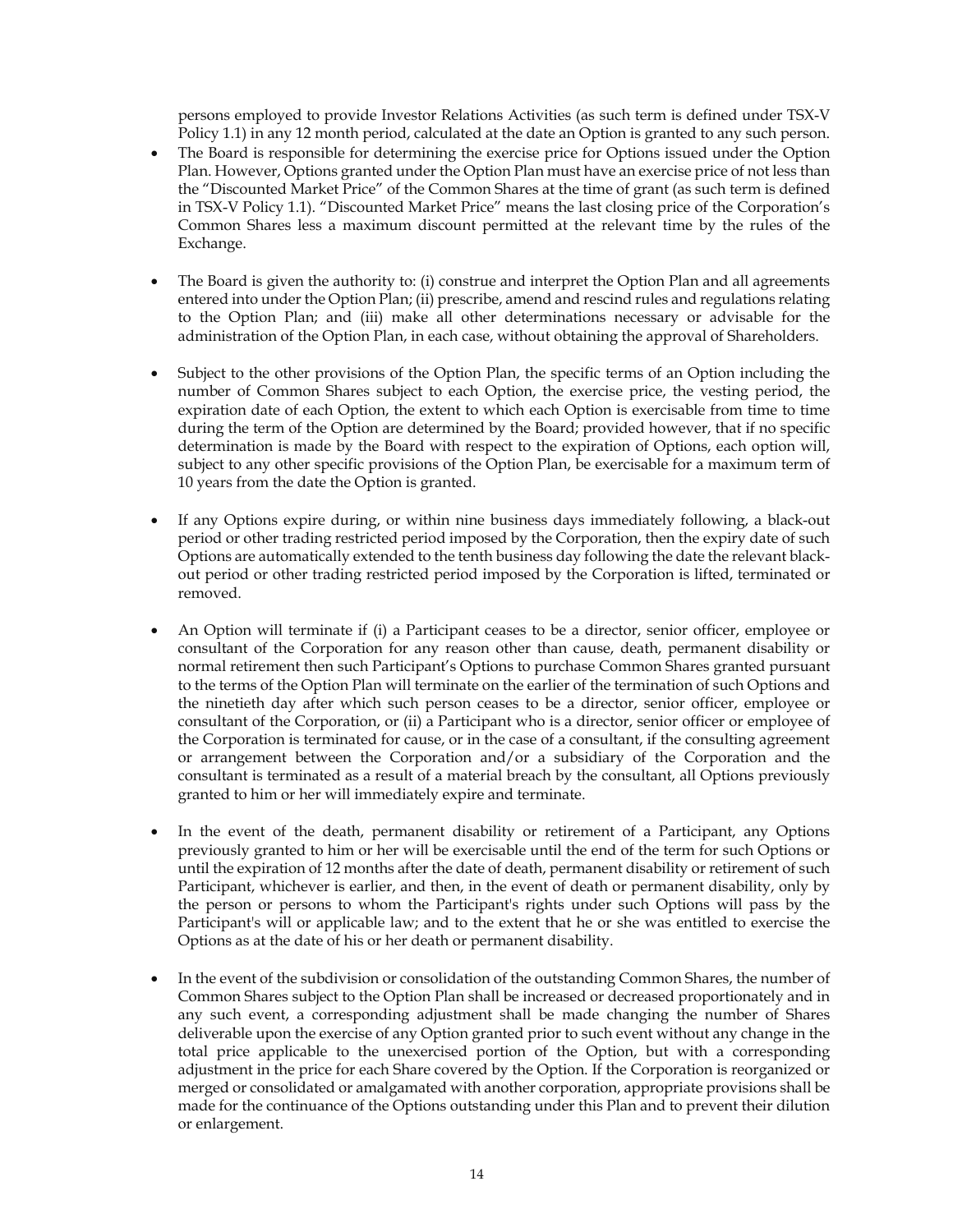- In the event of an actual or potential Change of Control Event (as defined in the Option Plan), the Board may, in its discretion, without the necessity or requirement for the agreement of any Participant: (i) accelerate, conditionally or otherwise, on such terms as it sees fit, the vesting date of any Option; (ii) permit the conditional exercise of any Option, on such terms as it sees fit; (iii) otherwise amend or modify the terms of the Option to assist the Participants to tender the underlying Common Shares to, or participate in, the actual or potential Change of Control Event or to obtain the advantage of holding the underlying Common Shares during such Change of Control Event; and (iv) terminate, following the successful completion of such Change of Control Event, on such terms as it sees fit, the Options not exercised prior to the successful completion of such Change of Control Event.
- All benefits, rights and Options accruing to any Participant in accordance with the terms and conditions of the Option Plan will not be transferable or assignable unless specifically provided for under the Option Plan.
- The Corporation will not provide any financial assistance to Participants to purchase the Common Shares underlying the Options issued under the Option Plan.
- Subject to any required approval of the TSX-V, the Board may at any time amend, revise, suspend or terminate the terms of the Option Plan or any Options, without obtaining the approval of Shareholders, provided that no such amendment or revision can in any manner materially adversely affect the rights of any Participant under any Options previously granted under the Option Plan without such Participant's consent except as expressly provided in the Option Plan. For greater certainty, amendments to: (i) reduce the number of Common Shares under option; (ii) increase the exercise price; or (iii) cancel an option, may be undertaken without the approval of the Exchange, provided that the Corporation issues a news release outlining the terms of the amendment.

# **Restricted Share Unit Plan**

The RSU Plan approved by Shareholders at the annual and special meeting of the Corporation held on May 25, 2017, as amended and restated on May 31, 2019, was established for purposes of compensating directors of the Corporation and its subsidiaries by allowing them to participate in the long-term success of the Corporation, thereby promoting a greater alignment of their interests with the interests of Shareholders.

The maximum number of Common Shares that may be issued under the RSU Plan may not exceed 3,000,000 Common Shares. Further, the Board may not grant restricted share units ("**RSUs**") under the RSU Plan if the number of Common Shares issuable pursuant to outstanding RSUs, when combined with the number of Common Shares issuable pursuant to outstanding Options granted under the Option Plan and outstanding convertible securities under any other security-based compensation arrangements of the Corporation, would exceed 10% of the issued and outstanding Common Shares at the time of the grant. As of the date of this Information Circular, 1,550,515 RSUs have been granted under the RSU Plan, all to nonexecutive directors of the Corporation.

Provided below is a summary of the material terms of the RSU Plan:

- Eligible participants in the RSU Plan are directors, officers and employees of the Corporation and its subsidiaries.
- The number of Common Shares issuable to:
	- (i) insiders at any time, under the RSU Plan and under all other security-based compensation arrangements of the Corporation, is limited to not more than 10% of the number of Common Shares that are outstanding from time to time;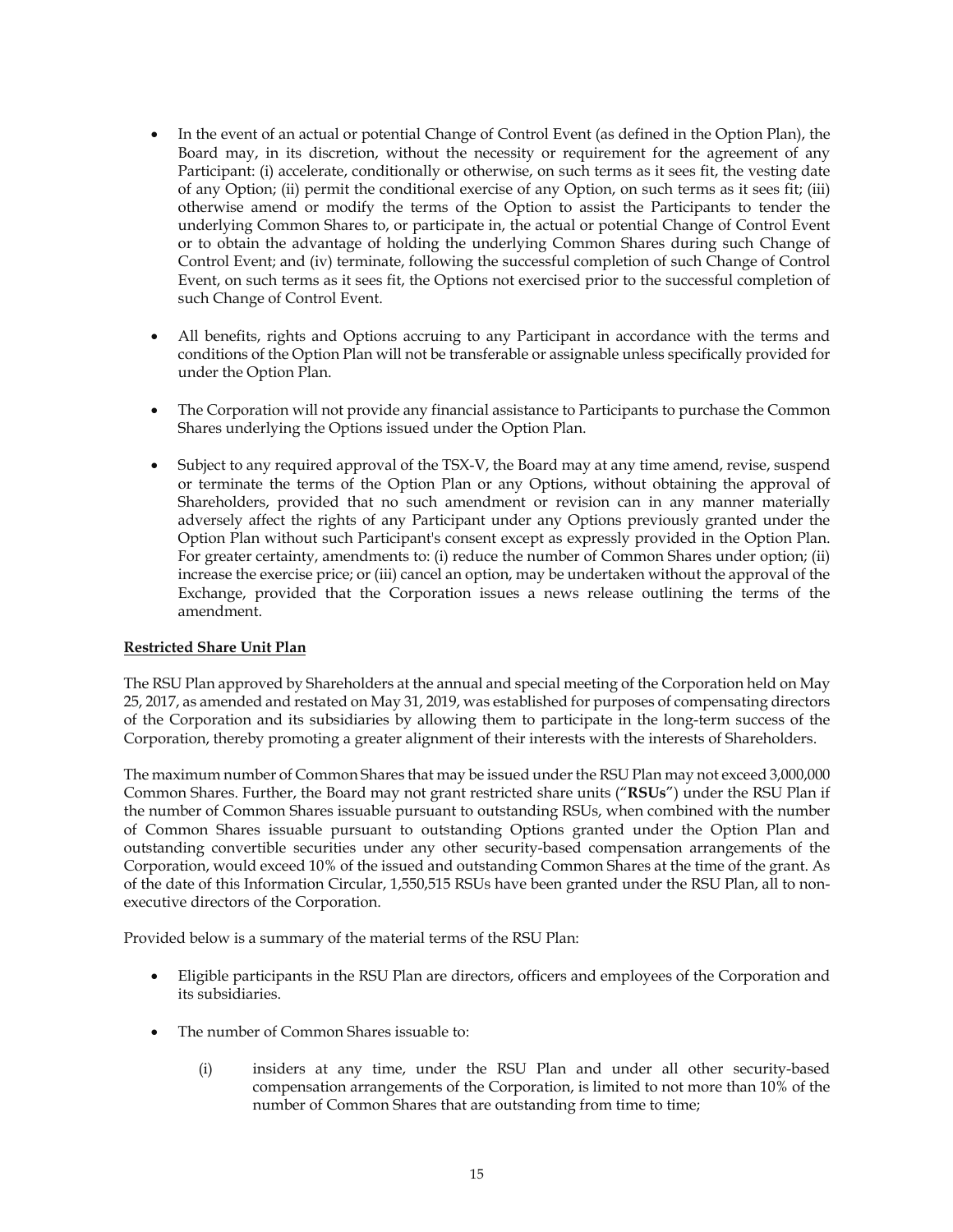- (ii) insiders within any one year period, under the RSU Plan, is limited to not more than 2% of the number of Common Shares that are issued and outstanding calculated on a non-diluted basis, and under the RSU Plan and under all other security based compensation arrangements of the Corporation, is limited to not more than 10% of the number of Common Shares that are issued and outstanding calculated on a non-diluted basis; and
- (iii) any one participant and that participant's associates within any one year period, under the RSU Plan, is limited to not more than 1% of the number of Common Shares that are issued and outstanding calculated on a non-diluted basis, and under the RSU Plan and under all other security based compensation arrangements of the Corporation, is limited to not more than 5% of the number of Common Shares that are issued outstanding calculated on a non-diluted basis.
- The RSU Plan is administered by the Board. The Board has full and final discretion to interpret the provisions of the RSU Plan and to prescribe, amend, rescind and waive rules and regulations to govern the administration and operation of the RSU Plan.
- Unless earlier terminated in accordance with the RSU Plan, a participant shall have the right to elect to exercise any vested RSUs recorded in the participant's account by delivering to the Corporation a written notice specifying a date for distribution of Common Shares (the "**Distribution Date**") in settlement of such RSUs, provided that such date shall not be later than the earlier of: (i) the 30th day after the participant ceases to be eligible to participate under the RSU Plan; or (ii) the fifth anniversary of the date the RSU was awarded (either such date, the "**Final Date**"). In the event that a participant fails to deliver such an exercise notice, the RSUs will be settled on the Final Date.
- Each vested RSU entitles the holder to receive one Common Share on exercise.
- The vesting period of each RSU is determined by the Board; provided however, that if no specific determination is made by the Board at the time of grant, an RSU will vest as to one third on the first, second and third anniversary of the date of grant. The Board may, in its sole discretion, at any time permit the vesting of any or all RSUs held by a participant and the issuance of the Common Shares in respect of such RSUs in the manner and on the terms authorized by the Board, provided that the Board will not, in any case, authorize the vesting of an RSU or the issuance of a Common Share beyond the Final Date applicable to the particular RSU.
- If the Distribution Date of any RSU occurs during a blackout period of the Corporation, the Distribution Date of such RSU shall be extended to the next business day following the end of the blackout period.
- In the event that the Corporation pays a normal cash dividend on its Common Shares in accordance with any dividend policy established by the Corporation, a participant's account shall be credited with dividend equivalents in the form of additional RSUs as of each dividend payment date in respect of which normal cash dividends are paid on Common Shares. Such dividend equivalents shall be computed by dividing: (i) the amount obtained by multiplying the amount of the dividend declared and paid per Common Share by the number of RSUs recorded in the participant's account on the record date for the payment of such dividend, by (ii) the volume weighted average trading price of the Common Shares on the TSX-V for the 5 trading days immediately following the dividend record date for the payment of any dividend made on the Common Shares, with fractions computed to three decimal places. Any additional RSUs resulting from such dividend equivalents shall have the same vesting schedule and Distribution Date as the RSUs to which they relate.
- Subject to any written resolution passed by the Board, if any participant shall cease to hold the position of director, officer or employee of the Corporation or any subsidiaries (as the case may be) for any reason other than death or permanent disability, then all RSUs granted to the participant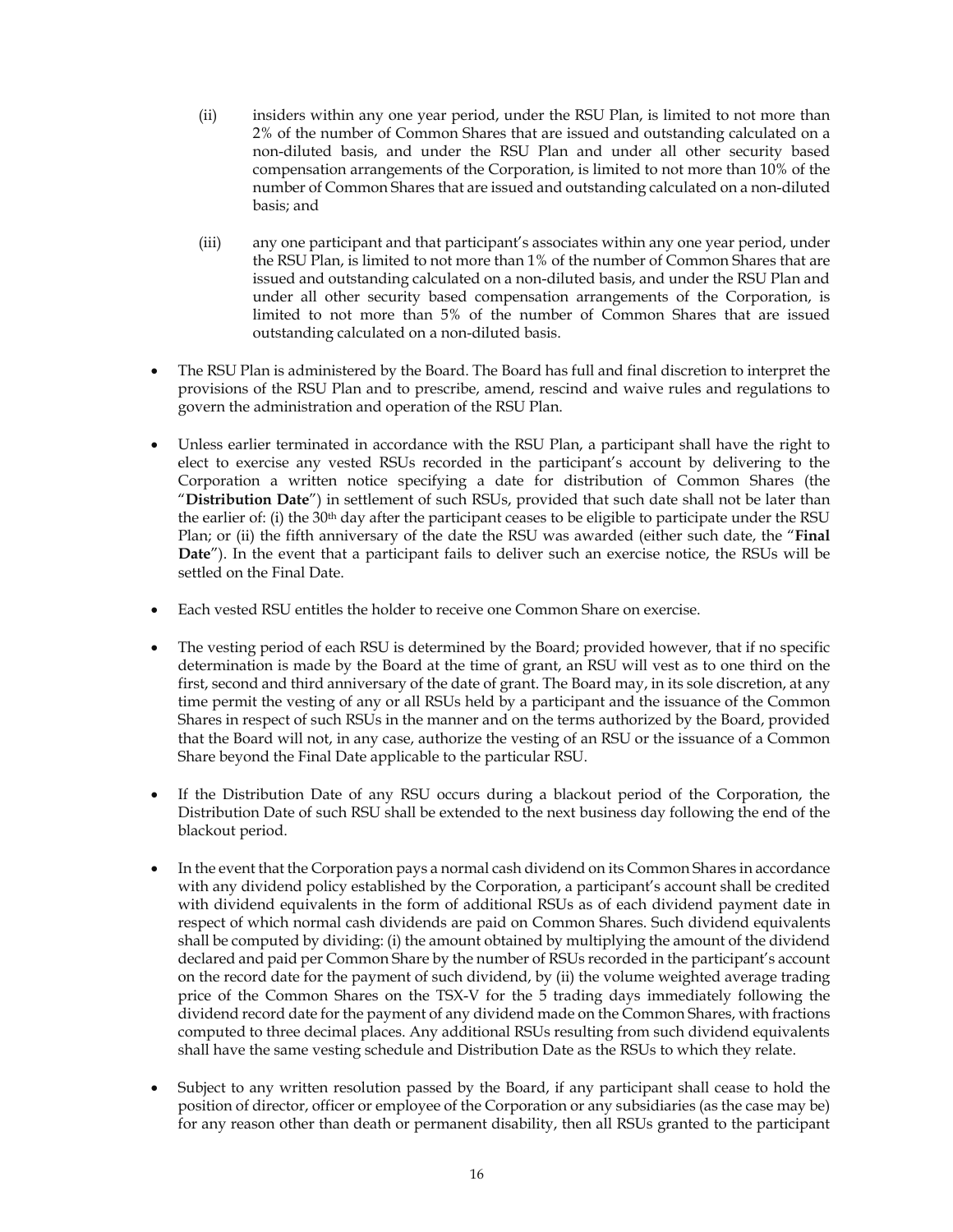under the RSU Plan that have not yet vested within 90 days after the date such participant ceases to hold the position of director, officer or employee of the Corporation or any subsidiaries as the case may be, shall terminate without payment and shall be of no further force or effect.

- Subject to any express resolution passed by the Board, if any participant shall cease to hold the position of director, officer or employee of the Corporation or any subsidiaries (as the case may be) by reason of permanent disability, any vested RSUs held by such participant under the RSU Plan at the date such participant ceases to hold the position of director, officer or employee of the Corporation or any subsidiaries as the case may be, shall be automatically settled and the Distribution Date shall be the 90<sup>th</sup> day after such date and all unvested RSUs shall terminate without payment and shall be of no further force or effect.
- Subject to any express resolution passed by the Board, upon the death of a participant, any vested RSUs held by such participant under the RSU Plan shall be automatically settled and the Distribution Date shall be the 90<sup>th</sup> day after the death of the participant and all unvested RSUs shall terminate without payment and shall be of no further force or effect.
- In the event of any subdivision, consolidation, stock dividend, capital reorganization, reclassification, exchange, or other change with respect to the Common Shares, or a consolidation, amalgamation, merger, spin-off, sale, lease or exchange of all or substantially all of the property of the Corporation or other distribution of the Corporation's assets to Shareholders, the account of each participant and the RSUs outstanding under the RSU Plan will be adjusted in such manner, if any, as the Board may in its discretion, subject to approval by the TSX-V, deem appropriate to preserve, proportionally, the interests of participants under the RSU Plan.
- Unless otherwise determined by the Board in its sole discretion, upon a Change of Control (as defined in the RSU Plan), all unvested RSUs shall become automatically vested and Common Shares issuable in respect of RSUs shall be issued to participants effective immediately prior to the completion of the transaction which would result in the Change of Control unless issued prior thereto in accordance with the RSU Plan.
- RSUs are non-transferable except to certain permitted assigns of a participant in accordance with the RSU Plan.
- Subject to any required approval of the TSX-V, the Board may at any time or from time to time, amend, suspend or terminate the RSU Plan or awards granted thereunder for any purpose which, in the good faith opinion of the Board, may be expedient or desirable, including making such amendments to the RSU Plan to comply with rules and policies of any stock exchange on which the Common Shares are listed, provided that none of the following amendments may be made to the RSU Plan or awards granted thereunder without approval of the TSX-V (to the extent the Corporation has any securities listed on such exchange) and the approval of Shareholders: (i) amendments to the RSU Plan which would increase the number of securities issuable under the RSU Plan otherwise than in accordance with the terms of the RSU Plan; (ii) amendments to the RSU Plan which would increase the number of securities issuable to insiders otherwise than in accordance with the terms of the RSU Plan; (iii) amendments that would extend the Distribution Date of any RSUs held by insiders beyond the original Final Date of the RSUs; and (iv) the addition of any form of financial assistance to a participant.

# **Employment and Management Contracts**

# *Chief Executive Officer*

Nadeem Farooq was appointed as Chief Financial Officer of the Corporation effective July 11, 2012 following completion of the acquisition of Spud and was subsequently appointed Chief Executive Officer effective September 1, 2017. Under his written employment agreement with Spud, Mr. Farooq is entitled to a salary of USD 20,000 per month (approximately \$25,465 per month based on the closing exchange rate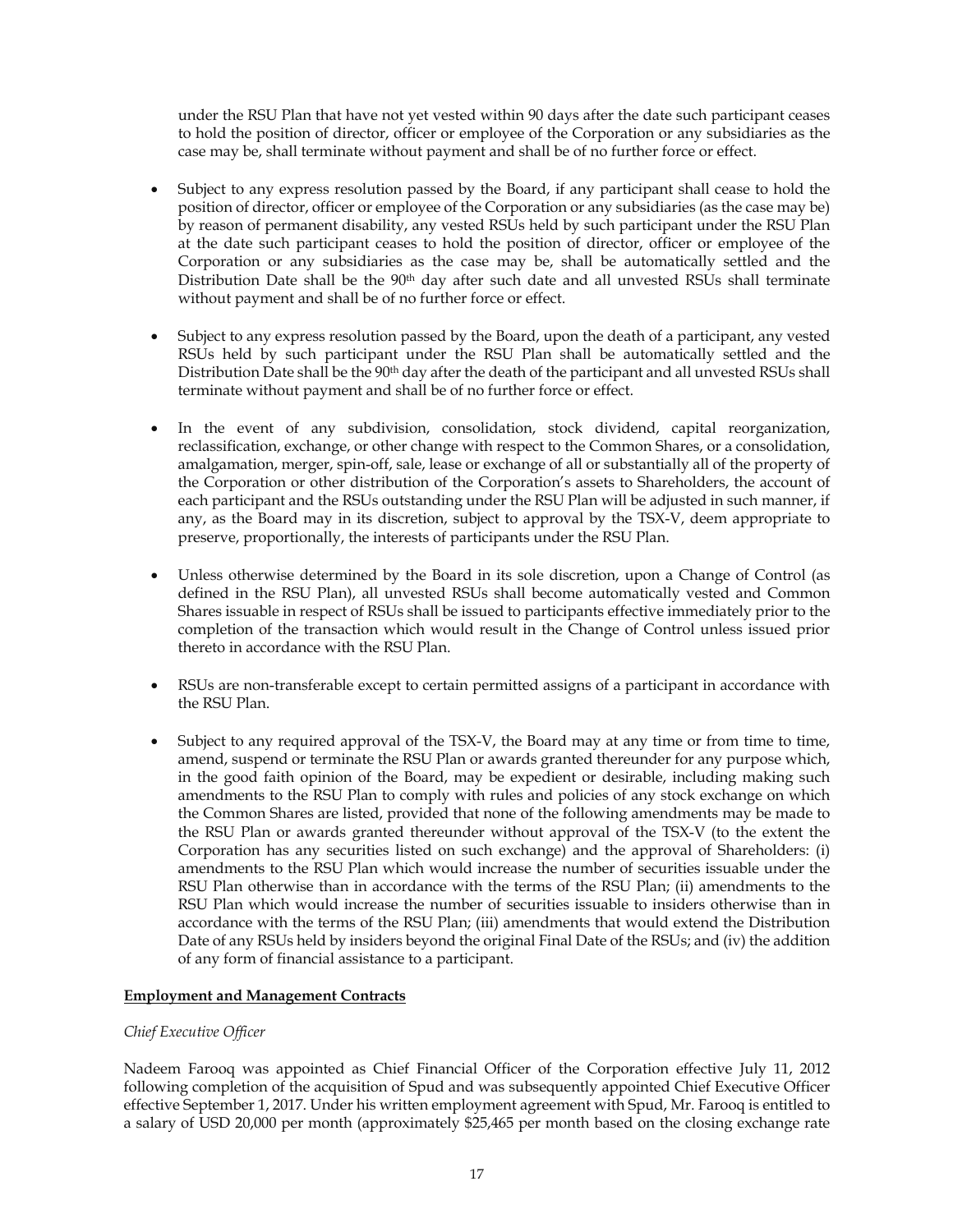reported by the Bank of Canada for December 31, 2020 of \$1.00 = 0.7854 USD), plus a vehicle allowance, company-maintained house, medical benefits, and a contribution to Mr. Farooq's Provident Fund of up to 10% of his base salary. See "Compensation Discussion & Analysis" above. Upon termination of his employment by Jura, Mr. Farooq would be entitled under his employment agreement to one month's salary. Accordingly, had Mr. Farooq's employment been terminated by the Corporation at December 31, 2020, \$25,465 would have been paid to him to satisfy the Corporation's obligations under his employment agreement.

# *Chief Financial Officer*

Arif Siddiq was appointed CFO of the Corporation effective September 1, 2017. Under his written employment agreement with Spud, Mr. Siddiq is entitled to a salary of USD 9,500 per month (approximately \$12,096 per month based on the closing exchange rate reported by the Bank of Canada for December 31, 2020 of \$1.00 = 0.7854 USD), plus a vehicle allowance, company-maintained house, medical benefits and a contribution to Mr. Siddiq's Provident Fund of up to 10% of his base salary. See "Compensation Discussion & Analysis" above. Upon termination of his employment by Jura, Mr. Siddiq would be entitled under his employment agreement to one month's notice or pay in lieu of notice. Accordingly, had Mr. Siddiq's employment been terminated by the Corporation at December 31, 2020, \$12,096 would have been paid to him to satisfy the Corporation's obligations under his employment agreement.

# **Termination and Change of Control Benefits for Named Executive Officers**

The following table sets forth estimates of the amounts payable to each of the NEOs upon termination without cause or termination following change in control, as applicable, assuming that each such event took place on the last business day of the year ended December 31, 2020. For details of the determination of such payments, see "Employment and Management Contracts Above".

|                                                   | Nadeem Farooq <sup>(1)</sup><br>$\left( \mathbb{S}\right)$ | Arif Siddiq <sup>(1)</sup><br>$\left( \mathbb{S}\right)$ |  |  |  |
|---------------------------------------------------|------------------------------------------------------------|----------------------------------------------------------|--|--|--|
| Involuntary Termination/Termination without Cause |                                                            |                                                          |  |  |  |
| Cash Portion                                      | 25,465                                                     | 12,096                                                   |  |  |  |
| Incremental Value of Options                      | Nil                                                        | Nil                                                      |  |  |  |
| Total                                             | 25,465                                                     | 12,096                                                   |  |  |  |
| Termination following Change of Control           |                                                            |                                                          |  |  |  |
| Cash Portion                                      | 25,465                                                     | 12,096                                                   |  |  |  |
| Incremental Value of Options                      | Nil                                                        | Nil                                                      |  |  |  |
| Total                                             | 25,465                                                     | 12,096                                                   |  |  |  |

**Notes:** 

**(1)** Amounts reported in this table for Messrs. Farooq and Siddiq are payable in USD and have been converted into Canadian dollars using the rate of conversion reported by the Bank of Canada on December 31, 2020 as follows: \$1.00 = 0.7854 USD.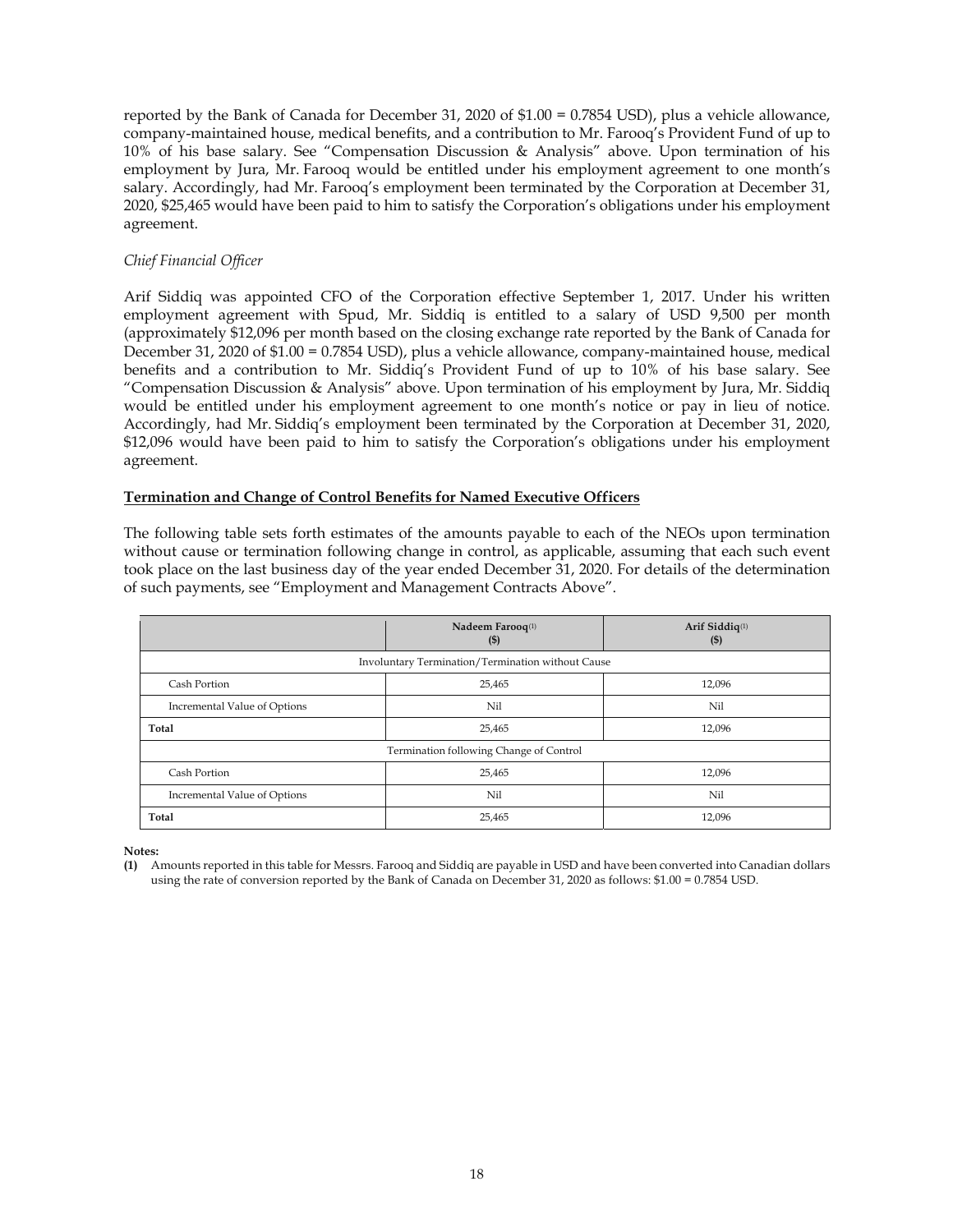### **DIRECTOR COMPENSATION**

### **Director Compensation Table**

For the financial year ended December 31, 2020, each of the independent directors of the Corporation received compensation comprised of cash fees and a semi-annual RSU grant for serving on the Board. The following table sets forth information in respect of all amounts of compensation provided to the directors during the financial year ended December 31, 2020.

| Name <sup>(1)</sup>    | Fees<br>Earned<br>$(5)^{(2)}$ | Share-<br>based<br>Awards<br>$(5)^{(4)}$ | Option-<br>based<br>Awards<br>$($ \$) | Non-equity<br><b>Incentive Plan</b><br>Compensation<br>$($ \$) | Pension<br>Value<br>$($ \$) | All Other<br>Compensation<br>$($ \$ | Total<br>Compensation<br>$($ \$ |
|------------------------|-------------------------------|------------------------------------------|---------------------------------------|----------------------------------------------------------------|-----------------------------|-------------------------------------|---------------------------------|
| Stephen C. Akerfeldt   | 25,000                        | 8.190                                    |                                       | Nil                                                            | Nil                         | Nil                                 | 33,190                          |
| Timothy M. Elliott     | 40,247                        | 13,342                                   |                                       | Nil                                                            | Nil                         | Nil                                 | 53,589                          |
| Syed Hasan Akbar Kazmi | Nil                           | Nil                                      |                                       | Nil                                                            | Nil                         | Nil                                 | Nil                             |
| Stephen C. Smith       | $107,325^{(3)}$               | Nil                                      |                                       | Nil                                                            | Nil                         | Nil                                 | 107,325                         |
| Frank J. Turner        | 25,000                        | 8,190                                    |                                       | Nil                                                            | Nil                         | Nil                                 | 33,190                          |

#### **Notes:**

(1) Information for Mr. Farooq, the Corporation's Chief Executive Officer, is provided under "Executive Compensation – Summary Compensation Table for Named Executive Officers" above.

- (2) In 2020, independent directors received a cash retainer of \$25,000 per annum. Mr. Elliott, as Chairman of the Board, received a cash retainer of USD30,000, which was converted into Canadian dollars using the average rate of conversion reported by the Bank of Canada for 2020 as follows: \$1.00 = 0.7459 USD.
- (3) Represents compensation of USD80,000 paid to Mr. Smith by JS North Asia Investments Limited, an external consultant retained by the Corporation that is attributable to services provided by Mr. Smith to the Corporation, such amount converted into Canadian dollars using the daily average rate of conversion reported by the Bank of Canada for 2020 as follows: \$1.00 = 0.7459 USD. See "Interest of Informed Persons in Material Transactions" below. Mr. Smith receives no director fees directly from the Corporation.
- (4) Represents the grant date fair value of share-based awards granted to the directors determined in accordance with International Financial Reporting Standards as adopted by the International Accounting Standards Board. Share-based awards under the RSU Plan are not vested on the date of grant and vest one-third on the first anniversary of the date of grant, one-third on the second anniversary of the date of grant and one-third on the third anniversary of the date of grant. The grant date fair value of the RSUs was based on the five-day volume weighted average trading price of the Common Shares on the TSX-V prior to the applicable grant date.

#### **Director Incentive Plan Awards**

The following table sets out all incentive plan awards that were outstanding for each director of the Corporation at the end of the most recently completed financial year. *Outstanding Share-Based Awards and Option-Based Awards*

|                           | <b>Option-based Awards</b>                                                   |                                        |                           |                                                              |                                                                                      | <b>Share-based Awards</b>                                                               |                                                                                                       |
|---------------------------|------------------------------------------------------------------------------|----------------------------------------|---------------------------|--------------------------------------------------------------|--------------------------------------------------------------------------------------|-----------------------------------------------------------------------------------------|-------------------------------------------------------------------------------------------------------|
| Name <sub>(1)</sub>       | Number of<br>securities<br>underlying<br>unexercised<br>options<br>$($ # $)$ | Option<br>exercise<br>price<br>$($ \$) | Option<br>expiration date | Value of<br>unexercised<br>in-the-money<br>options<br>$($ \$ | Number of<br>shares or<br>units of<br>shares that<br>have not<br>vested<br>$($ # $)$ | Market or<br>payout value of<br>share-based<br>awards that<br>have not vested<br>$($ \$ | Market or payout<br>value of vested<br>share-based<br>awards not paid<br>out or distributed<br>$($ \$ |
| Stephen C. Akerfeldt      | Nil                                                                          | N/A                                    | N/A                       | Nil                                                          | 173,611                                                                              | 20,833                                                                                  | 19,792                                                                                                |
| Timothy M. Elliott        | Nil                                                                          | N/A                                    | N/A                       | Nil                                                          | 288,291                                                                              | 34,595                                                                                  | 30,766                                                                                                |
| Syed Hasan Akbar<br>Kazmi | Nil                                                                          | N/A                                    | N/A                       | Nil                                                          | Nil                                                                                  | Nil                                                                                     | Nil                                                                                                   |
| Stephen C. Smith          | Nil                                                                          | N/A                                    | N/A                       | Nil                                                          | Nil                                                                                  | Nil                                                                                     | Nil                                                                                                   |
| Frank J. Turner           | Nil                                                                          | N/A                                    | N/A                       | Nil                                                          | 173,611                                                                              | 20,833                                                                                  | 19,792                                                                                                |

#### **Note:**

(1) Mr. Farooq was a director of the Corporation and also served as an officer during the most recently completed financial year. His incentive plan awards are disclosed under the heading "Executive Compensation - Incentive Plan Awards" above.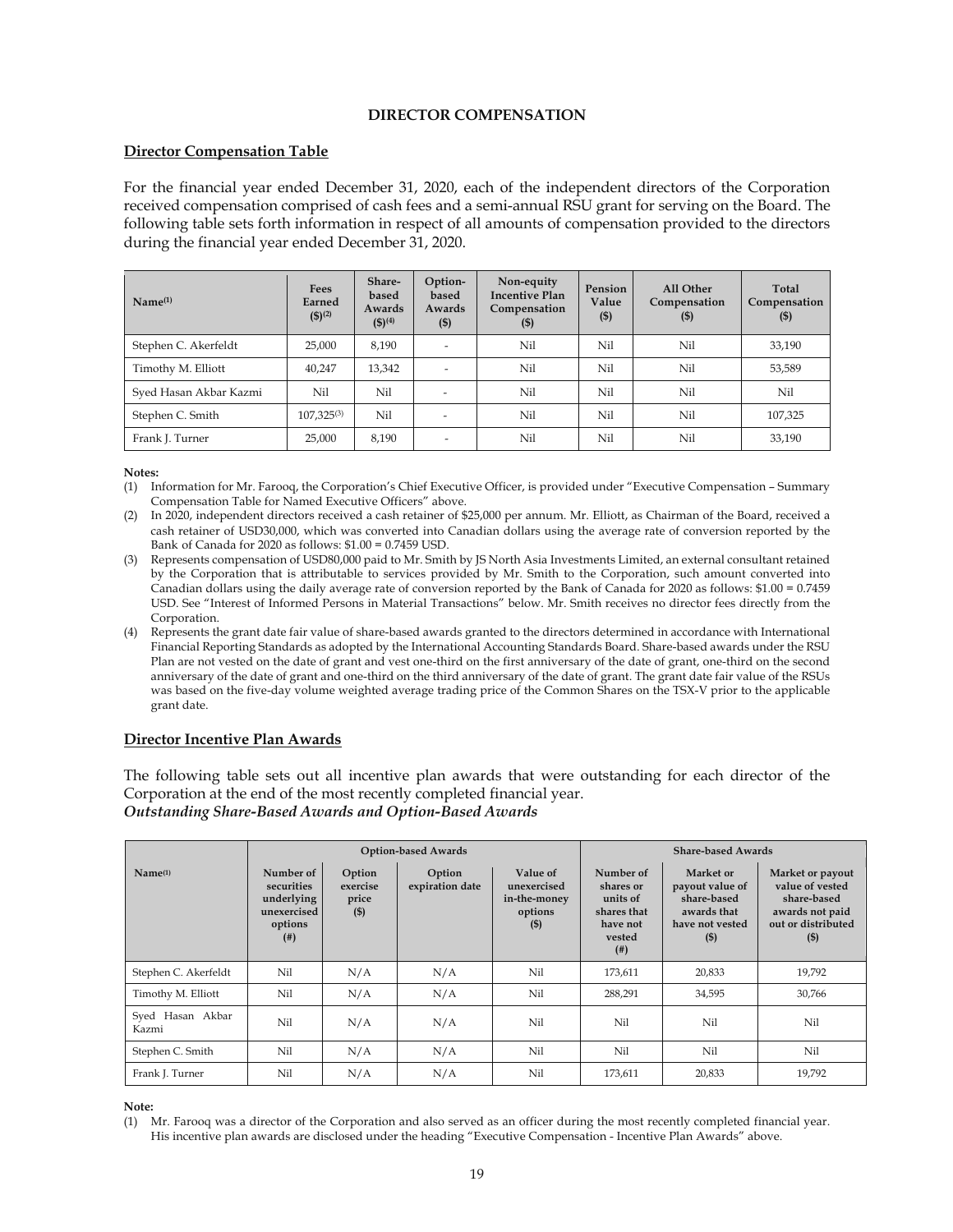# *Incentive Plan Awards – Value Vested or Earned During the Year*

The following table sets forth the aggregate dollar value for each director of the Corporation for the most recently completed financial year that, in the case of Options, would have been realized if the Options that were granted had been exercised on the applicable vesting date and, in the case of share-based awards, that were realized upon vesting of such awards.

| <b>Director</b>        | Option-based Awards Value<br>vested during the year<br>(5) | <b>Share-based Awards Value</b><br>vested during the year<br>(5) | Non-equity Incentive Plan Compensation<br>Value vested during the year<br>(5) |
|------------------------|------------------------------------------------------------|------------------------------------------------------------------|-------------------------------------------------------------------------------|
| Stephen C. Akerfeldt   | Nil                                                        | 8.190                                                            | Nil                                                                           |
| <b>Timothy Elliott</b> | Nil                                                        | 13,342                                                           | Nil                                                                           |
| Syed Hasan Akbar Kazmi | Nil                                                        | Nil                                                              | Nil                                                                           |
| Stephen C. Smith       | Nil                                                        | Nil                                                              | Nil                                                                           |
| Frank J. Turner        | Nil                                                        | 8.190                                                            | Nil                                                                           |

# **SECURITIES AUTHORIZED FOR ISSUANCE UNDER EQUITY COMPENSATION PLANS**

The following table provides information with respect to the total number of Common Shares authorized for issuance under the Option Plan as at December 31, 2020:

| <b>Plan Category</b>                                          | Number of Securities to be<br>issued upon exercise of<br>outstanding Options,<br>warrants and rights<br>(a) | Weighted-Average Exercise<br>Price of outstanding Options,<br>warrants and rights<br>(b) | <b>Number of Securities</b><br>remaining available for<br>future issuance under equity<br>compensation plans<br>(excluding securities<br>reflected in column (a)) |
|---------------------------------------------------------------|-------------------------------------------------------------------------------------------------------------|------------------------------------------------------------------------------------------|-------------------------------------------------------------------------------------------------------------------------------------------------------------------|
| Equity compensation plans<br>approved by security holders     | 1,221,753(1)                                                                                                | $N/A^{(2)}$                                                                              | 5,685,879(3)                                                                                                                                                      |
| Equity compensation plans not<br>approved by security holders | N/A                                                                                                         | N/A                                                                                      | N/A                                                                                                                                                               |
| Total                                                         | 1,221,753(1)                                                                                                | $N/A$ <sup>(2)</sup>                                                                     | 5,685,879(3)                                                                                                                                                      |

**Notes:** 

- (1) As of at December 31, 2020, no Options are outstanding under the Option Plan. As at December 31, 2020, 1,221,753 RSUs were outstanding under the RSU Plan.
- The RSUs do not have an exercise or conversion price.
- (3) Throughout 2020, the Corporation's Option Plan was set up so that the aggregate number of Common Shares issuable under the Option Plan was limited to a "rolling" 10% of the total number of Common Shares issued and outstanding from time to time. As at December 31, 2020, there were 5,685,879 Common Shares available for future issuance under the Option Plan. Throughout 2020, the maximum number of Common Shares that could be issued under the RSU Plan could not exceed 3,000,000 Common Shares. Further, the Board may not grant RSUs under the RSU Plan if the number of Common Shares issuable pursuant to outstanding RSUs, when combined with the number of Common Shares issuable pursuant to outstanding Options granted under the Option Plan and outstanding convertible securities under any other security-based compensation arrangements of the Corporation, would exceed 10% of the issued and outstanding Common Shares at the time of the grant. As at December 31, 2020, there were 1,778,247 Common Shares available for future issuance under the RSU Plan.

# **INDEBTEDNESS OF DIRECTORS AND OFFICERS**

As of the date of this Information Circular, no executive officer, director, employee, former executive officer, former director or former employee of the Corporation or any associate of any such person is now, or has been at any time since the beginning of the most recently completed financial year, indebted to the Corporation, or been the subject of a guaranteed support agreement or other similar arrangement or understanding provided by the Corporation or any of its subsidiaries.

# **INTEREST OF INFORMED PERSONS IN MATERIAL TRANSACTIONS**

Other than as disclosed in this Information Circular or as set out below, to the knowledge of the directors and officers of the Corporation, none of the directors or executive officers of the Corporation, nor any person or company that beneficially owns, directly or indirectly, or exercises control or direction over, more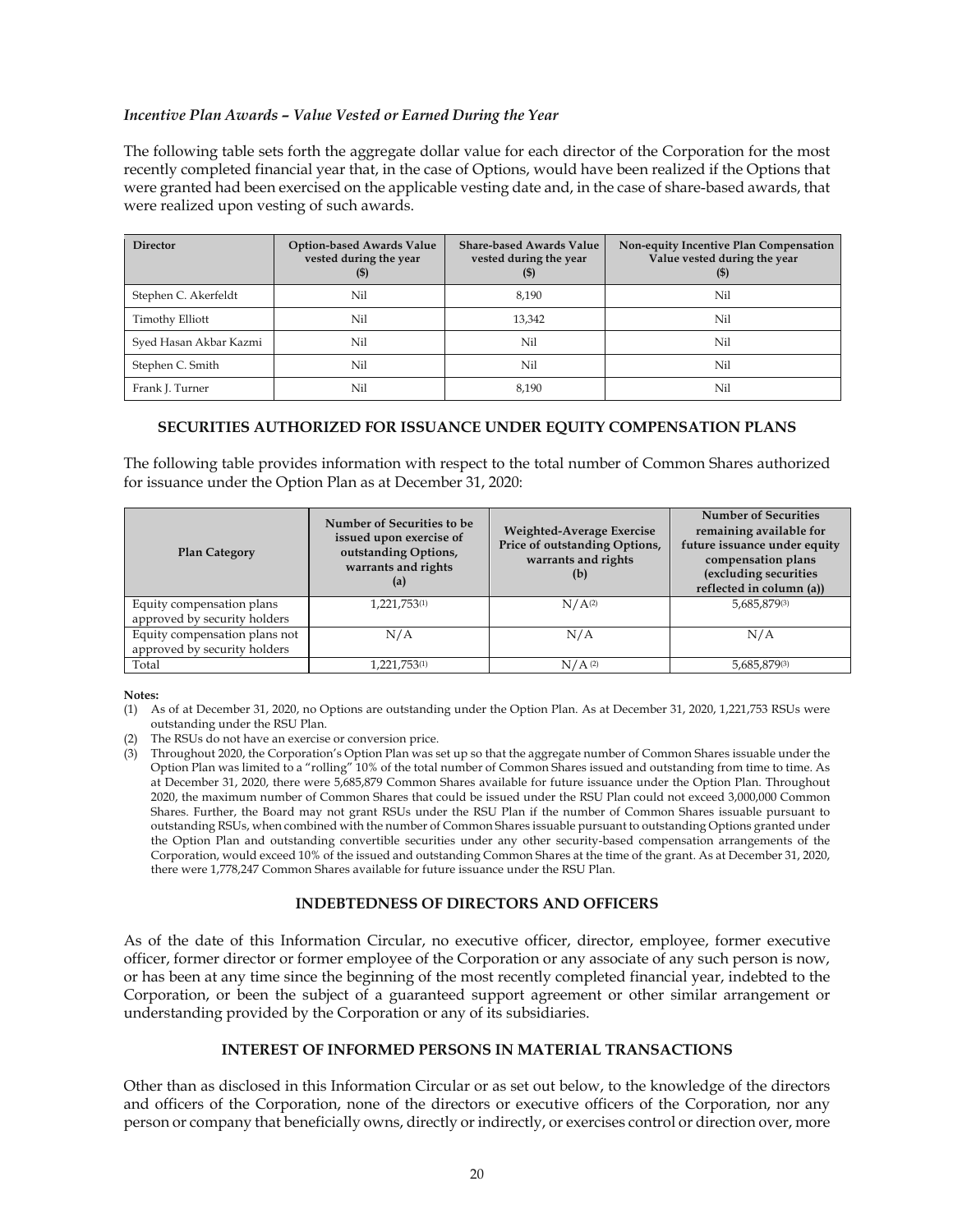than 10% of the voting rights attached to all outstanding voting securities of the Corporation, nor any of their respective associates or affiliates, has or has had any material interest, direct or indirect, in any transaction since the commencement of the Corporation's most recently completed financial year or in any proposed transaction which has materially affected or would materially affect the Corporation or any of its subsidiaries.

Effective February 20, 2013, Jura entered into a loan agreement (the "**Loan Agreement**") with JSEL, which agreement was subsequently assigned by Jura to Spud in accordance with its terms, pursuant to which JSEL agreed to provide Jura with an \$11,000,000 credit facility (the "**Facility**") to enable Jura to satisfy cash call requirements associated with its development and production leases and exploration licenses and for general working capital purposes. The Facility was repayable at the demand of JSEL on the earlier of: (i) the first anniversary of the date of the Loan Agreement; and (ii) ten business days after the closing of a "Qualifying Financing", being a debt or equity financing by Jura for an amount in excess of the aggregate of amounts drawn under the Facility. On March 5, 2014, JSEL agreed to extend the term of the Loan Agreement and the Facility such that it was repayable at the demand of JSEL on the earlier of: (i) August 20, 2014; and (ii) ten business days after the closing of a Qualifying Financing. On October 1, 2014, JSEL agreed to further extend the term of the Loan Agreement and the Facility such that it is repayable at the demand of JSEL on the earlier of: (i) February 20, 2015; and (ii) ten business days after the closing of a Qualifying Financing. JSEL has provided a written undertaking to the Corporation that it will not demand repayment of the Facility unless the Corporation has sufficient funds to repay the Facility, in JSEL's reasonable judgment, or the Corporation closes a "**Qualifying Financing**". Pursuant to the Loan Agreement, the principal amount of advances outstanding at any time, and any overdue interest outstanding, bear interest at the US Dollar 3-month LIBOR plus 4%, compounded quarterly, not in advance. Outstanding principal and interest under the Facility is convertible in whole or in part at the option of JSEL on the basis of one (1) Common Share in the capital of Jura for each \$1.00 so converted on the terms set out in the Loan Agreement. Effective October 1, 2016, Spud and JSEL entered into a fourth amended and restated Loan Agreement, pursuant to which: (i) the repayment currency was changed to US dollars; (ii) the interest rate on the Facility was changed from a US Dollar 3-month LIBOR plus 4% to 11% per annum compounded quarterly; and (iii) the principal and accrued interest was made repayable in four quarterly installments commencing from January 1, 2018. A copy of the Loan Agreement has been filed on SEDAR and can be accessed at www.sedar.com.

On April 30, 2019, and with an effective date of January 1, 2018, Spud entered into an amended and restated services agreement (the "Services Agreement") with JS North Asia Investments Limited (the "**Consultant**"), which is wholly owned by Stephen C. Smith, a director of the Corporation. Pursuant to the Services Agreement, the Consultant agreed to, among other things; provide the services of Mr. Smith to act as an advisor to the management of the Corporation. Jura also anticipates receiving the benefits of the Consultant's extensive network of contacts, offices and specialists in Pakistan and internationally. The Services Agreement and fees payable there under have been approved by the independent directors of Jura unrelated to the transaction. Under the Services Agreement, the Consultant receives quarterly fees of USD20,000 in aggregate (equal to USD80,000 per annum). The term of the Services Agreement will continue indefinitely unless terminated on at least ninety days' written notice by either party to the other party. A copy of the Services Agreement has been filed on SEDAR and can be accessed at www.sedar.com.

On January 31, 2020, Spud entered into a syndicated term finance facility with Askari Bank Limited, as lead arranger, in the amount of up to PKR 2,000 million (the "**AKBL STF Facility**"). Included among the participants which comprise the syndicate for the AKBL STF Facility is JS Bank with the participation of PKR 550 million. Further information on the AKBL STF Facility can be found in the Corporation's most recent AIF, available under the Corporation's profile on SEDAR at www.sedar.com.

On June 11, 2020, Spud entered into a short term running finance facility with JS Bank in the amount of up to PKR 425 million. The facility carries mark-up at the rate of 1-month Karachi Interbank Offered Rate ("**KIBOR**") plus 2%. Further information on the this facility can be found in the Corporation's most recent AIF, available under the Corporation's profile on SEDAR at www.sedar.com.

On November 3, 2020, Spud entered into a second short term running finance facility with JS Bank in the amount of up to PKR 200 million. The facility carries mark-up at the rate of 1-month KIBOR plus 2.25%.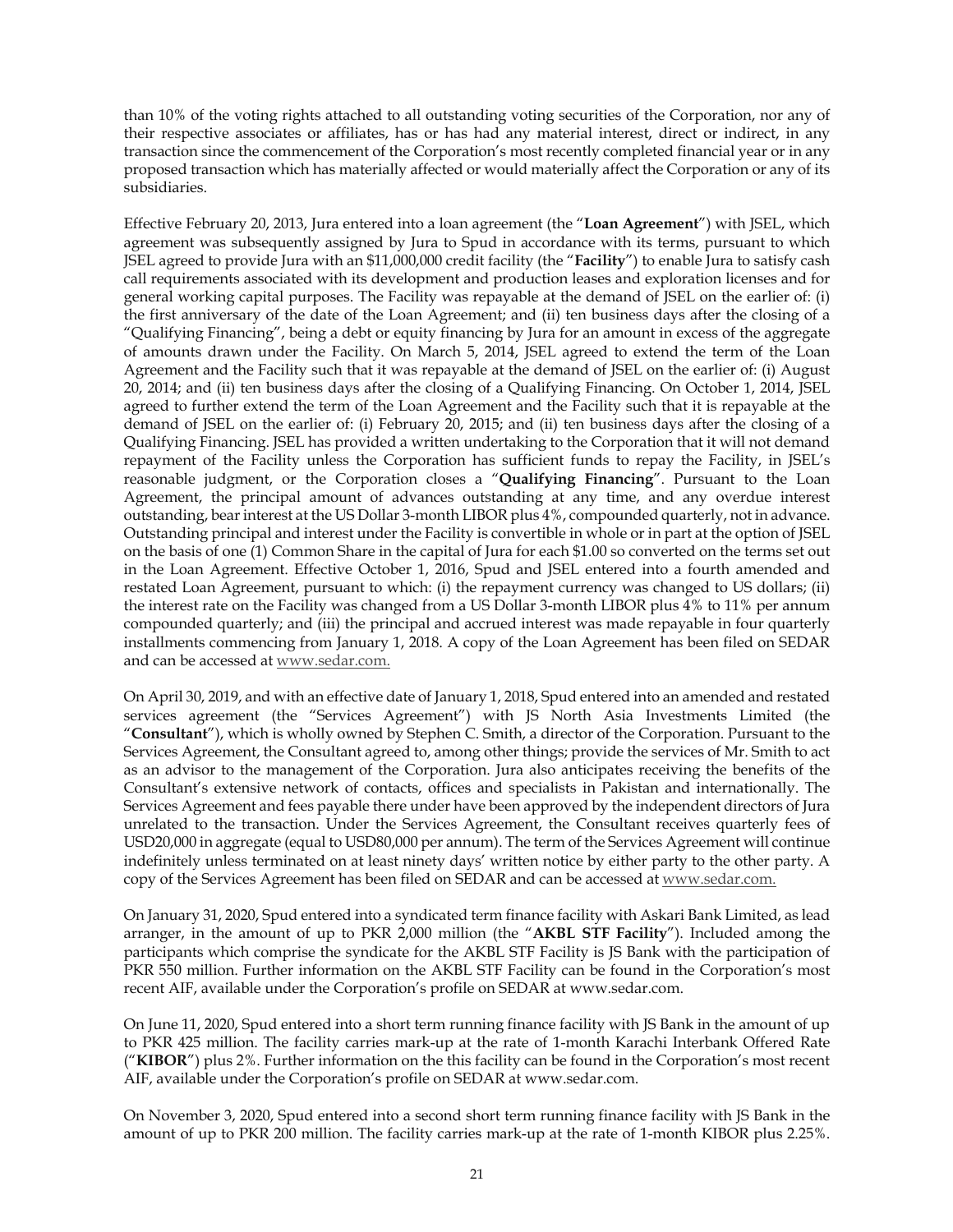Further information on this facility can be found in the Corporation's most recent AIF, available under the Corporation's profile on SEDAR at www.sedar.com.

### **STATEMENT OF CORPORATE GOVERNANCE PRACTICES**

### **Board of Directors**

The Board is currently comprised of six directors. Three of the Corporation's six directors, being Stephen C. Akerfeldt, Timothy M. Elliott and Frank J. Turner are "independent" (as defined in National Instrument 58-101 – *Corporate Governance Disclosure* ("**NI 58-101**")). The Board has concluded that Nadeem Farooq, as an executive officer of the Corporation, Syed Hasan Akbar Kazmi, as an individual who has accepted consulting fees from the Corporation within the last three years, and Stephen C. Smith, as an individual who accepts indirect consulting fees from the Corporation, are not independent.

Jura's Board comprises 50% independent directors, who can ensure the independent oversight of management, proper management of conflicts and the protection of the interests of minority shareholders. In order to facilitate the Board's exercise of independent judgment in carrying out its responsibilities, the mandate of the Board authorizes the independent directors to meet separately from management as considered appropriate. The text of the Board's written mandate is attached hereto as Schedule "A".

The Board and committees of the Board periodically hold meetings at which members of management are not present, generally in conjunction with regularly scheduled Board and committee meetings. Since the beginning of the Corporation's most recently completed financial year, the independent directors of the Board have not held any meetings at which non-independent directors and members of management were not in attendance; however, non-independent directors recuse themselves from Board meetings when appropriate. Open and candid discussion is encouraged at the committee and Board level at all times. Further, the independent members of the Board are authorized to retain independent financial, legal and other experts as required whenever, in their opinion, matters come before the Board which require an independent analysis by the independent members of the Board.

The Board has appointed Mr. Elliott, an independent director, as its Chairman. In accordance with the written position description for the Chairman of the Board, Mr. Elliott's duties as Chairman include ensuring that: (i) the Board functions properly; (ii) that the Board meets its obligations and responsibilities to the Corporation; and (iii) the Board remains organized and the appropriate mechanisms are in place to ensure that the Board is operating effectively.

#### **Other Directorships**

The following table sets forth the directors of the Corporation who currently hold directorships with other reporting issuers:

| <b>Name of Director</b> | Reporting Issuer |
|-------------------------|------------------|
|                         |                  |

Timothy M. Elliott Loon Energy Corporation

#### **Record of Meeting Attendance by Directors**

Meeting attendance by each of the directors of the Corporation since January 1, 2020 is set forth below.

| <b>Director</b>        | <b>Board</b><br>Meeting | Audit<br>Committee | Corporate Governance and<br><b>Nominating Committee</b> | Compensation<br>Committee | <b>Reserves</b><br>Committee |
|------------------------|-------------------------|--------------------|---------------------------------------------------------|---------------------------|------------------------------|
| Stephen C. Akerfeldt   | 4 of 4                  | 4 of 4             | 1 of 1                                                  |                           | $1$ of $1$                   |
| Timothy M. Elliott     | $4$ of $4$              | $4$ of $4$         |                                                         |                           | $1$ of $1$                   |
| Stephen C. Smith       | $4$ of $4$              | $4$ of $4$         |                                                         |                           |                              |
| Sved Hasan Akbar Kazmi | $4$ of $4$              |                    |                                                         |                           | $1$ of $1$                   |
| Nadeem Farooq          | $4$ of $4$              | $2$ of $4$         | 1 of 1                                                  |                           | $1$ of $1$                   |
| Frank J. Turner        | $4$ of $4$              |                    | 1 of 1                                                  |                           | $\overline{\phantom{a}}$     |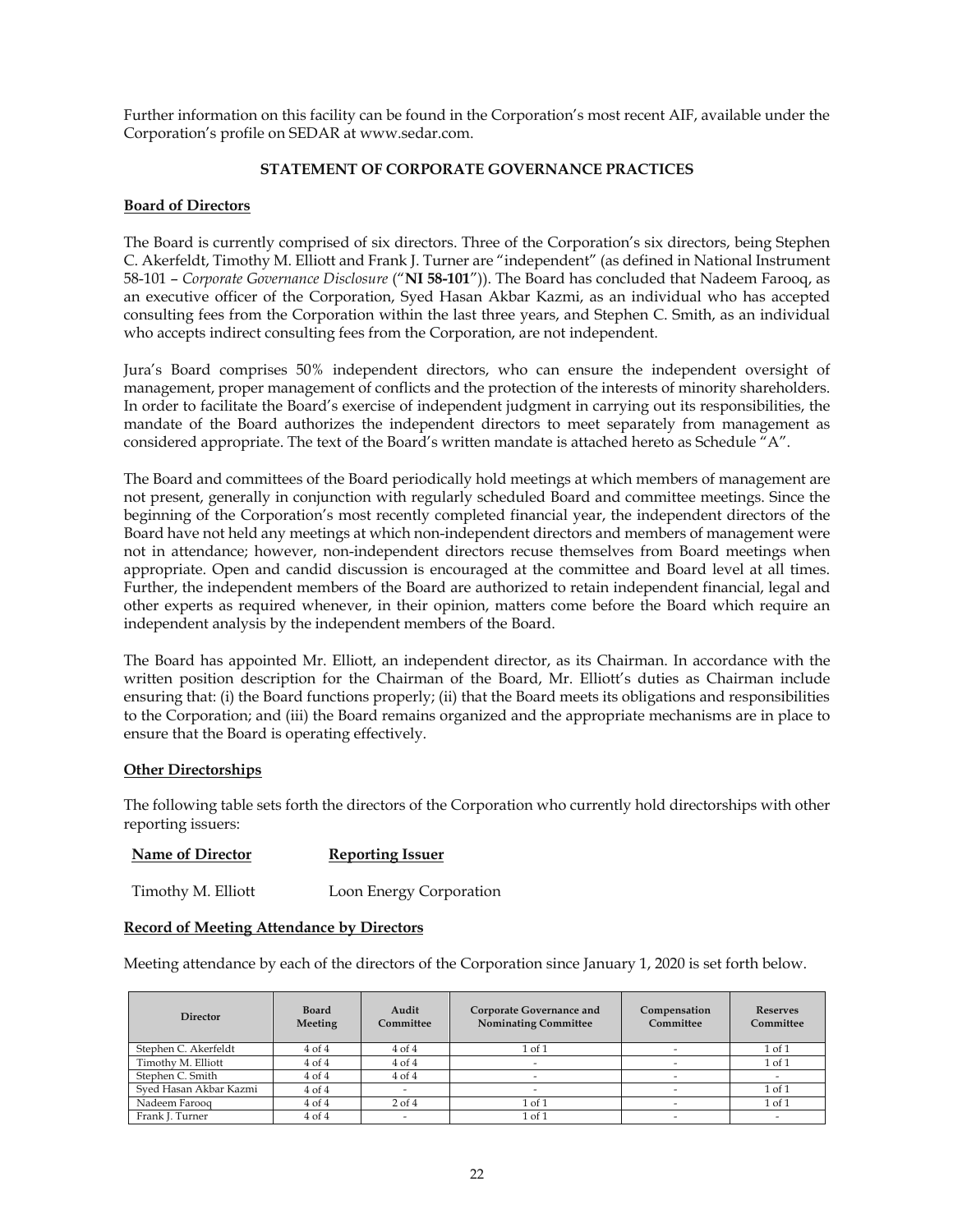# **Position Descriptions**

Position descriptions have been adopted for the Chairman of the Board, as well as for the Chairman of each of the Audit Committee, the Corporate Governance and Nominating Committee, the Compensation Committee and the Reserves Committee. A position description has also been adopted for the CEO.

### **Orientation and Continuing Education**

The Corporation provides new directors with access to the CEO to ensure that each director has a firm understanding of the Corporation and its business. The Corporate Governance and Nominating Committee, in conjunction with the CEO, is responsible for orientating new directors with the business of the Corporation and the role of the Board, its committees and the expectations of each member. In addition, the mandate of the Corporate Governance and Nominating Committee includes the responsibility to approve individual training and development for directors based on specific identified needs.

Ongoing updates about the Corporation's business activities and key projects are provided by management to the directors of the Corporation on a routine basis to ensure that the directors have the knowledge that is required to meet their obligations as directors.

# **Ethical Business Conduct**

The Board has adopted a written Code of Business Conduct and Ethics (the "**Code**") for its directors, officers and employees. A copy of the Code can be obtained by contacting Nadeem Farooq, the CEO of the Corporation, at Suite 2100, 144 – 4th Avenue SW, Calgary, Alberta T2P 3N4 (Facsimile (403) 265-8875) or on SEDAR at www.sedar.com.

The directors of the Corporation are responsible for monitoring compliance with the Code and for regularly assessing its adequacy.

In addition to the statutory obligations of directors to address conflict of interest matters, pursuant to the Code, each director must disclose all actual or perceived conflicts of interest. Further, a director is expected to refrain from voting on matters in which such director has a real or apparent conflict.

#### **Nomination of Directors**

The Board has a Corporate Governance and Nominating Committee composed entirely of independent directors that functions according to a written mandate. The Corporate Governance and Nominating Committee assesses the appropriate number of directors and identifies the skills and experience required to improve the composition and effectiveness of the Board. The Corporate Governance and Nominating Committee then seeks and interviews Board candidates. Once identified, appropriate candidates are recommended to the Board for appointment.

The Corporate Governance and Nominating Committee operates in accordance with a written mandate. Under this mandate, the responsibilities, powers and operation of the Corporate Governance and Nominating Committee include, but are not limited to:

- identifying individuals qualified to become new directors of the Board and recommending to the Board any new director nominees for the next annual meeting of Shareholders;
- recommending to the Board the appointment of members to the committees of the Board and the chairman for each committee annually;
- assisting the establishment of criteria for Board membership in consultation with the Board and recommending Board composition;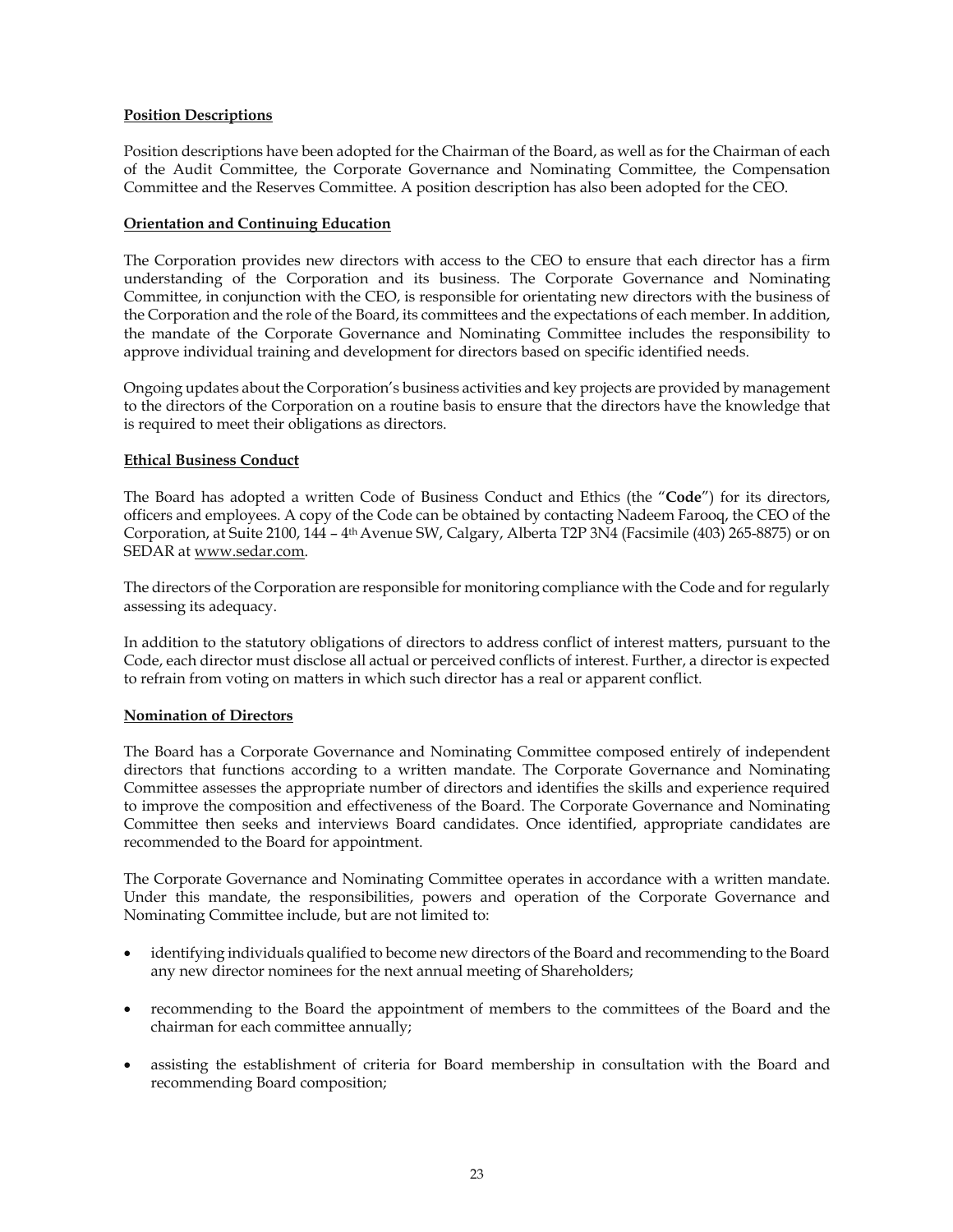- reviewing the performance and contribution of individual directors as circumstances require and making recommendations to the Board regarding resignations of directors;
- monitoring the development and implementation of an orientation program for new members of the Board;
- communicating with the Board on corporate governance matters; and
- monitoring and reviewing the Corporation's code of conduct, insider trading policy, continuous disclosure policy, investment policy, whistle blowing policy and corporate guidelines for maintaining confidentiality, and recommend changes or actions required to deal with breaches of those policies or guidelines.

# **Compensation**

The Board determines the compensation of the Corporation's directors and officers based upon recommendations from the Compensation Committee, which is appointed by the Board and is currently composed entirely of independent directors.

The Compensation Committee operates in accordance with a written mandate. Under this mandate, the responsibilities, powers and operation of the Compensation Committee include, but are not limited to:

- assessing the competitiveness and appropriateness of the compensation for the Corporation's directors and officers and making appropriate recommendations to the Board;
- reviewing and making recommendations regarding officer appointments;
- assessing CEO performance annually;
- reviewing and making recommendations to the Board regarding employment contracts;
- periodically reviewing the compensation philosophy of the Corporation;
- reviewing and making recommendations to the Board regarding the compensation of the Board members; and
- reviewing and assessing other various matters relating to compensation policies of the Corporation.

In addition, the Compensation Committee is charged with reviewing and approving all Option grants.

# **Other Board Committees**

For details concerning the Audit Committee of the Corporation see *"*Audit Committee Disclosure*"* below. In addition to the Audit Committee, Corporate Governance and Nominating Committee and Compensation Committee, the Corporation currently has a Reserves Committee. The primary function of the Reserves Committee is to assist the Board with respect to the annual review of the Corporation's petroleum and natural gas activities and disclosures.

# **Assessments**

The Corporate Governance and Nominating Committee is responsible for assessing the effectiveness of the Board, its committees and each individual director on an annual basis. No formal assessments took place during the financial year ended December 31, 2020. However, the Board satisfied itself that the Board, its committees and individual directors were performing effectively through informal discussions with, and feedback from, management, Shareholders and individual Board members. The Board will consider implementing regular Board assessments in the future.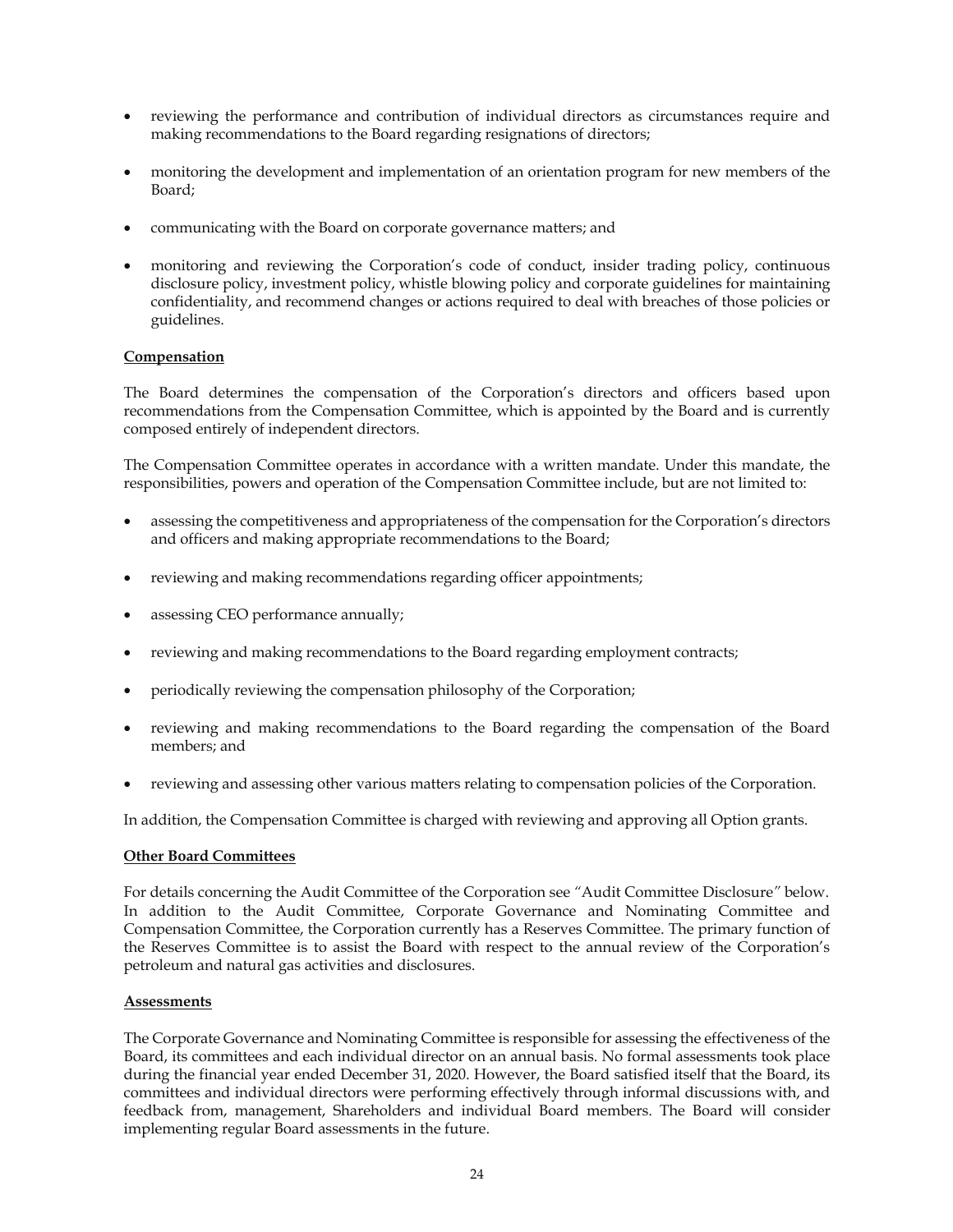## **Director Term Limits and Other Mechanisms of Board Renewal**

The Corporation has not implemented term limits for its directors. The Corporation values the comprehensive knowledge of the Corporation and its operations that long serving directors possess and the contribution that this makes to the Board as a whole. The Corporate Governance and Nominating Committee, in proposing nominees to the Board, will take into consideration whether any Board renewal is necessary.

# **Diversity**

In 2019, amendments to the *Canada Business Corporations Act* (the "**CBCA**") and its regulations were adopted which require the Corporation to provide certain information about its policies on "Designated Groups", which term includes, without limitation, the four designated groups as set out in the *Employment Equity Act* (Canada) (the "**EEA**"), namely (i) women, (ii) Aboriginal peoples, (iii) persons with disabilities, and (iv) members of visible minorities (as such terms are defined in the EEA).

Jura has not adopted a formal written policy relating to the identification and nomination of director nominees from Designated Groups at this time. When identifying new candidates for nomination to the Board or for appointment to executive officer positions, the Corporate Governance and Nominating Committee does not explicitly consider the level of representation of Designated Groups, but considers a broad variety of factors it considers appropriate, including but not limited to professional experience, skills, knowledge and industry experience. In addition, diversity in skills and perspective arising from personal and professional experience is considered when identifying such candidates. As set out in its Code, Jura considers diversity to be important, and is committed to providing equal treatment in all aspects of its business. However, the priority of Jura in recruiting new candidates to its board and senior management team is to attract individuals that will bring value to the Corporation and its Shareholders by possessing a suitable mix of qualifications, experience, and expertise**.** 

Jura has not currently adopted targets for representation of members of Designated Groups to be members of its Board or senior management team by a specific date or time. The current composition of the Board includes two members that are visible minorities (representing 33.3% of the board). Jura's senior management team currently includes two persons that are visible minorities (representing 66.7% of the senior management team). Presently, no persons who are women, Aboriginal peoples, or persons with disabilities are members of the Board or senior management team of Jura.

# **AUDIT COMMITTEE DISCLOSURE**

# **Audit Committee Charter**

The Corporation's audit committee mandate is attached as Schedule "B".

# **Composition of the Audit Committee**

The audit committee of Jura (the "**Audit Committee**") is currently comprised of three directors: Messrs. Akerfeldt (Chairman), Elliott and Smith.

All members of the Audit Committee are financially literate. Mr. Akerfeldt and Elliott are considered "independent" (as determined under National Instrument 52-110 – *Audit Committees* ("**NI 52-110**")) whereas Mr. Smith is not considered independent.

# **Relevant Education and Experience**

Mr. Akerfeldt became a Chartered Accountant in 1969. He was an employee of Coopers and Lybrand Chartered Accountants (now PricewaterhouseCoopers LLP) from 1965 until 1974 and served as an Audit Partner from 1974 until 1987. Mr. Akerfeldt served as Chief Financial Officer of Magna International Inc. during 1990 and 1991.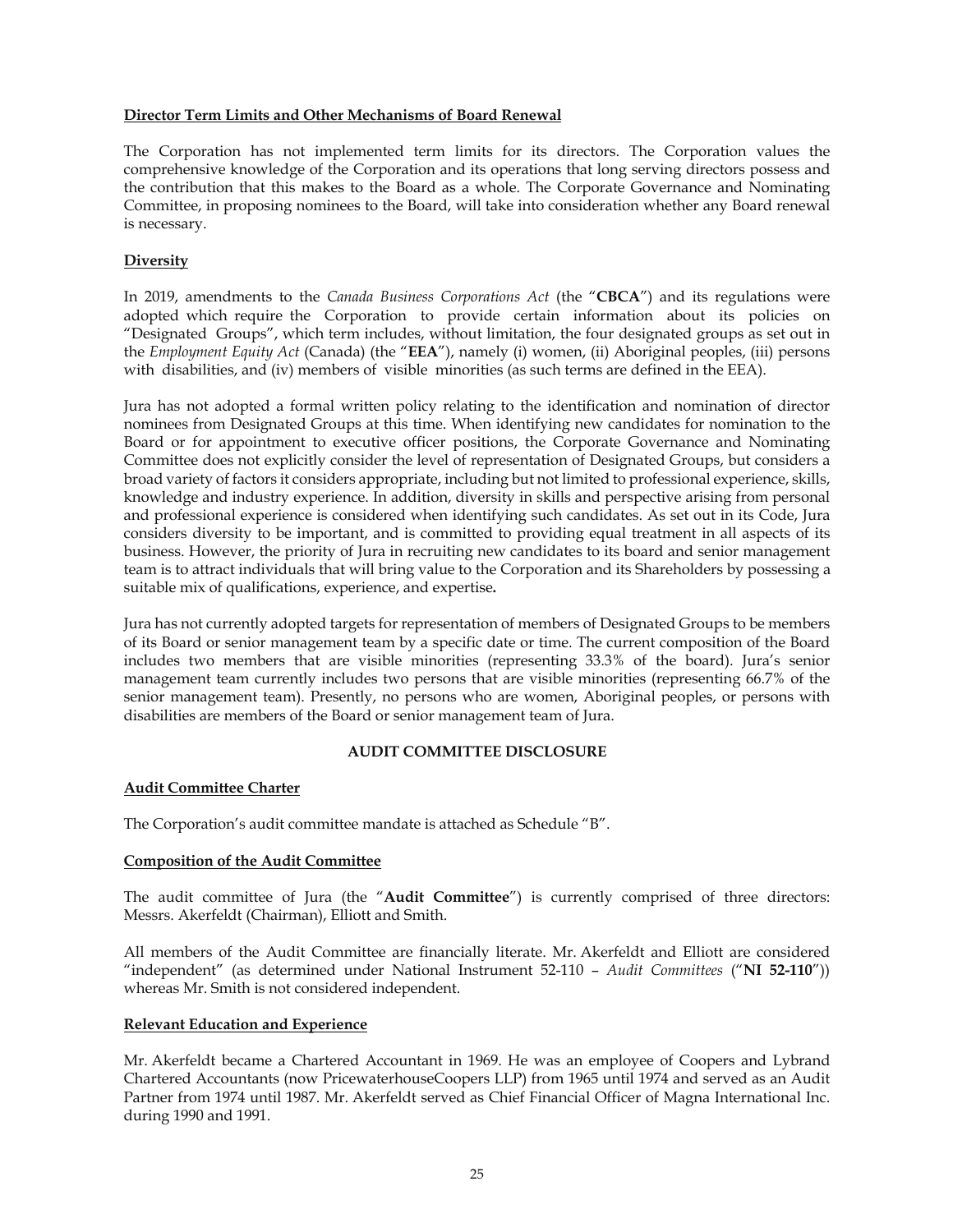Mr. Elliott is an independent businessman. From February 2006 to August 2016, Mr. Elliott was the President and CEO of Serinus Energy Inc. Mr. Elliott is also the chairman of Loon Energy Corporation a company whose shares trade on the NEX board of the TSX-V.

Mr. Smith is employed by JS Group, one of Pakistan's leading financial services groups and a diversified investor in Pakistan and internationally. Mr. Smith is also a director of a company developing affordable housing in India. Prior to January 2011, Mr. Smith was the chairman of Hameldon Resources Ltd. (an AIM-listed company investing in natural resources).

# **Audit Committee Oversight**

Since the commencement of the Corporation's most recently completed fiscal year, the Board of Directors has adopted all recommendations of the Audit Committee with respect to the nomination or compensation of an external auditor.

# **Reliance on Certain Exemptions**

The Corporation is a "venture issuer" as defined in NI 52-110 and is relying on the exemption contained in Section 6.1 of NI 52-110, which exempts it from the requirements of Part 3 (*Composition of Audit Committee*) and Part 5 (*Reporting Obligations*) of NI 52-110.

# **Pre-Approval Policies and Procedures**

The Corporation has not adopted specific policies and procedures for the engagement of non-audit services. The Audit Committee reviews the engagement of non-audit services as required.

# **Fees Charged by External Auditor**

The following table sets out the aggregate fees billed by the Corporation's external auditor, PricewaterhouseCoopers LLC, in each of the last two fiscal years for the category of fees described:

|                                   | 2020           | 2019       |
|-----------------------------------|----------------|------------|
| Audit Fees <sup>(1)</sup>         | C\$120.957     | C\$124,000 |
| Audit-Related Fees <sup>(2)</sup> | C\$6,000       | C\$6,000   |
| Tax Fees $(3)$                    | C\$14,500      | C\$13,000  |
| All Other Fees                    | $\overline{a}$ | -          |

**Notes:** 

(1) The services comprising the fees under this category consisted of those matters related to the preparation of the Corporation's annual audited financial statements for the years ended December 31, 2020 and 2019.

(2) The fees set forth in this category consisted of fees charged by the Corporation's auditors in connection with review engagements of interim financial statements.

(3) The services comprising the fees under this category consisted of tax advice and compliance, which included the preparation and filing of annual tax returns.

# **INTEREST OF CERTAIN PERSONS AND COMPANIES IN MATTERS TO BE ACTED UPON**

Except as disclosed herein, management of the Corporation is not aware of any material interest of any director or senior officer, or anyone who held office as such since the beginning of the Corporation's last financial year, or of any associate or affiliate of any of the foregoing persons, in any matter to be acted upon at the Meeting other than the election of directors.

# **OTHER MATTERS**

Management knows of no amendment, variation or other matter to come before the Meeting other than the matters referred to in the Notice. However, if any other matter properly comes before the Meeting, the accompanying Proxy will be voted on such matter in accordance with the best judgment of the person or persons voting the Proxy. A Shareholder intending to submit a proposal at an annual meeting of Shareholders must comply with the applicable provisions of the *Canada Business Corporations Act*.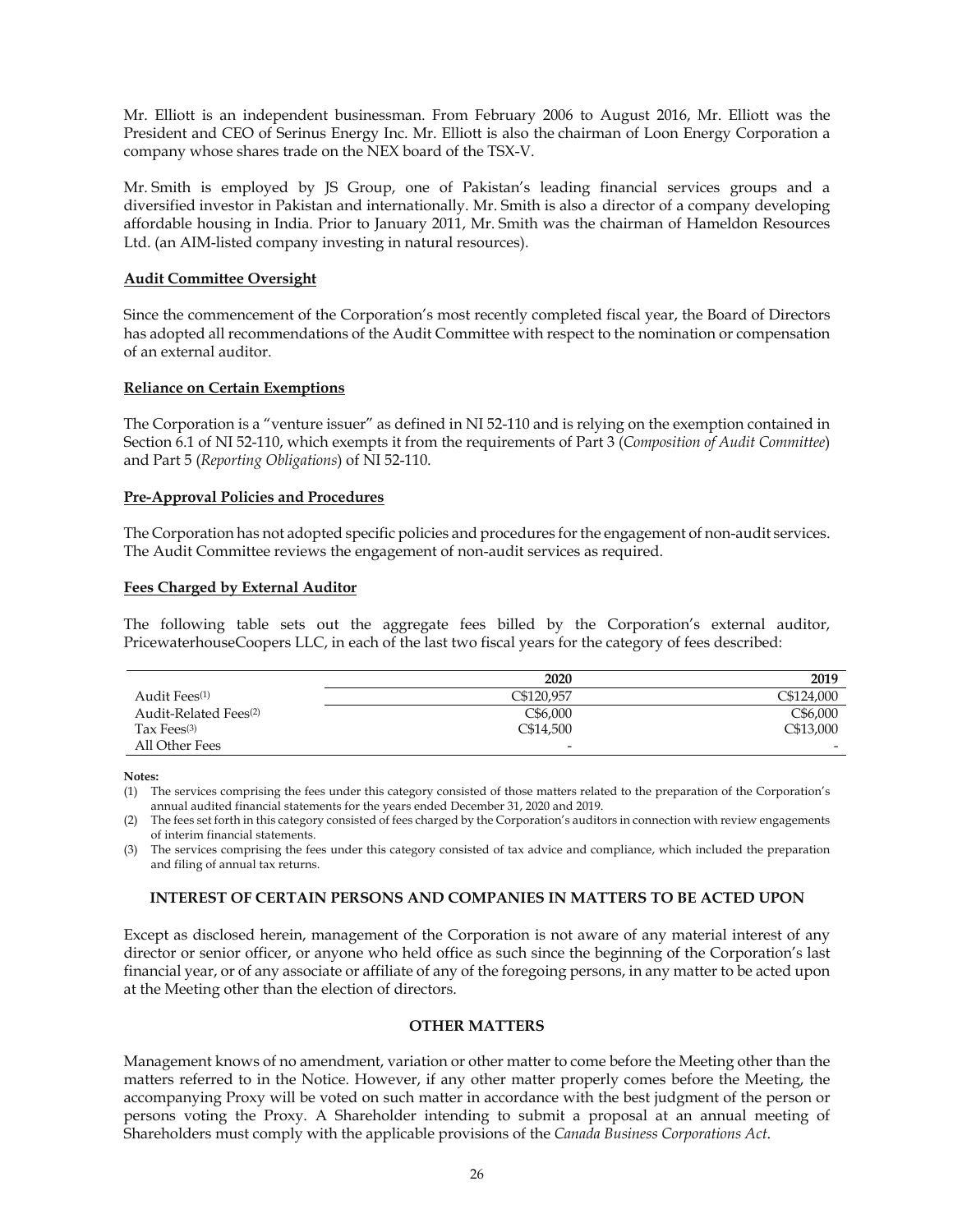### **INFORMATION INCORPORATED BY REFERENCE**

The most recent annual information form of the Corporation (the "**AIF**") is hereby incorporated by reference into this Information Circular. The AIF is available on SEDAR at www.sedar.com. Upon request, the Corporation will promptly provide a copy of the AIF free of charge to a securityholder of the Corporation.

### **ADDITIONAL INFORMATION**

Financial information of the Corporation is provided in the Corporation's audited consolidated financial statements for the fiscal year ended December 31, 2020 and management's discussion and analysis of the results thereon. Shareholders wishing to receive a copy of such materials, without charge, should mail a request to Nadeem Farooq, CEO of the Corporation, at Suite 2100, 144 – 4th Avenue SW, Calgary, Alberta, T2P 3N4 (Facsimile: (403) 265-8875).

Additional information relating to the Corporation is available on SEDAR at www.sedar.com.

### **APPROVAL AND CERTIFICATION**

The content and mailing of this Information Circular have been approved by the directors of the Corporation.

**DATED** this 27th day of May 2021.

(signed) "*Nadeem Farooq*"

Nadeem Farooq Chief Executive Officer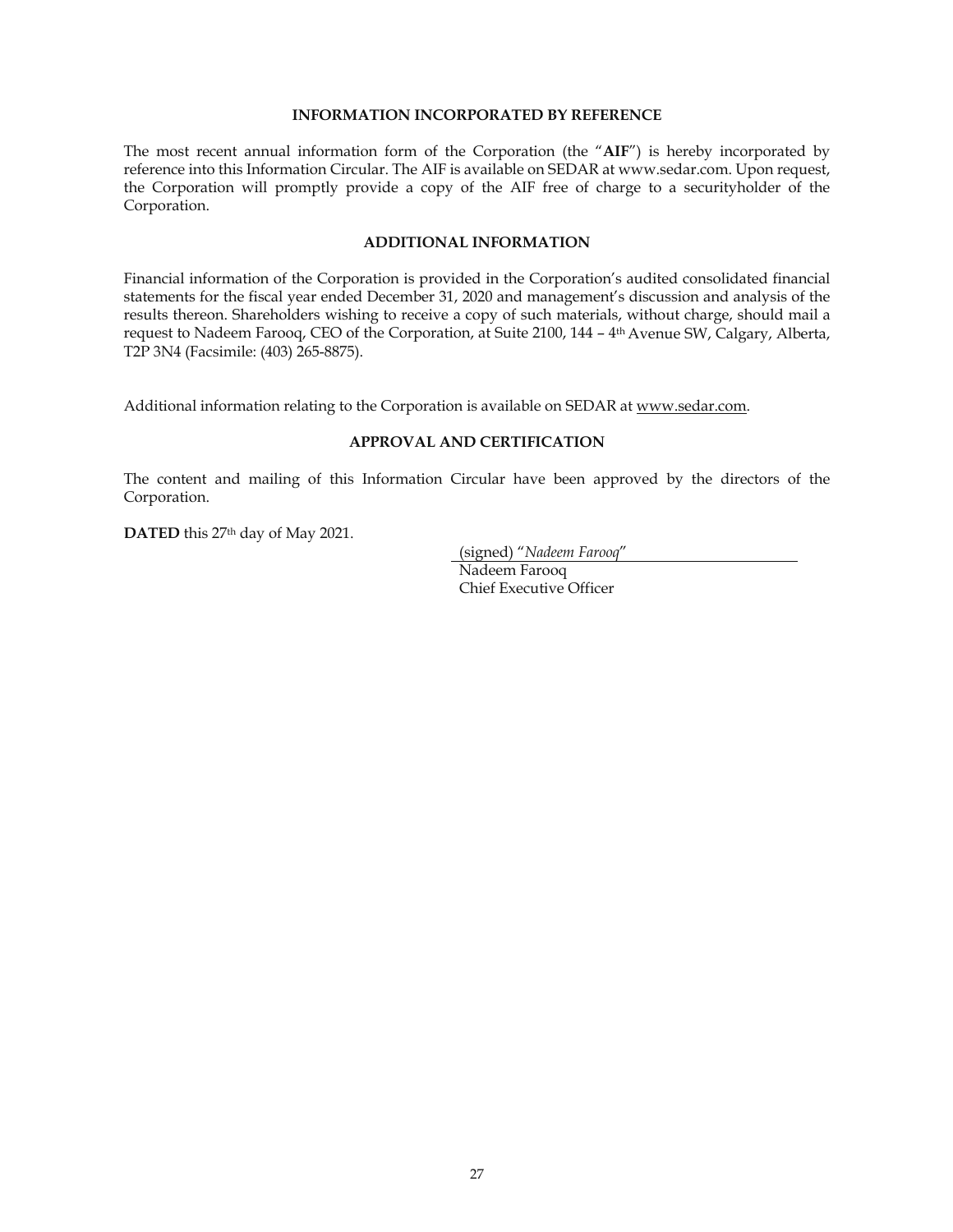

# **SCHEDULE "A" MANDATE FOR THE DIRECTORS**

### **1. Purpose**

The primary function of the directors (individually a "**Director**" and collectively the "**Board**") of Jura Energy Corporation (the "**Corporation**") is to supervise the management of the business and affairs of the Corporation. The Board has the responsibility to supervise the management of the Corporation which is responsible for the day-to-day conduct of the business of the Corporation. The fundamental objectives of the Board are to enhance and preserve long-term shareholder value and to ensure that the Corporation meets its obligations on an ongoing basis and conducts operations in a reliable, ethical and safe manner. In performing its functions, the Board should consider the legitimate interests that stakeholders, such as employees, customers and communities, may have in the Corporation. In carrying out its stewardship responsibility, the Board, through the Chief Executive Officer (the "**CEO**"), should set the standards of conduct for the Corporation.

### **2. Procedure and Organization**

The Board operates by delegating certain responsibilities and duties set out below to management or committees of the Board constituted by it and by reserving certain responsibilities and duties to itself. The Board retains the responsibility for managing its own affairs including selecting its Chair and constituting committees of the Board.

### **3. Composition of the Board**

The Board shall include at least two independent directors who are free from any direct or indirect relationship with the Corporation that, in the Board's view, would or could reasonably interfere with the director's independent judgment. In determining whether a director is independent, the Board shall make reference to the then current legislation, rules, policies and instruments of applicable regulatory authorities.

# **4. Responsibilities and Duties**

The principal responsibilities and duties of the Board fall into a number of categories which are summarized below.

- (a) Legal Requirements
	- (i) The Board has the responsibility to ensure that applicable legal requirements are complied with and documents and records have been properly prepared, approved and maintained.
	- (ii) The Board has the statutory responsibility to, among other things:
		- A. manage, or supervise the management of, the business and affairs of the Corporation;
		- B. act honestly and in good faith with a view to the best interests of the Corporation;
		- C. exercise the care, diligence and skill that reasonably prudent people would exercise in comparable circumstances; and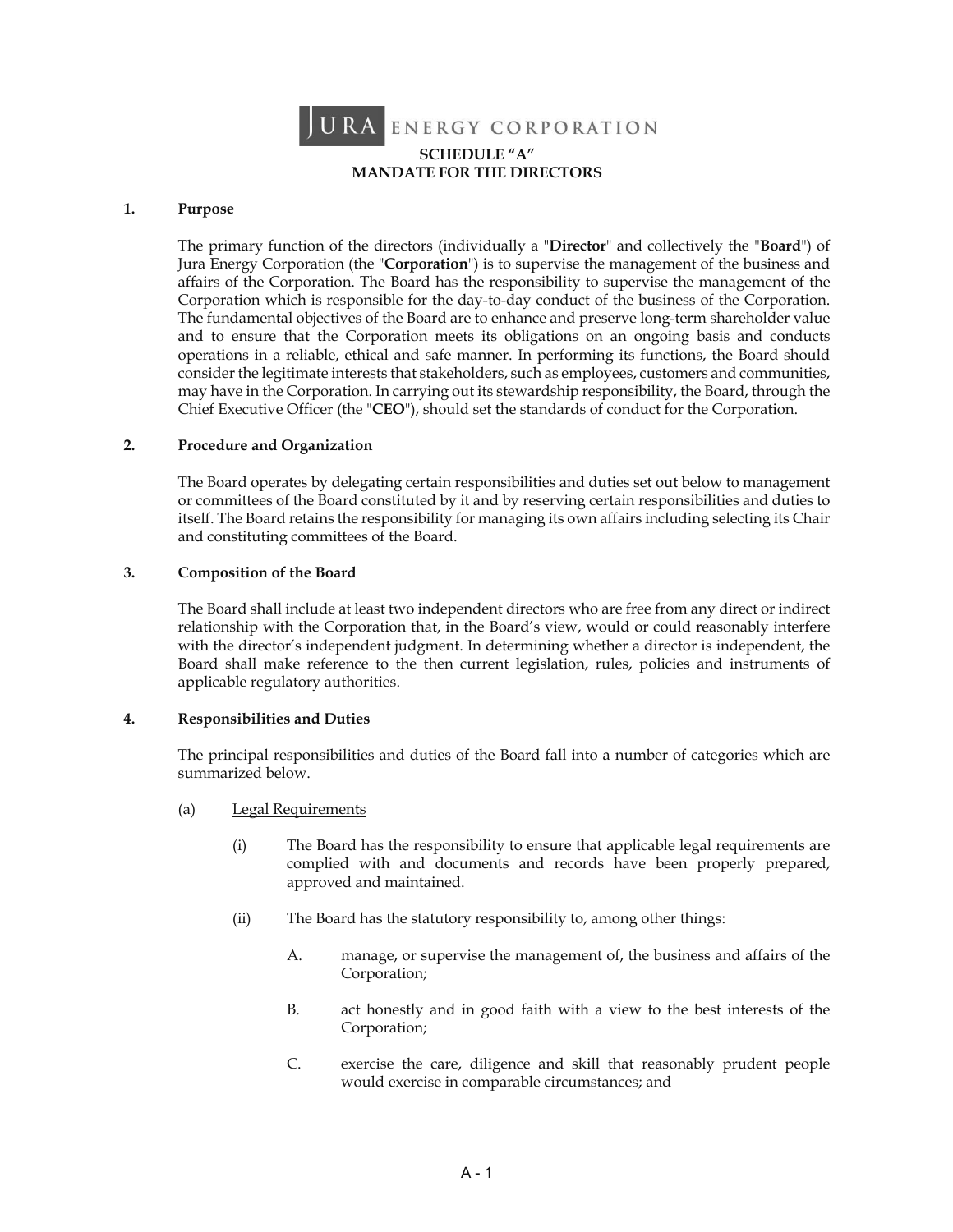- D. act in accordance with obligations contained in the *Canada Business Corporations Act* (the "**CBCA**"), the regulations thereunder, the articles and by-laws of the Corporation, applicable securities laws and policies and other applicable legislation and regulations.
- (iii) The Board has the statutory responsibility for considering the following matters as a Board which in law may not be delegated to management or to a committee of the Board:
	- A. any submission to the shareholders of any question or matter requiring the approval of the shareholders;
	- B. the filling of a vacancy among the directors or in the office of auditor, or the appointment of additional directors;
	- C. the issue of securities except as authorized by the Board;
	- D. the declaration of dividends:
	- E. the purchase, redemption or any other form of acquisition of shares issued by the Corporation;
	- F. the payment of a commission to any person in consideration of the person purchasing or agreeing to purchase shares of the Corporation from the Corporation or from any other person, or procuring or agreeing to procure purchasers for any such shares except as authorized by the Board;
	- G. the approval of a management proxy circular;
	- H. the approval of a take-over bid circular, directors' circular or issuer bid circular;
	- I. the approval of annual financial statements of the Corporation; and
	- J. the adoption, amendment or repeal of by-laws of the Corporation.

In addition to those matters which at law cannot be delegated, the Board must consider and approve all major decisions affecting the Corporation, including all material acquisitions and dispositions, material capital expenditures, material debt financings and the issue of shares and granting of Options.

(b) Strategy Development

The Board has the responsibility to ensure that there are long-term goals and a strategic planning process in place for the Corporation and to participate with management directly or through committees in developing and approving, on an annual basis, the strategy by which it proposes to achieve these goals (taking into account, among other things, the opportunities and risks of the business in which the Corporation operates and competes).

(c) Risk Management

The Board has the responsibility to safeguard the assets and business of the Corporation, identify and understand the principal risks of the business in which the Corporation operates and to ensure that there are appropriate systems in place which effectively monitor and manage those risks with a view to the long-term viability of the Corporation.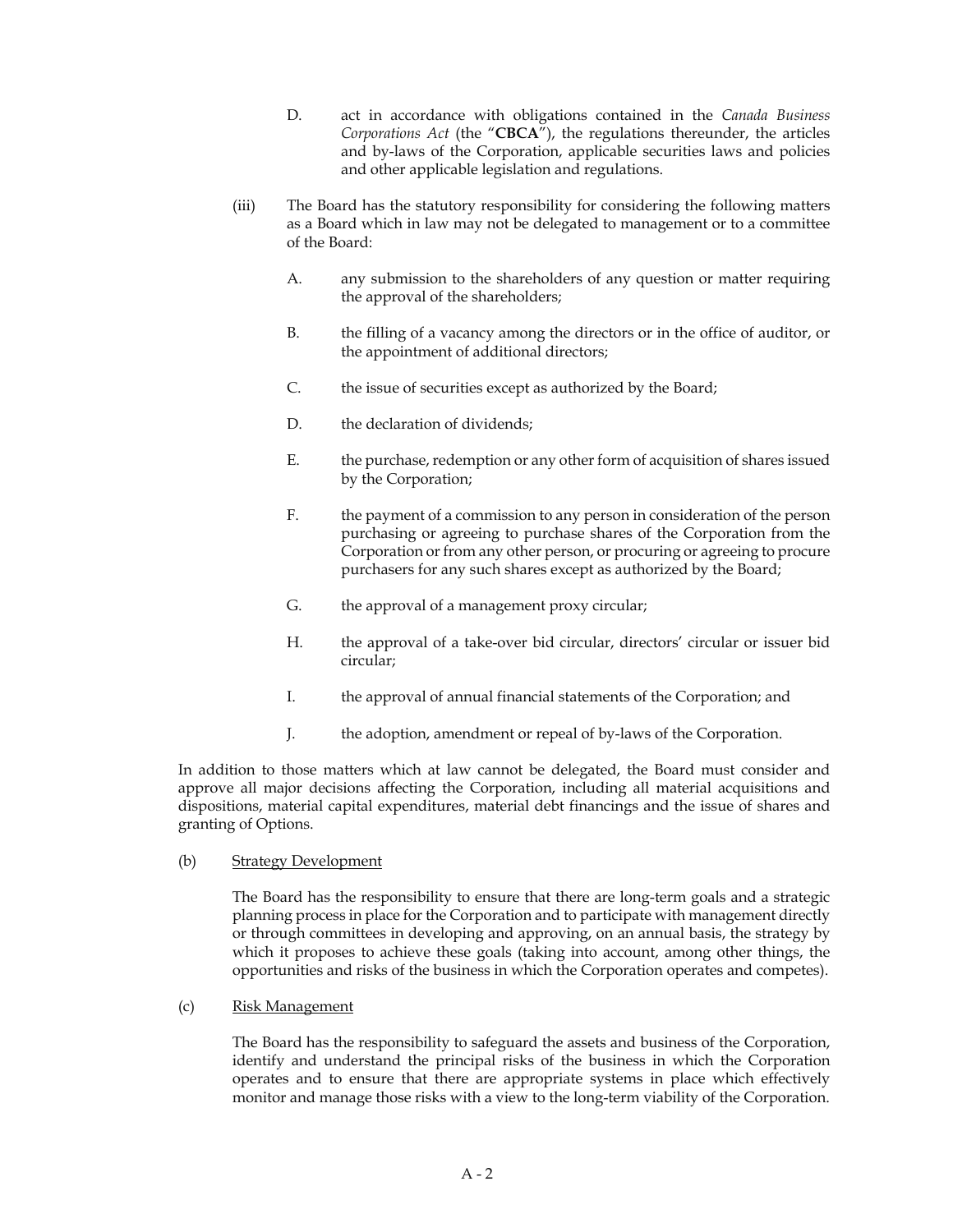### (d) Appointment, Training and Monitoring Senior Management

The Board has the responsibility to:

- (i) appoint the CEO, and together with the CEO to the extent considered appropriate, to develop a position description for the CEO;
- (ii) with the advice of the compensation committee of the Board (the "**Compensation Committee**"), develop corporate goals and objectives that the CEO is responsible for meeting and to monitor and assess the performance of the CEO in light of those corporate goals and objectives and to determine the compensation of the CEO;
- (iii) provide advice and counsel to the CEO in the execution of the duties of the CEO;
- (iv) develop, to the extent considered appropriate, position descriptions for the Chair and the chair of each committee of the Board;
- (v) approve the appointment of all corporate officers;
- (vi) approve, upon the recommendation of the Compensation Committee and the CEO, the remuneration of all corporate officers;
- (vii) approve, upon the recommendation of the Compensation Committee, incentivecompensation plans and equity-based plans of the Corporation; and
- (viii) ensure that adequate provision has been made to train and develop management and members of the Board and for the orderly succession of management, including the CEO.
- (e) Ensuring Integrity of Management

The Board has the responsibility, to the extent feasible, to satisfy itself as to the integrity of the CEO and other senior officers of the Corporation and to ensure that the CEO and other senior officers are creating a culture of integrity throughout the Corporation.

(f) Policies, Procedures and Compliance

The Board has the responsibility to:

- (i) ensure that the Corporation operates at all times within applicable laws and regulations and to the highest ethical and moral standards;
- (ii) approve and monitor compliance with significant policies and procedures by which the business of the Corporation is conducted;
- (iii) ensure that the Corporation sets appropriate environmental standards in its operations and is in compliance with environmental laws and legislation;
- (iv) ensure that the Corporation has a high regard for the health and safety of its employees in the workplace and has in place appropriate programs and policies; and
- (v) examine the corporate governance practices observed within the Corporation and alter such practices when circumstances warrant.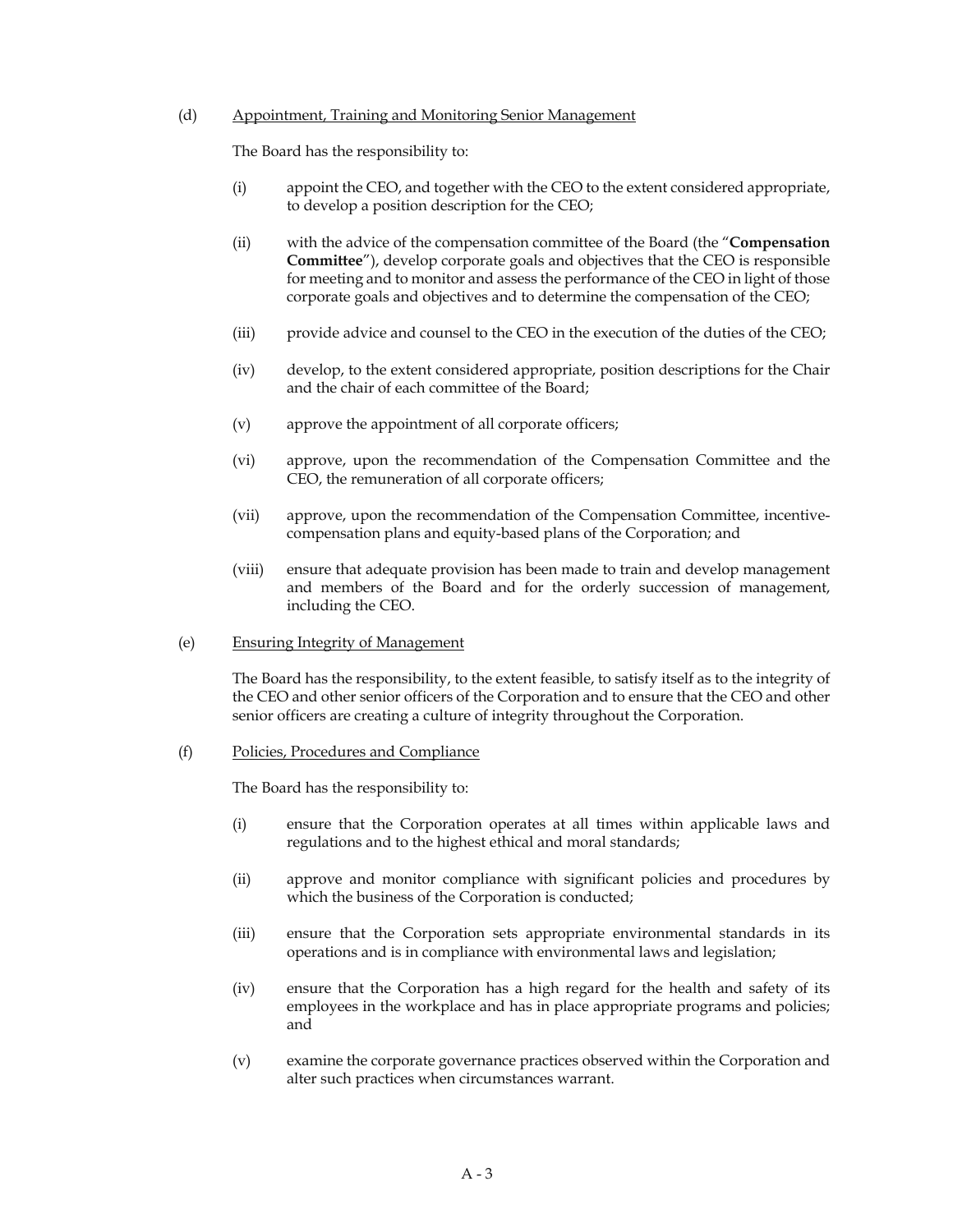## (g) Reporting and Communication

The Board has the responsibility to:

- (i) ensure that the Corporation has in place policies and programs to enable the Corporation to communicate effectively with management, shareholders, other stakeholders and the public generally;
- (ii) ensure that the Corporation has in place measures for receiving feedback from management, shareholders and other stakeholders;
- (iii) ensure that the financial results of the Corporation are adequately reported to shareholders, other security holders (as required by law) and regulators on a timely and regular basis;
- (iv) ensure that the financial results are reported fairly and in accordance with generally accepted accounting standards;
- (v) ensure the timely and accurate reporting of any other developments that have a significant and material impact on the value of the Corporation;
- (vi) report annually to the shareholders of the Corporation on its stewardship of the affairs of the Corporation for the preceding year; and
- (vii) review and obtain assurance from management and the Corporation's independent qualified reserves evaluators that the Corporation's disclosure of oil and gas reserves and future net revenue complies with applicable securities legislation, which in law may be delegated to a committee of the Board subject to the requirement that the full Board meet with any such committee and review and approve the content and filing of such disclosure in accordance with applicable securities legislation.

# (h) Monitoring and Acting

The Board has the responsibility to:

- (i) monitor the Corporation's progress towards its goals and objectives and to revise and alter its direction through management in response to changing circumstances;
- (ii) take action when performance falls short of its goals and objectives or when other special circumstances warrant;
- (iii) review and approve material transactions involving the Corporation that are not in the ordinary course;
- (iv) ensure that the Corporation has implemented adequate internal control and management information systems which ensure the effective discharge of its responsibilities;
- (v) assess the individual performance of each Director and the collective performance of the Board as a whole; and
- (vi) oversee the size and composition of the Board as a whole to facilitate more effective decision-making.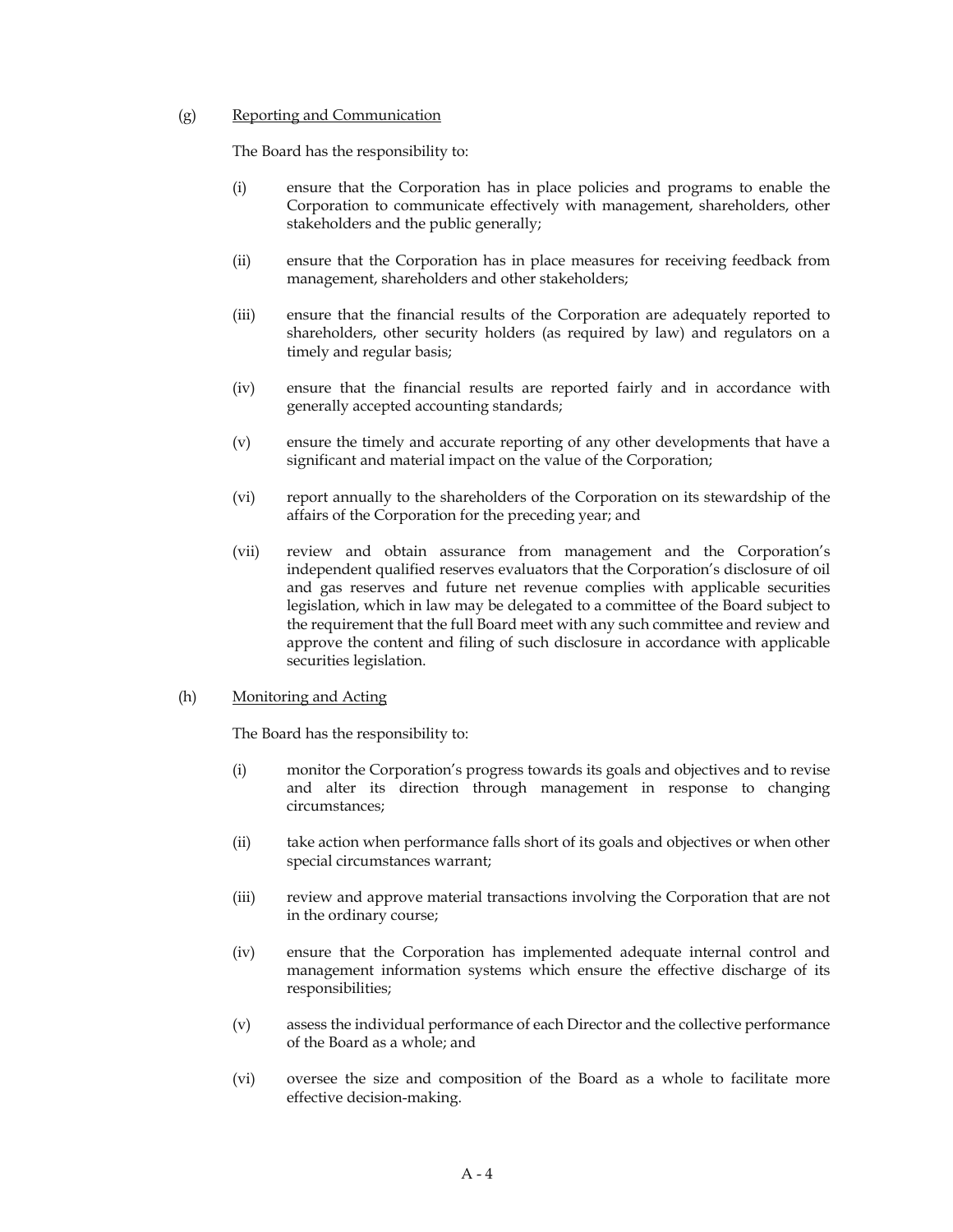# **5. Responsibilities and Expectations of Directors**

The responsibilities and expectations of each Director are as follows:

(a) Commitment and Attendance

All Directors should make every effort to attend all meetings of the Board and meetings of committees of which they are members. Members may attend by telephone.

### (b) Participation in Meetings

Each Director should be sufficiently familiar with the business of the Corporation, including its financial statements and capital structure and the risks and competition it faces, to facilitate active and effective participation in the deliberations of the Board and of each committee on which he or she serves. Upon request, management should make appropriate personnel available to answer any questions a Director may have about any aspect of the Corporation's business. Directors should also review the materials provided by management and the Corporation's advisors in advance of meetings of the Board and committees and should arrive prepared to discuss the matters presented.

# (c) Code of Business Conduct and Ethics

The Corporation has adopted a Code of Business Conduct and Ethics, certain portions of which deal with the business conduct of Directors and officers of the Corporation, particularly with respect to transactions in securities of the Corporation, potential conflicts of interest, the taking of corporate opportunities for personal benefit and competing with the Corporation. Directors should be familiar with the provisions of the Code of Business Conduct and Ethics and should consult with the Corporation's counsel in the event of any concerns.

### (d) Other Directorships

The Corporation values the experience Directors bring from other boards on which they serve, but recognizes that those boards may also present demands on a Director's time and availability, and may also present conflicts or legal issues. Directors should consider advising the Chair of the Governance Committee before accepting any new membership on other boards of directors or any other significant commitment involving an affiliation with other related businesses or governmental units.

#### (e) Contact with Management

All Directors are invited to contact the CEO at any time to discuss any aspect of the business of the Corporation. Directors also have complete access to other members of management. The Board expects that there will be frequent opportunities for Directors to meet with the CEO and other members of management in Board and committee meetings and in other formal or informal settings.

# (f) Confidentiality

The proceedings and deliberations of the Board and its committees are confidential. Each Director should maintain the confidentiality of information received in connection with his or her services.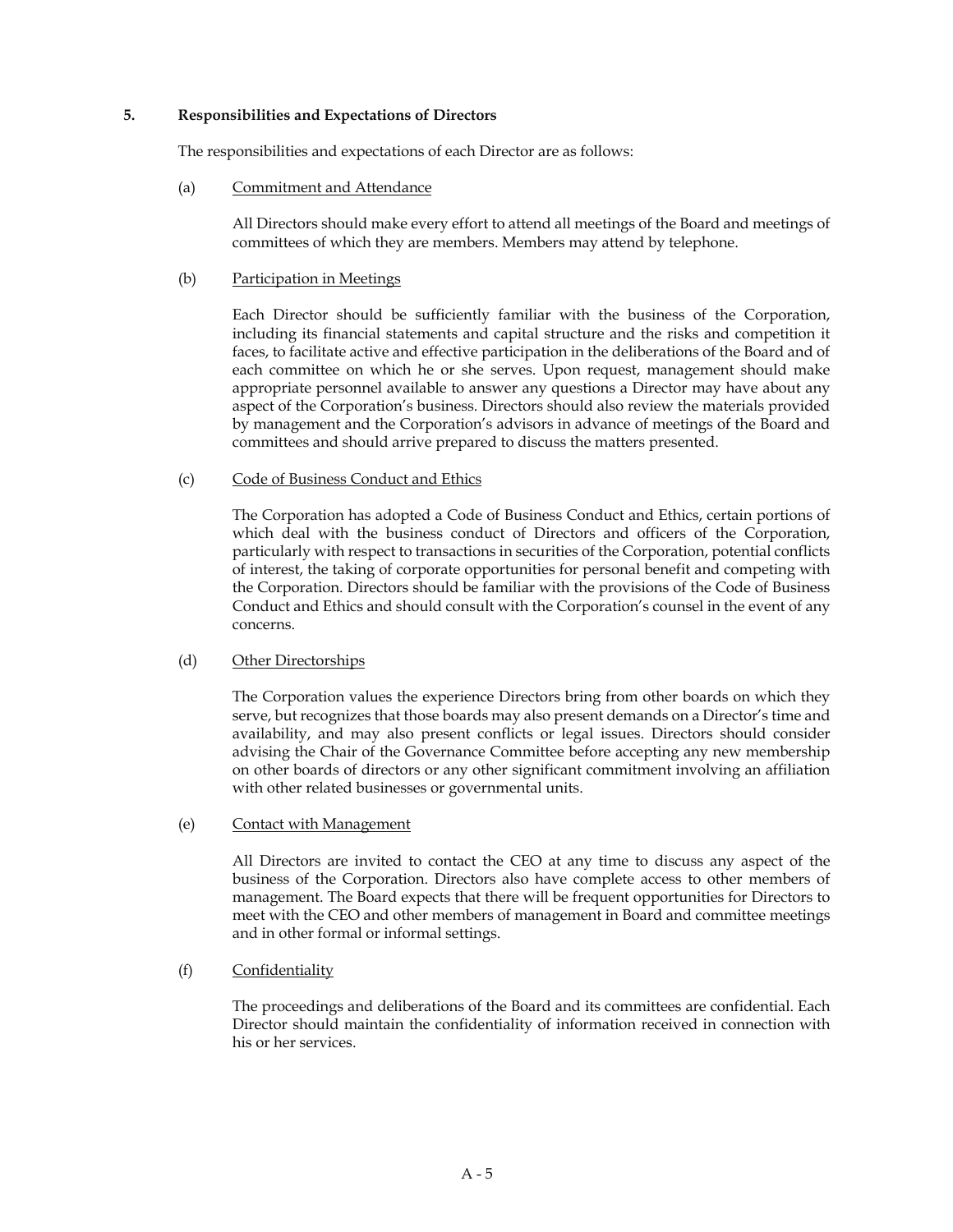### (g) Evaluating Board Performance

The Board, acting through the Corporate Governance and Nominating Committee, and each of the committees of the Board should conduct in each case a self-evaluation at least annually to assess their respective levels of effectiveness and shall assess, on an annual basis, the adequacy of this Mandate. In addition, the Corporate Governance and Nominating Committee should periodically consider the mix of skills and experience that Directors bring to the Board and assess, on an ongoing basis, whether the Board has the necessary tools to perform its oversight function effectively.

### **6. Qualifications and Directors' Orientation**

Directors should have the highest personal and professional ethics and values and be committed to advancing the best interests of the Corporation. They should possess skills and competencies in areas that are relevant to the Corporation's activities. The Corporate Governance and Nominating Committee is responsible for providing an orientation and education program for new Directors.

#### **7. Meetings**

The Board should meet on at least a quarterly basis and should hold additional meetings as required or appropriate to deal with other matters. In addition, the Board should meet on an annual basis to deal with strategic planning on behalf of the Corporation. Financial and other information should be made available to the Directors in advance of Board meetings in order to assure the effectiveness of actions at such meetings. Attendance at each meeting of the Board shall be recorded.

Management may be asked to participate in any meeting of the Board. The Board should meet separately from management immediately as considered appropriate to ensure that the Board functions independently of management. The independent Directors should meet without members of management of the Corporation present as considered appropriate.

#### **8. Committees**

The Board has established an audit committee, a compensation committee, corporate governance and nominating committee and a reserves committee to assist the Board in discharging its responsibilities. Special committees may be established from time to time to assist the Board in connection with specific matters. The chair of each committee shall report to the Board following meetings of the committee. The terms of reference of each standing committee should be reviewed annually by the Board.

# **9. Evaluation**

Each Director is expected to agree to an evaluation of his or her individual performance as well as to a review of the collective performance of the Board and of each committee of the Board. Directors should be encouraged to exercise their duties and responsibilities in a manner that is consistent with this mandate and with the best interests of the Corporation and its shareholders generally.

#### **10. Resources**

The Board has the authority to retain independent legal, accounting and other consultants to advise it. The Board may request any officer or employee of the Corporation or outside counsel or the external/internal auditors to attend a meeting of the Board or to meet with any members of, or consultants to, the Board.

Directors are permitted to engage an outside legal or other adviser at the expense of the Corporation where for example he or she is placed in a conflict position through activities of the Corporation, but any such engagement shall be subject to the prior approval of the Corporate Governance and Nominating Committee.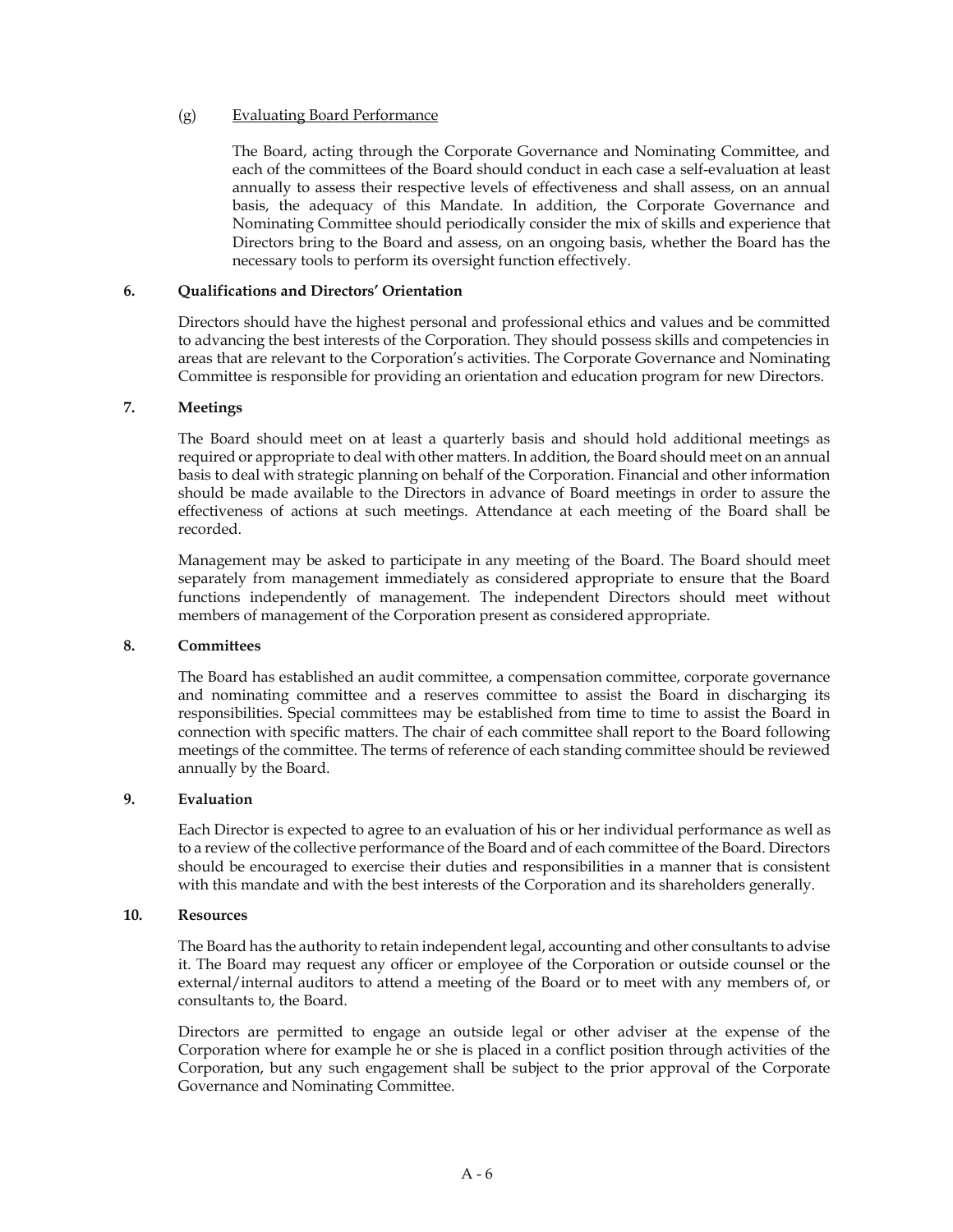

# **SCHEDULE "B" AUDIT COMMITTEE MANDATE**

# **1. Policy Statement**

It is the policy of Jura Energy Corporation (the "**Corporation**") to establish and maintain an Audit Committee (the "Committee"), to assist the Board of Directors (the "**Board**") in carrying out their oversight responsibility for the Corporation's internal controls, financial reporting and risk management processes. The Committee will be provided with resources commensurate with the duties and responsibilities assigned to it by the Board including administrative support. If determined necessary by the Committee, it will have the discretion to institute investigations of improprieties, or suspected improprieties within the scope of its responsibilities, including the standing authority to retain special counsel or experts.

# **2. Composition of the Committee**

- (a) The Committee shall consist of a minimum of three (3) directors. The Board shall appoint the members of the Committee and may seek the advice and assistance of the Corporate Governance and Nominating Committee in identifying qualified candidates. The Board shall appoint one member of the Committee to be the Chair of the Committee, or delegate such authority to appoint the Chair of the Committee to the Committee.
- (b) Unless the Corporation is then a "venture issuer", as such term is defined in National Instrument 52-110 – *Audit Committees* ("**NI 52-110**"), each director appointed to the Committee by the Board shall be an independent director free from any direct or indirect relationship with the Corporation that, in the Board's view, would or could reasonably interfere with the director's independent judgment. In determining whether a director is independent, the Board shall make reference to the then current legislation, rules, policies and instruments of applicable regulatory authorities.
- (c) Unless the Corporation is then a "venture issuer", as such term is defined in NI 52-110, each member of the Committee shall be financially literate. In order to be financially literate, a director must be, at a minimum, able to read and understand financial statements that present a breadth and level of complexity of accounting issues that are generally comparable to the breadth and complexity of the issues that can reasonably be expected to be raised by the Corporation's financial statements. At least one member of the Committee shall have accounting or related financial management expertise, meaning the ability to analyze and interpret a full set of financial statements, including the notes attached thereto, in accordance with generally accepted accounting principles. In determining whether a member of the Committee is financially literate or has accounting or related financial expertise, reference shall be made to the then current legislation, rules, policies and instruments of applicable regulatory authorities.
- (d) A director appointed by the Board to the Committee shall be a member of the Committee until replaced by the Board or until his or her resignation.
- (e) Except as otherwise provided above, in the event that the Corporation is a "venture issuer", as defined in NI 52-110, the Corporation shall comply with the audit committee composition requirements for venture issuers under NI 52-110.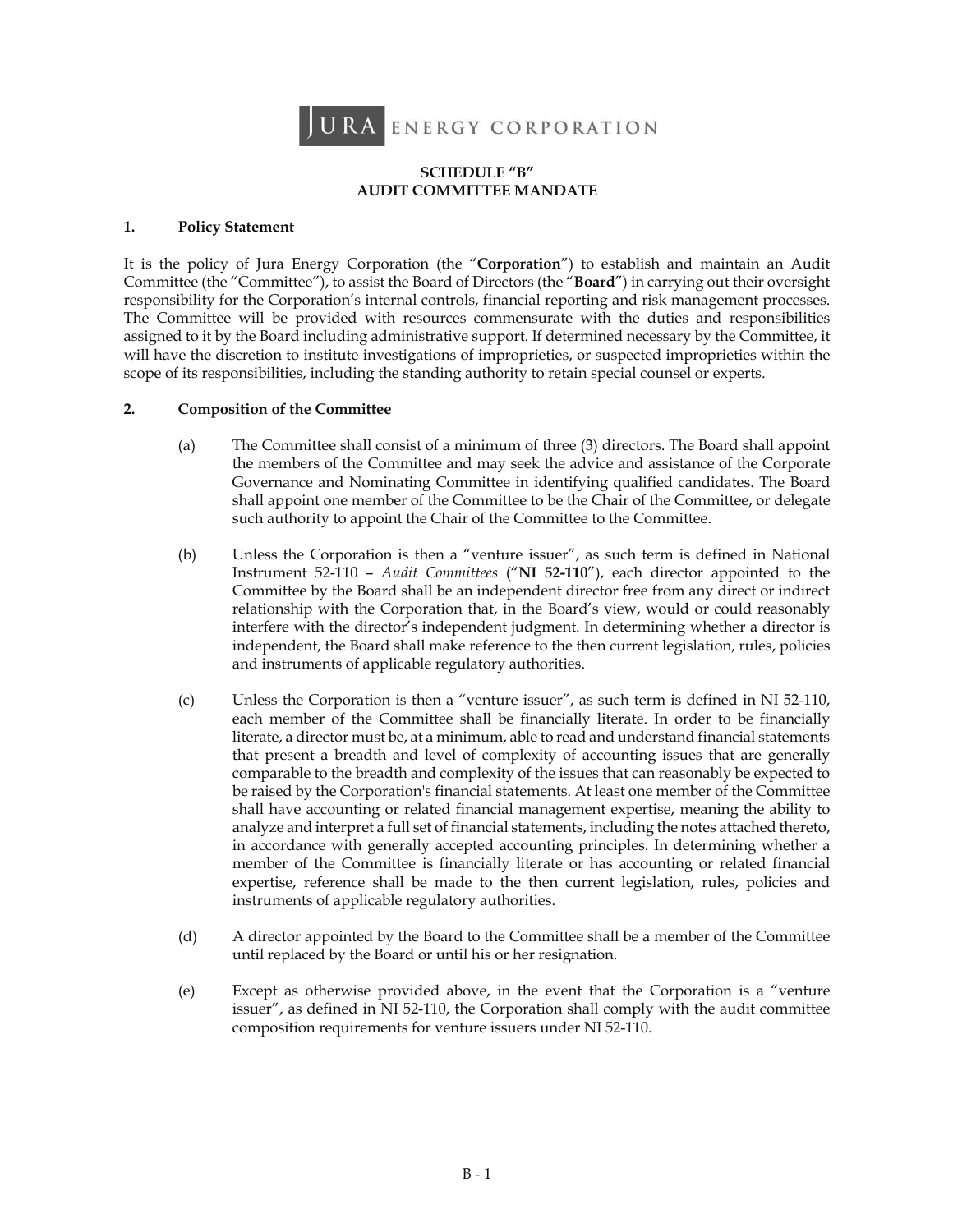# **3. Meetings of the Committee**

- (a) The Committee shall convene a minimum of four times each year at such times and places as may be designated by the Chair of the Committee and whenever a meeting is requested by the Board, a member of the Committee, the auditors, or senior management of the Corporation. Scheduled meetings of the Committee shall correspond with the review of the annual financial statements, interim financial reports and management discussion and analysis.
- (b) Notice of each meeting of the Committee shall be given to each member of the Committee and to the external auditors, who shall be entitled to attend each meeting of the Committee and shall attend whenever requested to do so by a member of the Committee. The Committee shall ensure that the external auditors are heard at those meetings on matters relating to the external auditors' duties.
- (c) Notice of a meeting of the Committee shall:
	- (i) be in writing, including by electronic communication facilities;
	- (ii) state the nature of the business to be transacted at the meeting in reasonable detail;
	- (iii) to the extent practicable, be accompanied by copies of documentation to be considered at the meeting; and
	- (iv) be given at least two business days prior to the time stipulated for the meeting or such shorter period as the members of the Committee may permit.
- (d) A quorum for the transaction of business at a meeting of the Committee shall consist of a majority of the members of the Committee. However, it shall be the practice of the Committee to require review, and, if necessary, approval of certain important matters by all members of the Committee.
- (e) A member or members of the Committee may participate in a meeting of the Committee by means of such telephonic, electronic or other communication facilities, as permits all persons participating in the meeting to communicate adequately with each other. A member participating in such a meeting by any such means is deemed to be present at the meeting.
- (f) In the absence of the Chair of the Committee, the members of the Committee shall choose one of the members present to be Chair of the meeting. In addition, the members of the Committee shall choose one of the persons present to be the Secretary of the meeting.
- (g) A member of the Board, senior management of the Corporation and other parties may attend meetings of the Committee; however, the Committee (i) shall meet with the external auditors independent of other individuals other than the Committee and (ii) may meet separately with the management.
- (h) Minutes shall be kept of all meetings of the Committee and shall be signed by the Chair and the Secretary of the meeting.

# **4. Duties and Responsibilities of the Committee**

- (a) The Committee's primary duties and responsibilities are to:
	- (i) identify and monitor the management of the principal risks that could impact the financial reporting of the Corporation;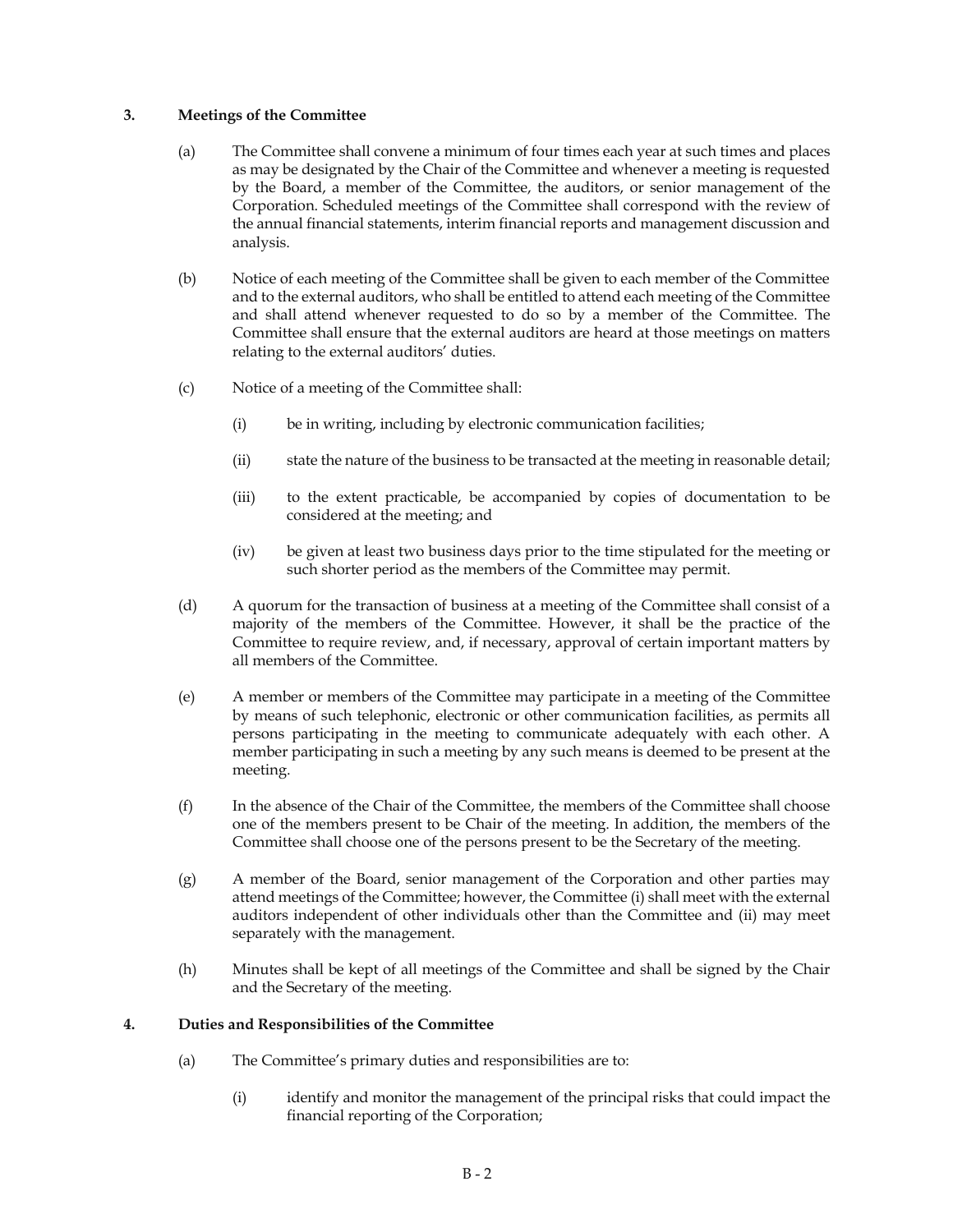- (ii) monitor the integrity of the Corporation's financial reporting process and system of internal controls regarding financial reporting and accounting compliance;
- (iii) monitor the independence and performance of the Corporation's external auditors;
- (iv) deal directly with the external auditors to approve external audit plans, other services (if any) and fees;
- (v) directly oversee the external audit process and results (in addition to items
- (vi) described in Section 4(d) below);
- (vii) provide an avenue of communication among the external auditors, management and the Board; and
- (viii) carry out a review designed to ensure that an effective "whistle blowing" procedure exists to permit stakeholders to express any concerns regarding accounting or financial matters to an appropriately independent individual.
- (b) The Committee shall have the authority to:
	- (i) inspect any and all of the books and records of the Corporation and its affiliates;
	- (ii) discuss with the management of the Corporation and its affiliates, any affected party and the external auditors, such accounts, records and other matters as any member of the Committee considers necessary and appropriate;
	- (iii) engage independent counsel and other advisors as it determines necessary to carry out its duties;
	- (iv) establish and pay the compensation for any advisors employed by the Committee; and
	- (v) communicate directly with the external auditors and, if applicable, internal auditors.
- (c) The Committee shall, at the earliest opportunity after each meeting, report to the Board the results of its activities and any reviews undertaken and make recommendations to the Board as deemed appropriate.
- (d) The Committee shall, in connection with the financial aspects of the Corporation's business:
	- (i) review the audit plan with the Corporation's external auditors and with the management;
	- (ii) discuss with the management and the external auditors any proposed changes in major accounting policies or principles, the presentation and impact of material risks and uncertainties and key estimates and judgements of management that may be material to financial reporting;
	- (iii) review with the management and with the external auditors material financial reporting issues arising during the most recent fiscal period and the resolution or proposed resolution of such issues;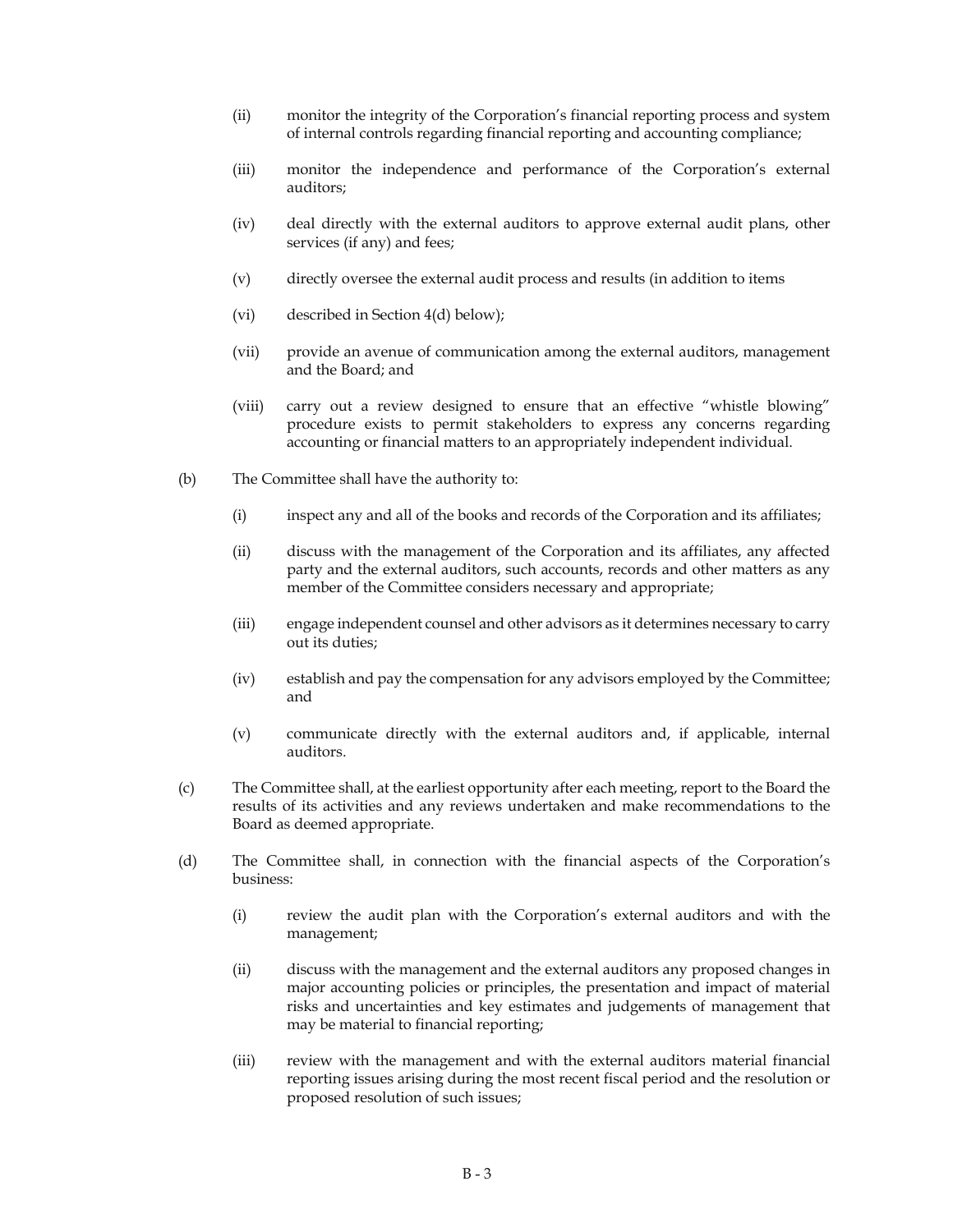- (iv) review any problems experienced or concerns expressed by the external auditors in performing an audit, including any restrictions imposed by the management or material accounting issues on which there was a disagreement with the management;
- (v) review with the management the process of identifying, monitoring and reporting the principal risks affecting financial reporting;
- (vi) review and evaluate any recommendations of the external auditors and decide the appropriate course of action;
- (vii) review audited annual financial statements and management's discussion and analysis report, and related documents in conjunction with the report of the external auditors and obtain an explanation from management of all material variances between comparative reporting periods;
- (viii) consider and review with the management, the auditor's communications, including the Auditor's Audit/Review Findings Report, or any document containing the recommendations of the external auditors and management's response, if any, including an evaluation of the adequacy and effectiveness of the internal financial controls of the Corporation and subsequent follow-up to any identified weaknesses;
- (ix) review, independently of management, and without management present, the results of the annual external audit, the audit report thereon and the auditor's review of the related management's discussion and analysis, and discuss with the external auditors the quality of accounting principles used, any alternative treatments of financial information that have been discussed with the management, the ramifications of their use and the auditor's preferred treatment and any other material communication with the management;
- (x) review with the management and the external auditors the interim unaudited financial reports and management discussion and analysis before release to the public;
- (xi) before release, review and if appropriate, recommend for approval by the Board, all public disclosure documents containing audited or unaudited financial information, including any prospectuses, annual reports, annual information forms, management's discussion and analysis and press releases; and
- (xii) oversee any of the financial affairs of the Corporation or its affiliates, and, if deemed appropriate, make recommendations to the Board, external auditors or the management.
- (e) The Committee shall, in connection with the external auditors of the Corporation:
	- (i) confirm that the external auditors report directly to the Committee;
	- (ii) review the fees and any other compensation to be paid to the external auditors;
	- (iii) review all material written communications between the external auditors and the management;
	- (iv) evaluate the independence and performance of the external auditors and annually recommend to the Board the appointment of the external auditors or the discharge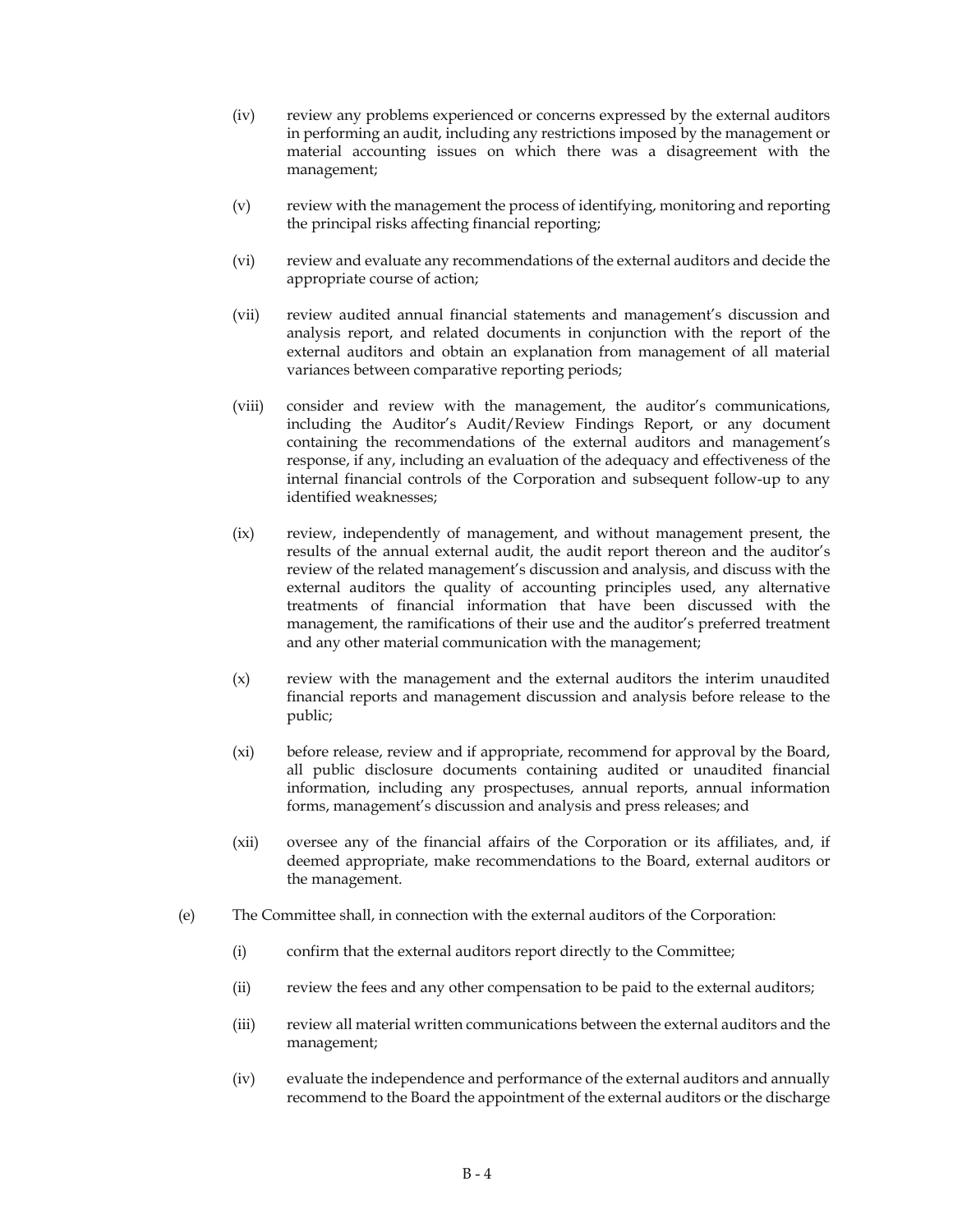of the external auditors when circumstances are warranted, and the compensation of the external auditors;

- (v) consider the recommendations of the management in respect of the appointment of the external auditors;
- (vi) pre-approve all non-audit services to be provided to the Corporation or its subsidiary entities by its external auditors, or the external auditors of affiliates of the Corporation subject to the overriding principle that the external auditors not being permitted to be retained by the Corporation to perform internal audit outsourcing services, financial information systems work and expert services. Notwithstanding the above, the foregoing pre-approval of non-audit services may be delegated to a member of the Committee, with any decisions of the member with the delegated authority reporting to the Committee at the next scheduled meeting;
- (vii) approve the engagement letter for non-audit services to be provided by the external auditors or affiliates, together with estimated fees, and considering the potential impact of such services on the independence of the external auditors;
- (viii) when there is to be a change of external auditors, review all issues and provide documentation related to the change, including the information to be included in the Notice of Change of Auditors and documentation required pursuant to the then current legislation, rules, policies and instruments of applicable regulatory authorities and the planned steps for an orderly transition period; and
- (ix) review all reportable events, including disagreements, unresolved issues and consultations, as defined by applicable securities policies, on a routine basis, whether or not there is to be a change of external auditors.
- (f) The Committee shall review and obtain reasonable assurance that the financial risk management, internal control and disclosure control systems of the Corporation are operating effectively to produce accurate, appropriate and timely management of financial risks and financial information, including:
	- (i) reviewing, at least annually, the financial risk management policies and practices of the Corporation as such relate to financial matters and accounting, it being recognized that the Board is responsible for the review of the overall risk management affecting the Corporation;
	- (ii) obtaining reasonable assurance from the management or external sources as deemed appropriate that the disclosure control systems are reliable and the systems of disclosure and internal controls are properly designed and effectively implemented through discussions with and reports from the management, the internal auditors, if applicable, and the external auditors, as deemed appropriate by the Committee;
	- (iii) reviewing management steps to implement and maintain appropriate internal control procedures; and
	- (iv) monitoring compliance with statutory and regulatory obligations.
- (g) The Committee shall enquire into and determine the appropriate resolution of any conflict of interest in respect of audit or financial matters, which are directed to the Committee by any member of the Board, a shareholder of the Corporation, the external auditors, or senior management.